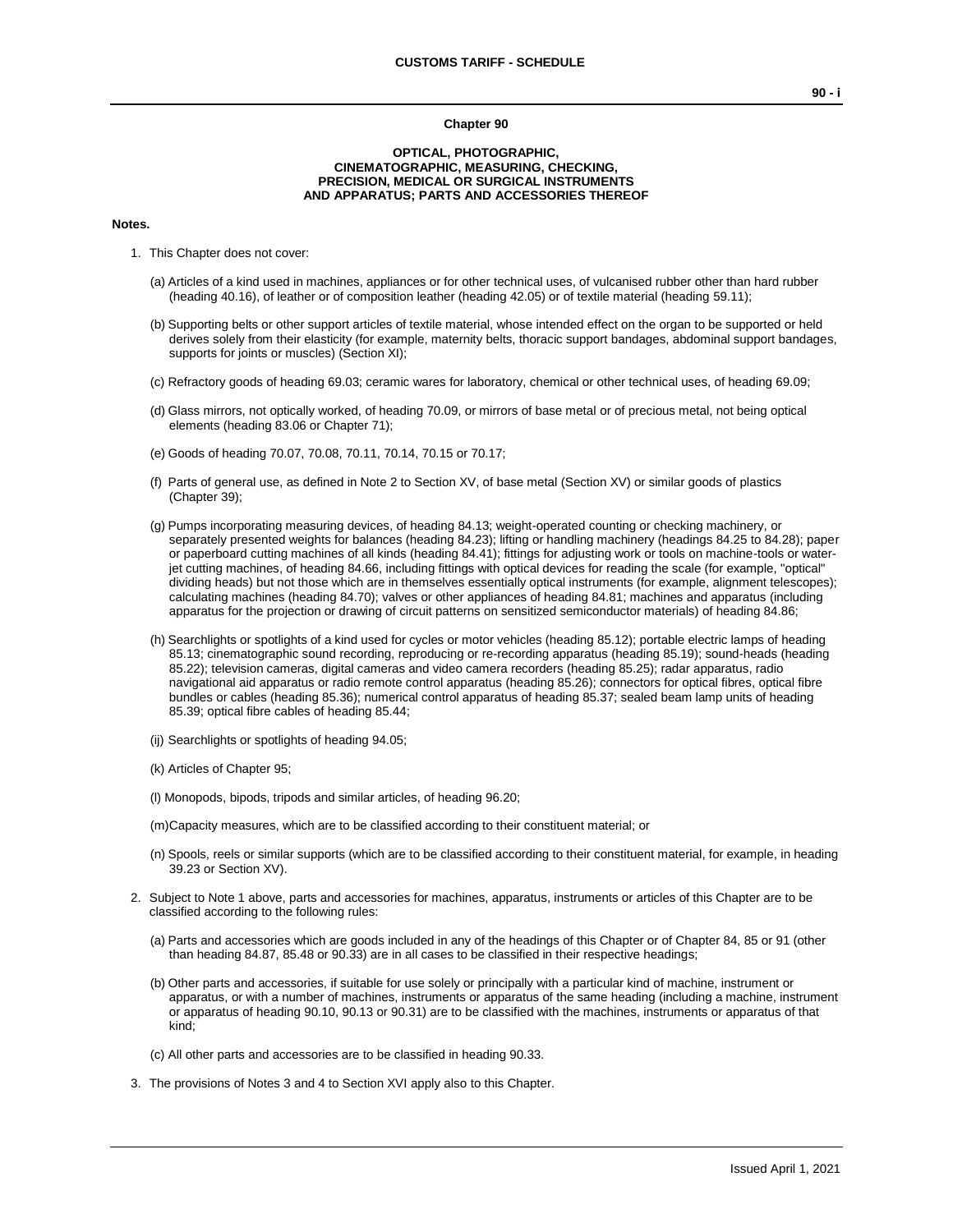- 4. Heading 90.05 does not apply to telescopic sights for fitting to arms, periscopic telescopes for fitting to submarines or tanks, or to telescopes for machines, appliances, instruments or apparatus of this Chapter or Section XVI; such telescopic sights and telescopes are to be classified in heading 90.13.
- 5. Measuring or checking optical instruments, appliances or machines which, but for this Note, could be classified both in heading 90.13 and in heading 90.31 are to be classified in heading 90.31.
- 6. For the purposes of heading 90.21, the expression "orthopaedic appliances" means appliances for:
	- Preventing or correcting bodily deformities; or
	- Supporting or holding parts of the body following an illness, operation or injury.

Orthopaedic appliances include footwear and special insoles designed to correct orthopaedic conditions, provided that they are either (1) made to measure or (2) mass-produced, presented singly and not in pairs and designed to fit either foot equally.

- 7. Heading 90.32 applies only to:
	- (a) Instruments and apparatus for automatically controlling the flow, level, pressure or other variables of liquids or gases, or for automatically controlling temperature, whether or not their operation depends on an electrical phenomenon which varies according to the factor to be automatically controlled, which are designed to bring this factor to, and maintain it at, a desired value, stabilised against disturbances, by constantly or periodically measuring its actual value; and
	- (b) Automatic regulators of electrical quantities, and instruments or apparatus for automatically controlling non-electrical quantities the operation of which depends on an electrical phenomenon varying according to the factor to be controlled, which are designed to bring this factor to, and maintain it at, a desired value, stabilised against disturbances, by constantly or periodically measuring its actural value.

#### **Supplementary Notes.**

- 1. For the purpose of this Chapter, the term "printed circuit assembly" means a good consisting of one or more printed circuits of heading 85.34 with one or more active elements assembled thereon, with or without passive elements. For the purpose of this Note, "active elements" means diodes, transistors and similar semiconductor devices, whether or not photosensitive, of heading 85.41, and integrated circuits and microassemblies of heading 85.42.
- 2. For the purpose of the tariff items of this Chapter, the term "electrical" when used in reference to instruments, appliances, apparatus and machines, refers to those articles the operation of which depends on an electrical phenomenon which varies according to the factor to be determined.

**Statistical Note.** (NB This note does not form part of the *Customs Tariff* legislation.)

1. For the statistical purposes of subheading 9001.10 having unit of measure "metre", the intention is to capture the total number of metres obtained by multiplying the number of individual fibres by the length.

#### **90 - ii**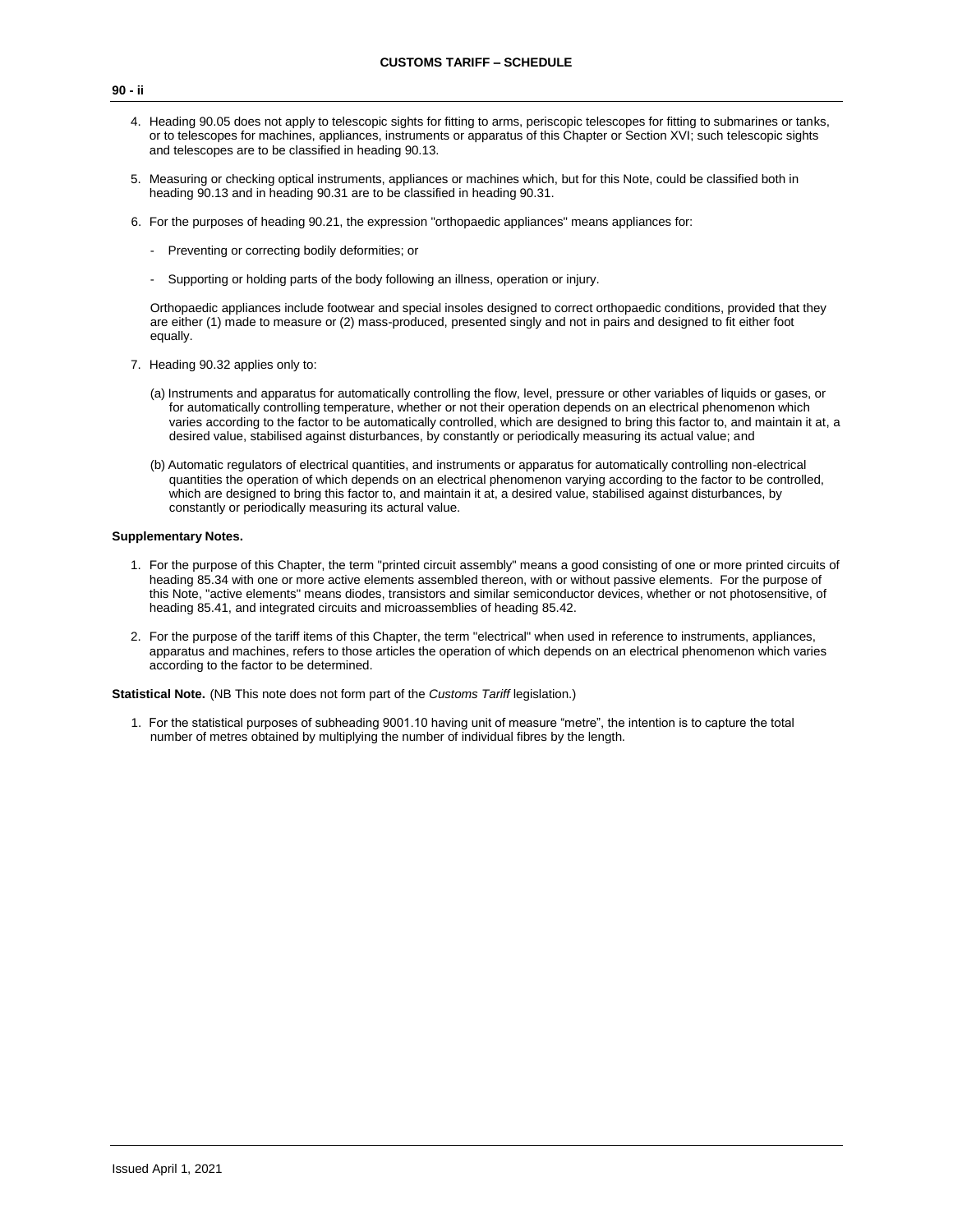| <b>Tariff</b><br>Item     | SS | <b>Description of Goods</b>                                                                                                                                                                                                                                                                                                | Unit of<br>Meas. | <b>MFN</b><br><b>Tariff</b> | <b>Applicable</b><br><b>Preferential Tariffs</b>                                                                               |
|---------------------------|----|----------------------------------------------------------------------------------------------------------------------------------------------------------------------------------------------------------------------------------------------------------------------------------------------------------------------------|------------------|-----------------------------|--------------------------------------------------------------------------------------------------------------------------------|
| 90.01                     |    | Optical fibres and optical fibre bundles; optical fibre cables other than<br>those of heading 85.44; sheets and plates of polarizing material; lenses<br>(including contact lenses), prisms, mirrors and other optical elements,<br>of any material, unmounted, other than such elements of glass not<br>optically worked. |                  |                             |                                                                                                                                |
|                           |    | 9001.10.00 00 -Optical fibres, optical fibre bundles and cables                                                                                                                                                                                                                                                            | <b>MTR</b>       | Free                        | CCCT, LDCT, GPT,<br>UST, MXT, CIAT, CT,<br>CRT, IT, NT, SLT, PT,<br>COLT, JT, PAT, HNT,<br>KRT, CEUT, UAT,<br>CPTPT, UKT: Free |
|                           |    | 9001.20.00 00 -Sheets and plates of polarizing material                                                                                                                                                                                                                                                                    | KGM              | Free                        | CCCT, LDCT, GPT,<br>UST, MXT, CIAT, CT,<br>CRT, IT, NT, SLT, PT,<br>COLT, JT, PAT, HNT,<br>KRT, CEUT, UAT,<br>CPTPT, UKT: Free |
|                           |    | 9001.30.00 00 - Contact lenses                                                                                                                                                                                                                                                                                             | <b>NMB</b>       | Free                        | CCCT, LDCT, GPT,<br>UST, MXT, CIAT, CT,<br>CRT, IT, NT, SLT, PT,<br>COLT, JT, PAT, HNT,<br>KRT, CEUT, UAT,<br>CPTPT, UKT: Free |
| 9001.40                   |    | -Spectacle lenses of glass                                                                                                                                                                                                                                                                                                 |                  |                             |                                                                                                                                |
|                           |    | 9001.40.10 00 - - - Designed for use by workers employed in hazardous work                                                                                                                                                                                                                                                 | <b>NMB</b>       | Free                        | CCCT, LDCT, GPT,<br>UST, MXT, CIAT, CT,<br>CRT, IT, NT, SLT, PT,<br>COLT, JT, PAT, HNT,<br>KRT, CEUT, UAT,<br>CPTPT, UKT: Free |
|                           |    | 9001.40.40 00 - - - Other, unfinished                                                                                                                                                                                                                                                                                      | <b>NMB</b>       | Free                        | CCCT, LDCT, GPT,<br>UST, MXT, CIAT, CT,<br>CRT, IT, NT, SLT, PT,<br>COLT, JT, PAT, HNT,<br>KRT, CEUT, UAT,<br>CPTPT, UKT: Free |
| 9001.40.90 00 - - - Other |    |                                                                                                                                                                                                                                                                                                                            | <b>NMB</b>       | 2%                          | CCCT, LDCT, GPT,<br>UST, MXT, CIAT, CT,<br>CRT, IT, NT, SLT, PT,<br>COLT, JT, PAT, HNT,<br>KRT, CEUT, UAT,<br>CPTPT, UKT: Free |

**9001.50 -Spectacle lenses of other materials**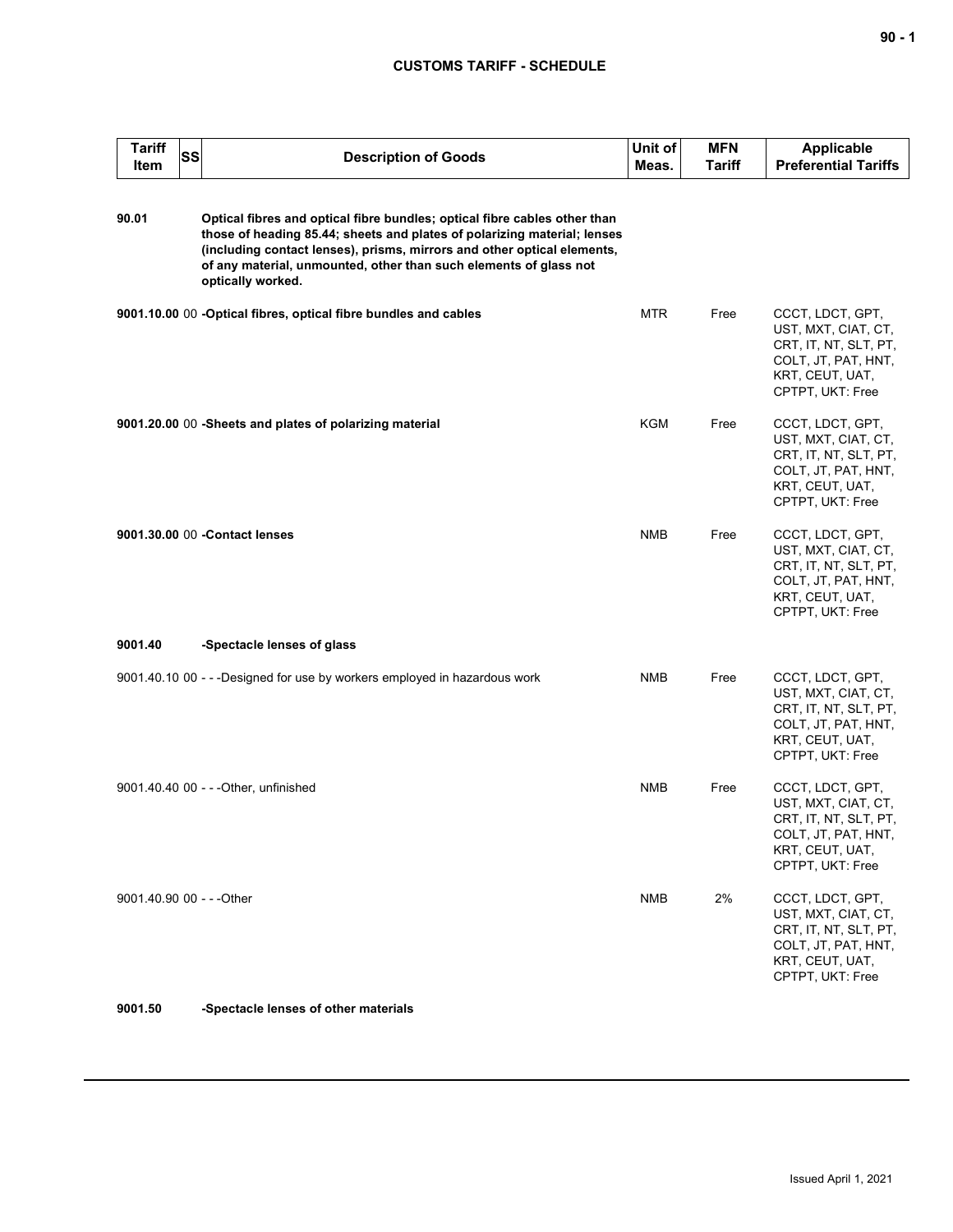| <b>Tariff</b><br>Item     | SS | <b>Description of Goods</b>                                                                                                                                                                                                                                                                                                                                                                                                                                                                                                                                                                                                                      | Unit of<br>Meas.  | <b>MFN</b><br>Tariff | Applicable<br><b>Preferential Tariffs</b>                                                                                      |
|---------------------------|----|--------------------------------------------------------------------------------------------------------------------------------------------------------------------------------------------------------------------------------------------------------------------------------------------------------------------------------------------------------------------------------------------------------------------------------------------------------------------------------------------------------------------------------------------------------------------------------------------------------------------------------------------------|-------------------|----------------------|--------------------------------------------------------------------------------------------------------------------------------|
| 9001.50.10                |    | ---Designed for use by workers employed in hazardous work;<br>Unfinished, light polarizing, for use in the manufacture of spectacles                                                                                                                                                                                                                                                                                                                                                                                                                                                                                                             |                   | Free                 | CCCT, LDCT, GPT,<br>UST, MXT, CIAT, CT,<br>CRT, IT, NT, SLT, PT,<br>COLT, JT, PAT, HNT,<br>KRT, CEUT, UAT,<br>CPTPT, UKT: Free |
|                           |    | 10 - - - - - Designed for use by workers employed in hazardous work<br>20 ----- Unfinished, light polarizing, for use in the manufacture of spectacles                                                                                                                                                                                                                                                                                                                                                                                                                                                                                           | NMB<br><b>NMB</b> |                      |                                                                                                                                |
|                           |    | 9001.50.40 00 - - - Other, unfinished                                                                                                                                                                                                                                                                                                                                                                                                                                                                                                                                                                                                            | <b>NMB</b>        | Free                 | CCCT, LDCT, GPT,<br>UST, MXT, CIAT, CT,<br>CRT, IT, NT, SLT, PT,<br>COLT, JT, PAT, HNT,<br>KRT, CEUT, UAT,<br>CPTPT, UKT: Free |
| 9001.50.90 00 - - - Other |    |                                                                                                                                                                                                                                                                                                                                                                                                                                                                                                                                                                                                                                                  | <b>NMB</b>        | 2%                   | CCCT, LDCT, GPT,<br>UST, MXT, CIAT, CT,<br>CRT, IT, NT, SLT, PT,<br>COLT, JT, PAT, HNT,<br>KRT, CEUT, UAT,<br>CPTPT, UKT: Free |
| 9001.90.00                |    | -Other                                                                                                                                                                                                                                                                                                                                                                                                                                                                                                                                                                                                                                           |                   | Free                 | CCCT, LDCT, GPT,<br>UST, MXT, CIAT, CT,<br>CRT, IT, NT, SLT, PT,<br>COLT, JT, PAT, HNT,<br>KRT, CEUT, UAT,<br>CPTPT, UKT: Free |
|                           |    |                                                                                                                                                                                                                                                                                                                                                                                                                                                                                                                                                                                                                                                  |                   |                      |                                                                                                                                |
| 90.02                     |    | Lenses, prisms, mirrors and other optical elements, of any material,<br>mounted, being parts of or fittings for instruments or apparatus, other<br>than such elements of glass not optically worked.<br>-Objective lenses:                                                                                                                                                                                                                                                                                                                                                                                                                       |                   |                      |                                                                                                                                |
| 9002.11                   |    | --For cameras, projectors or photographic enlargers or reducers                                                                                                                                                                                                                                                                                                                                                                                                                                                                                                                                                                                  |                   |                      |                                                                                                                                |
| 9002.11.10                |    | --- For colour television cameras or colour video cameras:<br>For enlargers making negatives or positives of a width exceeding 10 cm<br>and a length exceeding 12.5 cm;<br>For photographic cameras;<br>For use in the manufacture of projectors;<br>To be employed in the commercial production of video tape productions,<br>cinematographic films (motion picture films), animated films or multi-image<br>shows<br>10 - - - - - For colour television cameras or colour video cameras; For enlargers<br>making negatives or positives of a width exceeding 10 cm and a length<br>exceeding 12.5 cm; For photographic cameras; For use in the |                   | Free                 | CCCT, LDCT, GPT,<br>UST, MXT, CIAT, CT,<br>CRT, IT, NT, SLT, PT,<br>COLT, JT, PAT, HNT,<br>KRT, CEUT, UAT,<br>CPTPT, UKT: Free |
|                           |    |                                                                                                                                                                                                                                                                                                                                                                                                                                                                                                                                                                                                                                                  | NMB               |                      |                                                                                                                                |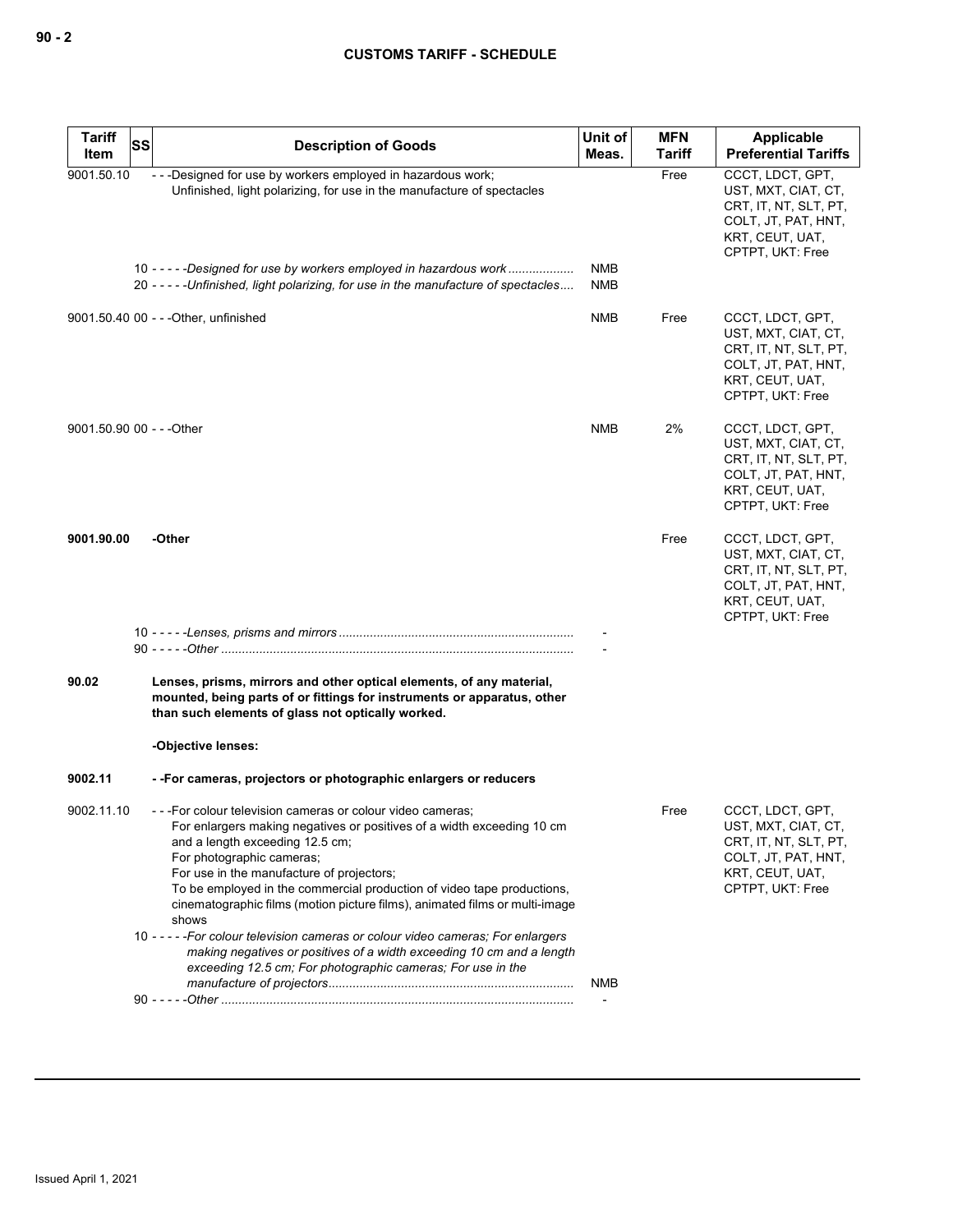| $\sim$<br>$\sim$ |  | v |
|------------------|--|---|
|------------------|--|---|

| Tariff<br>Item            | <b>SS</b> | <b>Description of Goods</b>                                                                                                                                    | Unit of<br>Meas. | <b>MFN</b><br><b>Tariff</b> | Applicable<br><b>Preferential Tariffs</b>                                                                                      |
|---------------------------|-----------|----------------------------------------------------------------------------------------------------------------------------------------------------------------|------------------|-----------------------------|--------------------------------------------------------------------------------------------------------------------------------|
| 9002.11.90 00 - - - Other |           |                                                                                                                                                                |                  | 2%                          | CCCT, LDCT, GPT,<br>UST, MXT, CIAT, CT,<br>CRT, IT, NT, SLT, PT,<br>COLT, JT, PAT, HNT,<br>KRT, CEUT, UAT,<br>CPTPT, UKT: Free |
| 9002.19.00 00 - - Other   |           |                                                                                                                                                                |                  | Free                        | CCCT, LDCT, GPT,<br>UST, MXT, CIAT, CT,<br>CRT, IT, NT, SLT, PT,<br>COLT, JT, PAT, HNT,<br>KRT, CEUT, UAT,<br>CPTPT, UKT: Free |
| 9002.20.00 00 - Filters   |           |                                                                                                                                                                |                  | Free                        | CCCT, LDCT, GPT,<br>UST, MXT, CIAT, CT,<br>CRT, IT, NT, SLT, PT,<br>COLT, JT, PAT, HNT,<br>KRT, CEUT, UAT,<br>CPTPT, UKT: Free |
| 9002.90.00 00 -Other      |           |                                                                                                                                                                |                  | Free                        | CCCT, LDCT, GPT,<br>UST, MXT, CIAT, CT,<br>CRT, IT, NT, SLT, PT,<br>COLT, JT, PAT, HNT,<br>KRT, CEUT, UAT,<br>CPTPT, UKT: Free |
| 90.03                     |           | Frames and mountings for spectacles, goggles or the like, and parts<br>thereof.                                                                                |                  |                             |                                                                                                                                |
|                           |           | -Frames and mountings:                                                                                                                                         |                  |                             |                                                                                                                                |
| 9003.11                   |           | - - Of plastics                                                                                                                                                |                  |                             |                                                                                                                                |
|                           |           | 9003.11.10 00 - - - For prismatic eyeglasses for reading;<br>For safety goggles or safety spectacles designed for use by workers<br>employed in hazardous work | <b>NMB</b>       | Free                        | CCCT, LDCT, GPT,<br>UST, MXT, CIAT, CT,<br>CRT, IT, NT, SLT, PT,<br>COLT, JT, PAT, HNT,<br>KRT, CEUT, UAT,<br>CPTPT, UKT: Free |
|                           |           | 9003.11.20 00 - - - For other spectacles, goggles or the like                                                                                                  | <b>NMB</b>       | 2.5%                        | CCCT, LDCT, GPT,<br>UST, MXT, CIAT, CT,<br>CRT, IT, NT, SLT, PT,<br>COLT, JT, PAT, HNT,<br>KRT, CEUT, UAT,<br>CPTPT, UKT: Free |
| 9003.19.00                |           | - - Of other materials                                                                                                                                         |                  | Free                        | CCCT, LDCT, GPT,<br>UST, MXT, CIAT, CT,<br>CRT, IT, NT, SLT, PT,<br>COLT, JT, PAT, HNT,<br>KRT, CEUT, UAT,<br>CPTPT, UKT: Free |
|                           |           | 10 - - - - - For prismatic eyeglasses for reading; For safety goggles or safety<br>spectacles, designed for use by workers employed in hazardous work          | NMB              |                             |                                                                                                                                |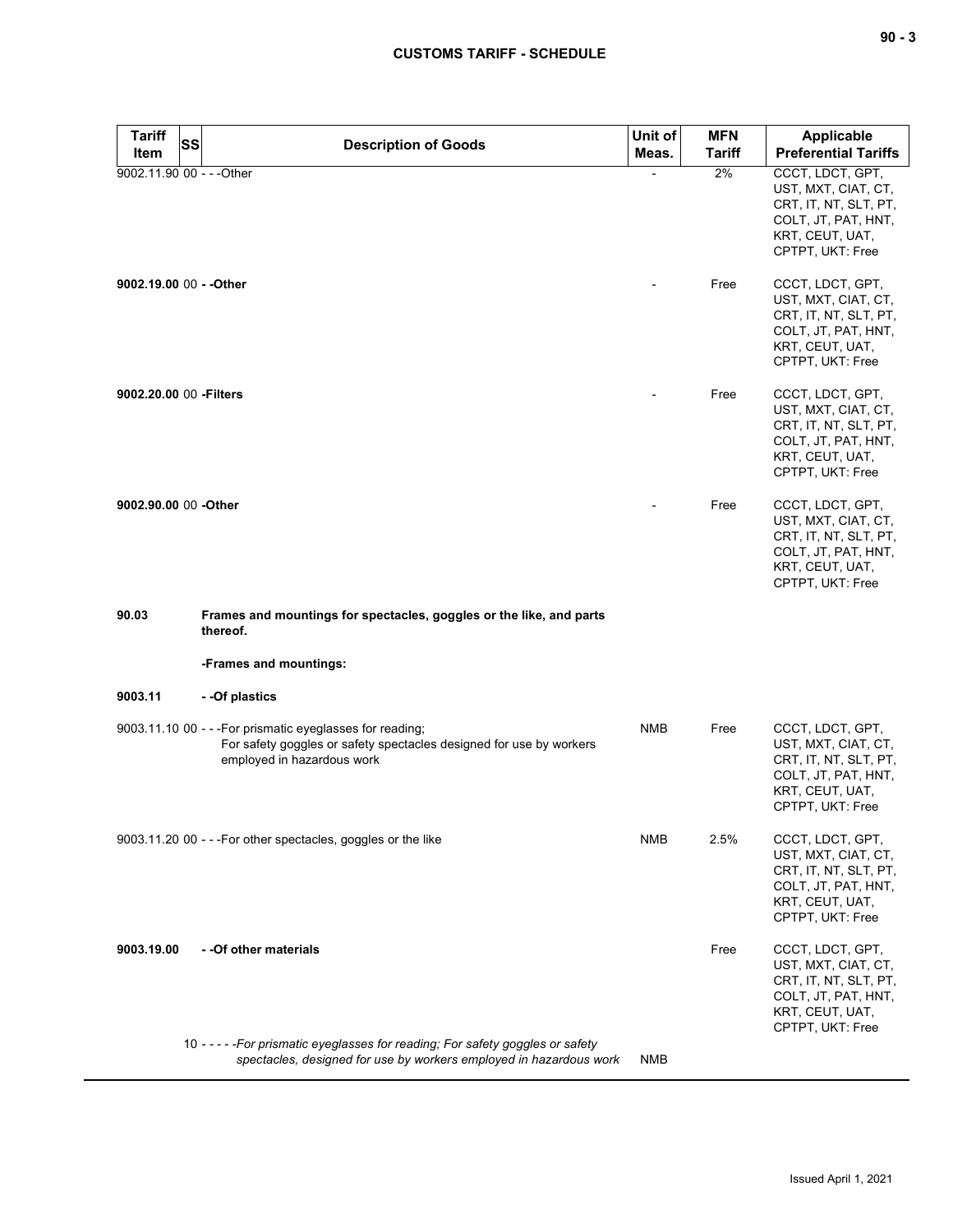| <b>Tariff</b><br>Item     | SS | <b>Description of Goods</b>                                                                                                                                                                                                                                         | Unit of<br>Meas.         | <b>MFN</b><br><b>Tariff</b> | Applicable<br><b>Preferential Tariffs</b>                                                                                      |
|---------------------------|----|---------------------------------------------------------------------------------------------------------------------------------------------------------------------------------------------------------------------------------------------------------------------|--------------------------|-----------------------------|--------------------------------------------------------------------------------------------------------------------------------|
|                           |    |                                                                                                                                                                                                                                                                     | <b>NMB</b>               |                             |                                                                                                                                |
| 9003.90                   |    | -Parts                                                                                                                                                                                                                                                              |                          |                             |                                                                                                                                |
|                           |    | 9003.90.10 00 - - - For use in the manufacture of ski goggles;<br>Of other spectacles, goggles or the like, unfinished;<br>Of prismatic eyeglasses for reading;<br>Of safety goggles or safety spectacles designed for use by workers<br>employed in hazardous work |                          | Free                        | CCCT, LDCT, GPT,<br>UST, MXT, CIAT, CT,<br>CRT, IT, NT, SLT, PT,<br>COLT, JT, PAT, HNT,<br>KRT, CEUT, UAT,<br>CPTPT, UKT: Free |
| 9003.90.90 00 - - - Other |    |                                                                                                                                                                                                                                                                     |                          | 2.5%                        | CCCT, LDCT, GPT,<br>UST, MXT, CIAT, CT,<br>CRT, IT, NT, SLT, PT,<br>COLT, JT, PAT, HNT,<br>KRT, CEUT, UAT,<br>CPTPT, UKT: Free |
| 90.04                     |    | Spectacles, goggles and the like, corrective, protective or other.                                                                                                                                                                                                  |                          |                             |                                                                                                                                |
|                           |    | 9004.10.00 00 -Sunglasses                                                                                                                                                                                                                                           | <b>NMB</b>               | 5%                          | CCCT, LDCT, GPT,<br>UST, MXT, CIAT, CT,<br>CRT, IT, NT, SLT, PT,<br>COLT, JT, PAT, HNT,<br>KRT, CEUT, UAT,<br>CPTPT, UKT: Free |
| 9004.90                   |    | -Other                                                                                                                                                                                                                                                              |                          |                             |                                                                                                                                |
|                           |    | 9004.90.10 00 - - - Prismatic eyeglasses for reading;<br>Safety goggles and safety spectacles, designed for use by workers<br>employed in hazardous work                                                                                                            | <b>NMB</b>               | Free                        | CCCT, LDCT, GPT,<br>UST, MXT, CIAT, CT,<br>CRT, IT, NT, SLT, PT,<br>COLT, JT, PAT, HNT,<br>KRT, CEUT, UAT,<br>CPTPT, UKT: Free |
| 9004.90.90                |    | ---Other                                                                                                                                                                                                                                                            |                          | 5%                          | CCCT, LDCT, GPT,<br>UST, MXT, CIAT, CT,<br>CRT, IT, NT, SLT, PT,<br>COLT, JT, PAT, HNT,<br>KRT, CEUT, UAT,<br>CPTPT, UKT: Free |
|                           |    |                                                                                                                                                                                                                                                                     | <b>NMB</b><br><b>NMB</b> |                             |                                                                                                                                |
| 90.05                     |    | Binoculars, monoculars, other optical telescopes, and mountings<br>therefor; other astronomical instruments and mountings therefor, but<br>not including instruments for radio-astronomy.                                                                           |                          |                             |                                                                                                                                |
|                           |    | 9005.10.00 00 - Binoculars                                                                                                                                                                                                                                          | NMB                      | Free                        | CCCT, LDCT, GPT,<br>UST, MXT, CIAT, CT,<br>CRT, IT, NT, SLT, PT,<br>COLT, JT, PAT, HNT,<br>KRT, CEUT, UAT,<br>CPTPT, UKT: Free |
| 9005.80                   |    | -Other instruments                                                                                                                                                                                                                                                  |                          |                             |                                                                                                                                |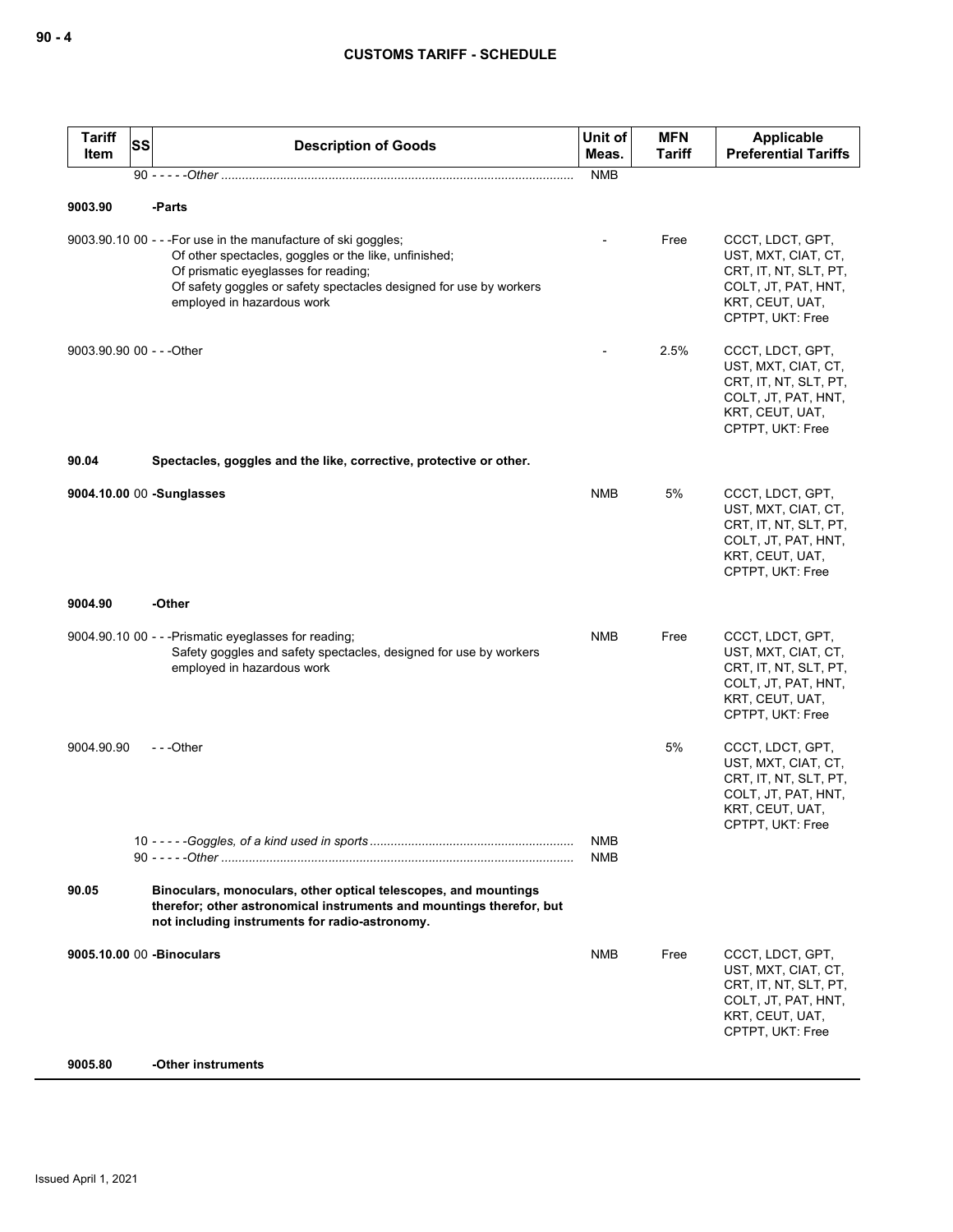| <b>Tariff</b><br><b>SS</b><br>Item | <b>Description of Goods</b>                                                                                                                                                                   | Unit of<br>Meas. | <b>MFN</b><br>Tariff | <b>Applicable</b><br><b>Preferential Tariffs</b>                                                                               |
|------------------------------------|-----------------------------------------------------------------------------------------------------------------------------------------------------------------------------------------------|------------------|----------------------|--------------------------------------------------------------------------------------------------------------------------------|
|                                    | 9005.80.10 00 - - - Telescopes                                                                                                                                                                | <b>NMB</b>       | Free                 | CCCT, LDCT, GPT,<br>UST, MXT, CIAT, CT,<br>CRT, IT, NT, SLT, PT,<br>COLT, JT, PAT, HNT,<br>KRT, CEUT, UAT,<br>CPTPT, UKT: Free |
| 9005.80.90 00 - - - Other          |                                                                                                                                                                                               | <b>NMB</b>       | 4.5%                 | CCCT, LDCT, GPT,<br>UST, MXT, CIAT, CT,<br>CRT, IT, NT, SLT, PT,<br>COLT, JT, PAT, HNT,<br>KRT, CEUT, UAT,<br>CPTPT, UKT: Free |
| 9005.90                            | -Parts and accessories (including mountings)                                                                                                                                                  |                  |                      |                                                                                                                                |
|                                    | ---Of binoculars or telescopes of heading 90.05:                                                                                                                                              |                  |                      |                                                                                                                                |
|                                    | 9005.90.11 00 - - - - Incorporating goods of heading 90.01 or 90.02                                                                                                                           |                  | Free                 | CCCT, LDCT, GPT,<br>UST, MXT, CIAT, CT,<br>CRT, IT, NT, SLT, PT,<br>COLT, JT, PAT, HNT,<br>KRT, CEUT, UAT,<br>CPTPT, UKT: Free |
| 9005.90.19 00 - - - - Other        |                                                                                                                                                                                               |                  | Free                 | CCCT, LDCT, GPT,<br>UST, MXT, CIAT, CT,<br>CRT, IT, NT, SLT, PT,<br>COLT, JT, PAT, HNT,<br>KRT, CEUT, UAT,<br>CPTPT, UKT: Free |
|                                    | $- -$ Other:                                                                                                                                                                                  |                  |                      |                                                                                                                                |
|                                    | 9005.90.91 00 - - - - Incorporating goods of heading 90.01 or 90.02                                                                                                                           |                  | 6%                   | CCCT, LDCT, GPT,<br>UST, MXT, CIAT, CT,<br>CRT, IT, NT, SLT, PT,<br>COLT, JT, PAT, HNT,<br>KRT, CEUT, UAT,<br>CPTPT, UKT: Free |
| 9005.90.99 00 - - - - Other        |                                                                                                                                                                                               |                  | 6%                   | CCCT, LDCT, GPT,<br>UST, MXT, CIAT, CT,<br>CRT, IT, NT, SLT, PT,<br>COLT, JT, PAT, HNT,<br>KRT, CEUT, UAT,<br>CPTPT, UKT: Free |
| 90.06                              | Photographic (other than cinematographic) cameras; photographic<br>flashlight apparatus and flashbulbs other than discharge lamps of<br>heading 85.39.                                        |                  |                      |                                                                                                                                |
| 9006.30                            | -Cameras specially designed for underwater use, for aerial survey or for<br>medical or surgical examination of internal organs; comparison<br>cameras for forensic or criminological purposes |                  |                      |                                                                                                                                |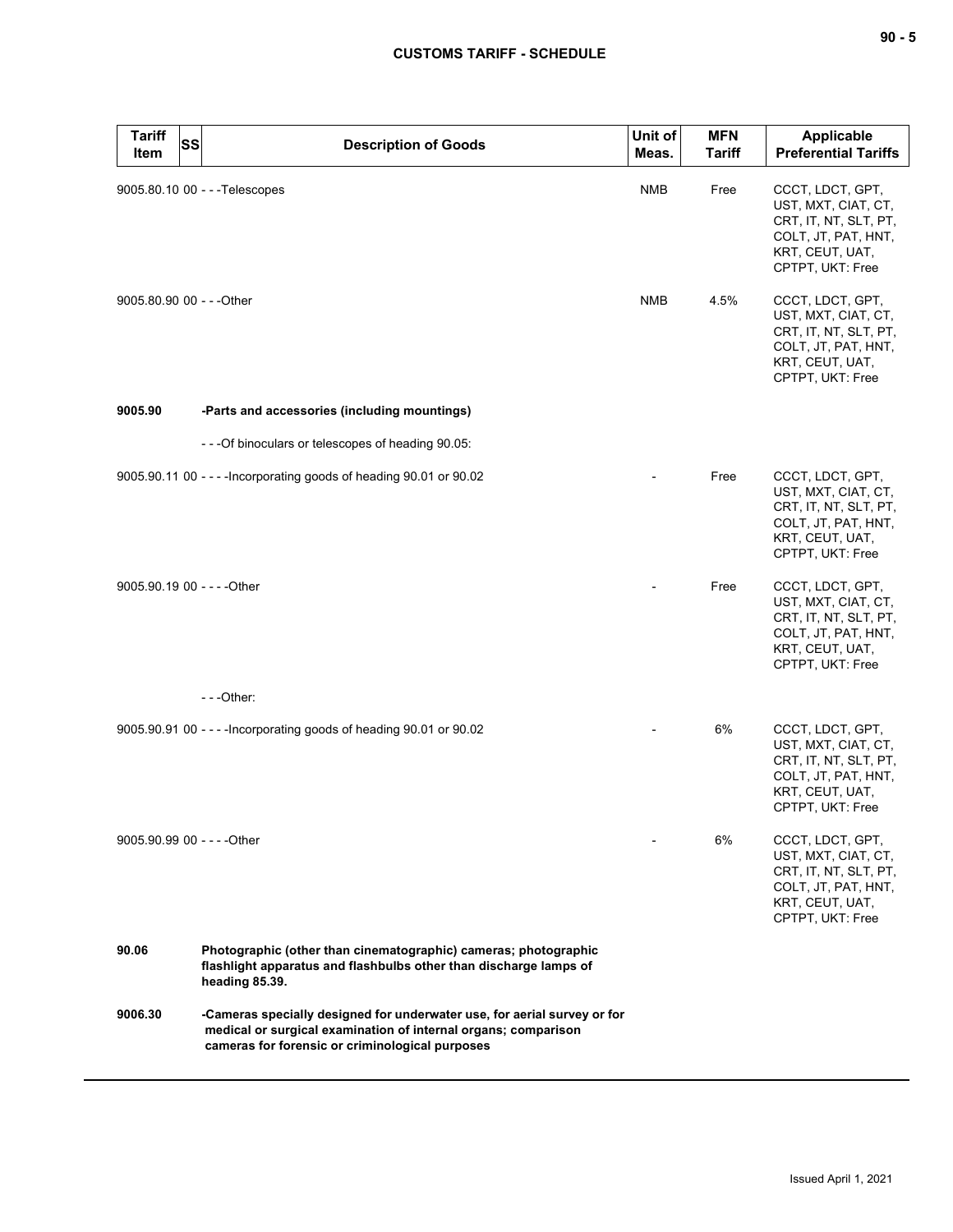| <b>Tariff</b><br>Item     | <b>SS</b> | <b>Description of Goods</b>                                                                                                                                                                                                                                       | Unit of<br>Meas. | <b>MFN</b><br><b>Tariff</b> | Applicable<br><b>Preferential Tariffs</b>                                                                                      |
|---------------------------|-----------|-------------------------------------------------------------------------------------------------------------------------------------------------------------------------------------------------------------------------------------------------------------------|------------------|-----------------------------|--------------------------------------------------------------------------------------------------------------------------------|
|                           |           | 9006.30.10 00 - - - Comparison cameras for forensic or criminological purposes;<br>For making negatives or positives of a width exceeding 8 cm and of a<br>length exceeding 10.5 cm;<br>Specially designed for medical or surgical examination of internal organs | <b>NMB</b>       | Free                        | CCCT, LDCT, GPT,<br>UST, MXT, CIAT, CT,<br>CRT, IT, NT, SLT, PT,<br>COLT, JT, PAT, HNT,<br>KRT, CEUT, UAT,<br>CPTPT, UKT: Free |
| 9006.30.90 00 - - - Other |           |                                                                                                                                                                                                                                                                   | NMB              | 5%                          | CCCT, LDCT, GPT,<br>UST, MXT, CIAT, CT,<br>CRT, IT, NT, SLT, PT,<br>COLT, JT, PAT, HNT,<br>KRT, CEUT, UAT,<br>CPTPT, UKT: Free |
|                           |           | 9006.40.00 00 -Instant print cameras                                                                                                                                                                                                                              | <b>NMB</b>       | Free                        | CCCT, LDCT, GPT,<br>UST, MXT, CIAT, CT,<br>CRT, IT, NT, SLT, PT,<br>COLT, JT, PAT, HNT,<br>KRT, CEUT, UAT,<br>CPTPT, UKT: Free |
|                           |           | -Other cameras:                                                                                                                                                                                                                                                   |                  |                             |                                                                                                                                |
|                           |           | 9006.51.00 00 - -With a through-the-lens viewfinder (single lens reflex (SLR)), for roll<br>film of a width not exceeding 35 mm                                                                                                                                   | <b>NMB</b>       | Free                        | CCCT, LDCT, GPT,<br>UST, MXT, CIAT, CT,<br>CRT, IT, NT, SLT, PT,<br>COLT, JT, PAT, HNT,<br>KRT, CEUT, UAT,<br>CPTPT, UKT: Free |
| 9006.52                   |           | --Other, for roll film of a width less than 35 mm                                                                                                                                                                                                                 |                  |                             |                                                                                                                                |
|                           |           | 9006.52.10 00 - - - For making negatives or positives;<br>Single-use cameras                                                                                                                                                                                      | <b>NMB</b>       | 5%                          | CCCT, LDCT, GPT,<br>UST, MXT, CIAT, CT,<br>CRT, IT, NT, SLT, PT,<br>COLT, JT, PAT, HNT,<br>KRT, CEUT, UAT,<br>CPTPT, UKT: Free |
| 9006.52.90 00 - - - Other |           |                                                                                                                                                                                                                                                                   | <b>NMB</b>       | Free                        | CCCT, LDCT, GPT,<br>UST, MXT, CIAT, CT,<br>CHI, II, NI, SLI, PI,<br>COLT, JT, PAT, HNT,<br>KRT, CEUT, UAT,<br>CPTPT, UKT: Free |
| 9006.53                   |           | -- Other, for roll film of a width of 35 mm                                                                                                                                                                                                                       |                  |                             |                                                                                                                                |
|                           |           | 9006.53.10 00 - - - For making negatives or positives;<br>Single-use cameras                                                                                                                                                                                      | <b>NMB</b>       | 5%                          | CCCT, LDCT, GPT,<br>UST, MXT, CIAT, CT,<br>CRT, IT, NT, SLT, PT,<br>COLT, JT, PAT, HNT,<br>KRT, CEUT, UAT,<br>CPTPT, UKT: Free |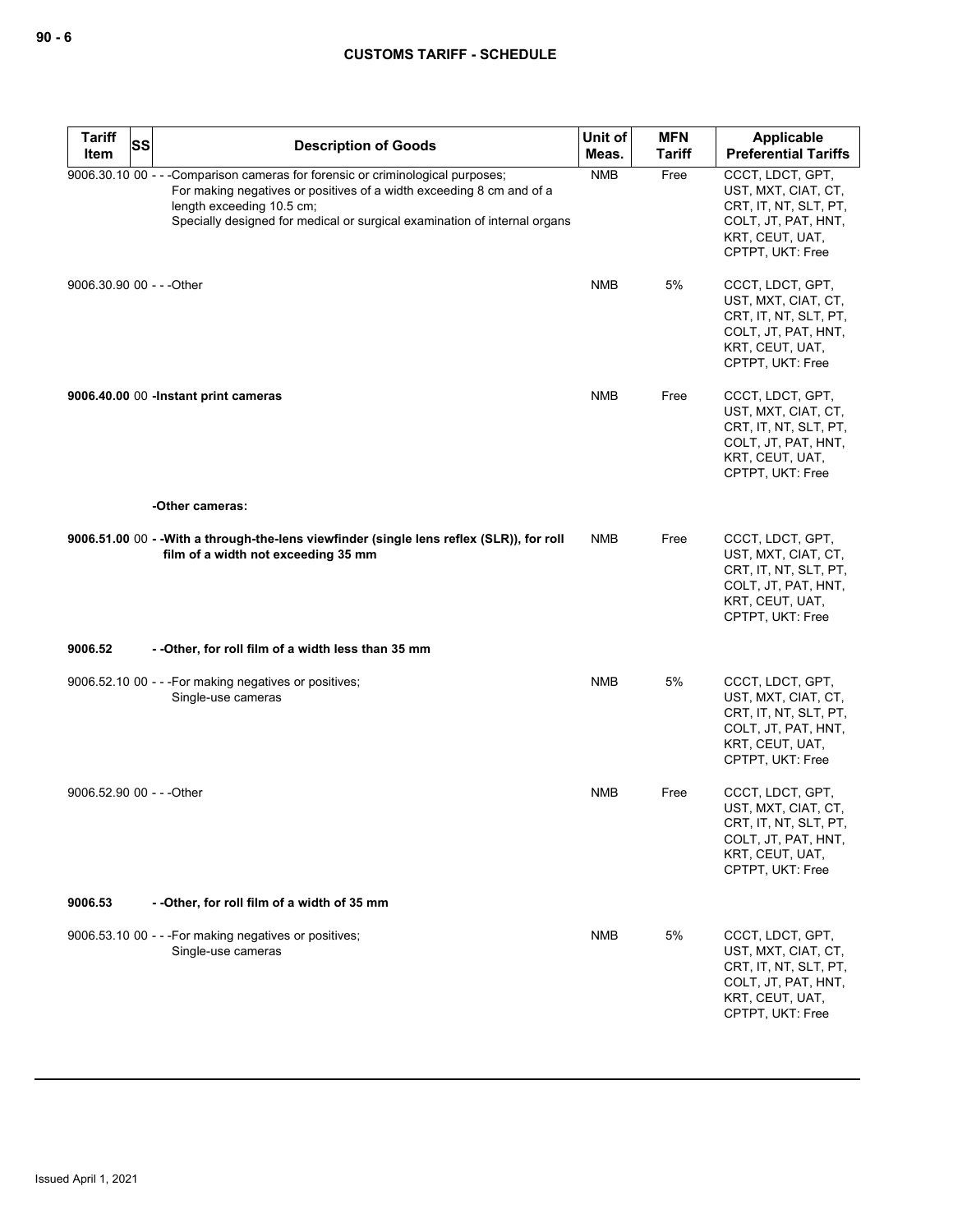| <b>Tariff</b><br><b>SS</b>           |                                                                      | Unit of    | <b>MFN</b>    | Applicable                                                                                                                     |
|--------------------------------------|----------------------------------------------------------------------|------------|---------------|--------------------------------------------------------------------------------------------------------------------------------|
| Item                                 | <b>Description of Goods</b>                                          | Meas.      | <b>Tariff</b> | <b>Preferential Tariffs</b>                                                                                                    |
| 9006.53.90 00 - - - Other<br>9006.59 | --Other                                                              | <b>NMB</b> | Free          | CCCT, LDCT, GPT,<br>UST, MXT, CIAT, CT,<br>CRT, IT, NT, SLT, PT,<br>COLT, JT, PAT, HNT,<br>KRT, CEUT, UAT,<br>CPTPT, UKT: Free |
|                                      |                                                                      |            |               |                                                                                                                                |
|                                      | 9006.59.10 00 - - - For making negatives or positives                | <b>NMB</b> | 5%            | CCCT, LDCT, GPT,<br>UST, MXT, CIAT, CT,<br>CRT, IT, NT, SLT, PT,<br>COLT, JT, PAT, HNT,<br>KRT, CEUT, UAT,<br>CPTPT, UKT: Free |
| 9006.59.90 00 - - - Other            |                                                                      | <b>NMB</b> | Free          | CCCT, LDCT, GPT,<br>UST, MXT, CIAT, CT,<br>CRT, IT, NT, SLT, PT,<br>COLT, JT, PAT, HNT,<br>KRT, CEUT, UAT,<br>CPTPT, UKT: Free |
|                                      | -Photographic flashlight apparatus and flashbulbs:                   |            |               |                                                                                                                                |
|                                      | 9006.61.00 00 - - Discharge lamp ("electronic") flashlight apparatus | <b>NMB</b> | Free          | CCCT, LDCT, GPT,<br>UST, MXT, CIAT, CT,<br>CRT, IT, NT, SLT, PT,<br>COLT, JT, PAT, HNT,<br>KRT, CEUT, UAT,<br>CPTPT, UKT: Free |
| 9006.69                              | --Other                                                              |            |               |                                                                                                                                |
|                                      | 9006.69.10 00 - - - Flash guns                                       |            | Free          | CCCT, LDCT, GPT,<br>UST, MXT, CIAT, CT,<br>CRT, IT, NT, SLT, PT,<br>COLT, JT, PAT, HNT,<br>KRT, CEUT, UAT,<br>CPTPT, UKT: Free |
|                                      | 9006.69.20 00 - - - Flashbulbs, flashcubes and the like              |            | 6.5%          | CCCT, LDCT, GPT,<br>UST, MXT, CIAT, CT,<br>CRT, IT, NT, SLT, PT,<br>COLT, JT, PAT, HNT,<br>KRT, CEUT, UAT,<br>CPTPT, UKT: Free |
| 9006.69.90 00 - - - Other            |                                                                      |            | 5%            | CCCT, LDCT, GPT,<br>UST, MXT, CIAT, CT,<br>CRT, IT, NT, SLT, PT,<br>COLT, JT, PAT, HNT,<br>KRT, CEUT, UAT,<br>CPTPT, UKT: Free |
|                                      | -Parts and accessories:                                              |            |               |                                                                                                                                |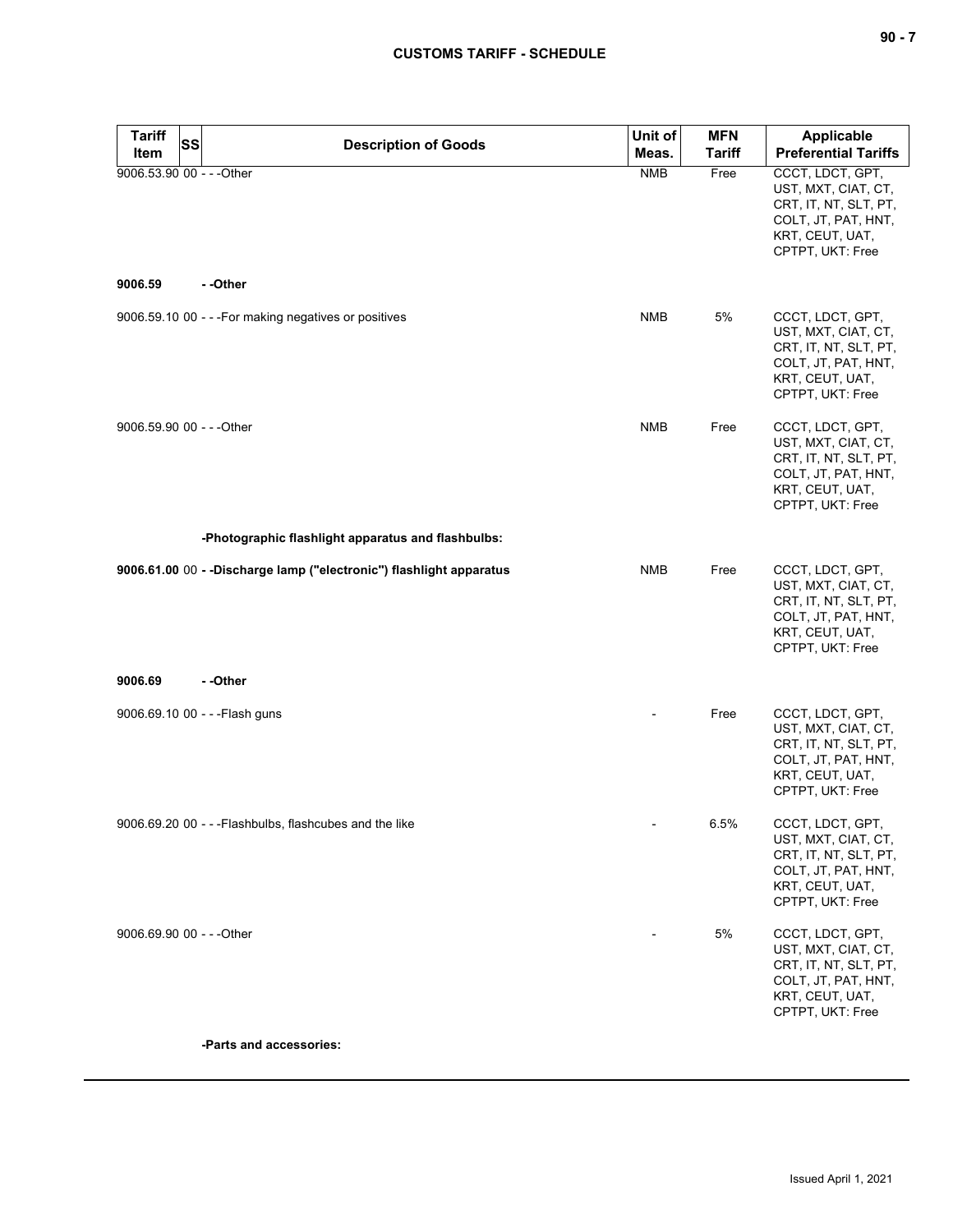| <b>Tariff</b><br><b>SS</b><br>Item | <b>Description of Goods</b>                                                                                                                                                                                                                                                                                                                                                                                                     | Unit of<br>Meas. | <b>MFN</b><br>Tariff | <b>Applicable</b><br><b>Preferential Tariffs</b>                                                                               |
|------------------------------------|---------------------------------------------------------------------------------------------------------------------------------------------------------------------------------------------------------------------------------------------------------------------------------------------------------------------------------------------------------------------------------------------------------------------------------|------------------|----------------------|--------------------------------------------------------------------------------------------------------------------------------|
| 9006.91                            | --For cameras                                                                                                                                                                                                                                                                                                                                                                                                                   |                  |                      |                                                                                                                                |
|                                    | 9006.91.10 00 - - - Lantern slide attachments, lens hoods, stands and vignetters;<br>Parts of the foregoing;<br>Shutters and parts thereof, for use in the manufacture of cameras;<br>Tripod tops and other parts of tripods;<br>Unfinished parts for use in the manufacture of cameras;<br>Other parts of the goods of tariff item No. 9006.30.10, 9006.40.00,<br>9006.51.00, 9006.52.90, 9006.53.90, 9006.59.10 or 9006.59.90 |                  | Free                 | CCCT, LDCT, GPT,<br>UST, MXT, CIAT, CT,<br>CRT, IT, NT, SLT, PT,<br>COLT, JT, PAT, HNT,<br>KRT, CEUT, UAT,<br>CPTPT, UKT: Free |
| 9006.91.90 00 - - - Other          |                                                                                                                                                                                                                                                                                                                                                                                                                                 |                  | 5%                   | CCCT, LDCT, GPT,<br>UST, MXT, CIAT, CT,<br>CRT, IT, NT, SLT, PT,<br>COLT, JT, PAT, HNT,<br>KRT, CEUT, UAT,<br>CPTPT, UKT: Free |
| 9006.99                            | - -Other                                                                                                                                                                                                                                                                                                                                                                                                                        |                  |                      |                                                                                                                                |
|                                    | 9006.99.10 00 - - -Parts of discharge lamp ("electronic") flashlight apparatus or flash guns                                                                                                                                                                                                                                                                                                                                    |                  | Free                 | CCCT, LDCT, GPT,<br>UST, MXT, CIAT, CT,<br>CRT, IT, NT, SLT, PT,<br>COLT, JT, PAT, HNT,<br>KRT, CEUT, UAT,<br>CPTPT, UKT: Free |
| 9006.99.90 00 - - - Other          |                                                                                                                                                                                                                                                                                                                                                                                                                                 |                  | 3.5%                 | CCCT, LDCT, GPT,<br>UST, MXT, CIAT, CT,<br>CRT, IT, NT, SLT, PT,<br>COLT, JT, PAT, HNT,<br>KRT, CEUT, UAT,<br>CPTPT, UKT: Free |
| 90.07                              | Cinematographic cameras and projectors, whether or not incorporating<br>sound recording or reproducing apparatus.                                                                                                                                                                                                                                                                                                               |                  |                      |                                                                                                                                |
| 9007.10                            | -Cameras                                                                                                                                                                                                                                                                                                                                                                                                                        |                  |                      |                                                                                                                                |
|                                    | 9007.10.10 00 - - - For use with surgical, dental, veterinary or diagnostic instruments; To be<br>employed in the commercial production of video tape productions,<br>cinematographic films (motion picture films), animated films or multi-image<br>shows                                                                                                                                                                      | NMB              | Free                 | CCCT, LDCT, GPT,<br>UST, MXT, CIAT, CT,<br>CRT, IT, NT, SLT, PT,<br>COLT, JT, PAT, HNT,<br>KRT, CEUT, UAT,<br>CPTPT, UKT: Free |
| 9007.10.90 00 - - - Other          |                                                                                                                                                                                                                                                                                                                                                                                                                                 | NMB              | 5%                   | CCCT, LDCT, GPT,<br>UST, MXT, CIAT, CT,<br>CRT, IT, NT, SLT, PT,<br>COLT, JT, PAT, HNT,<br>KRT, CEUT, UAT,<br>CPTPT, UKT: Free |

## **9007.20 -Projectors**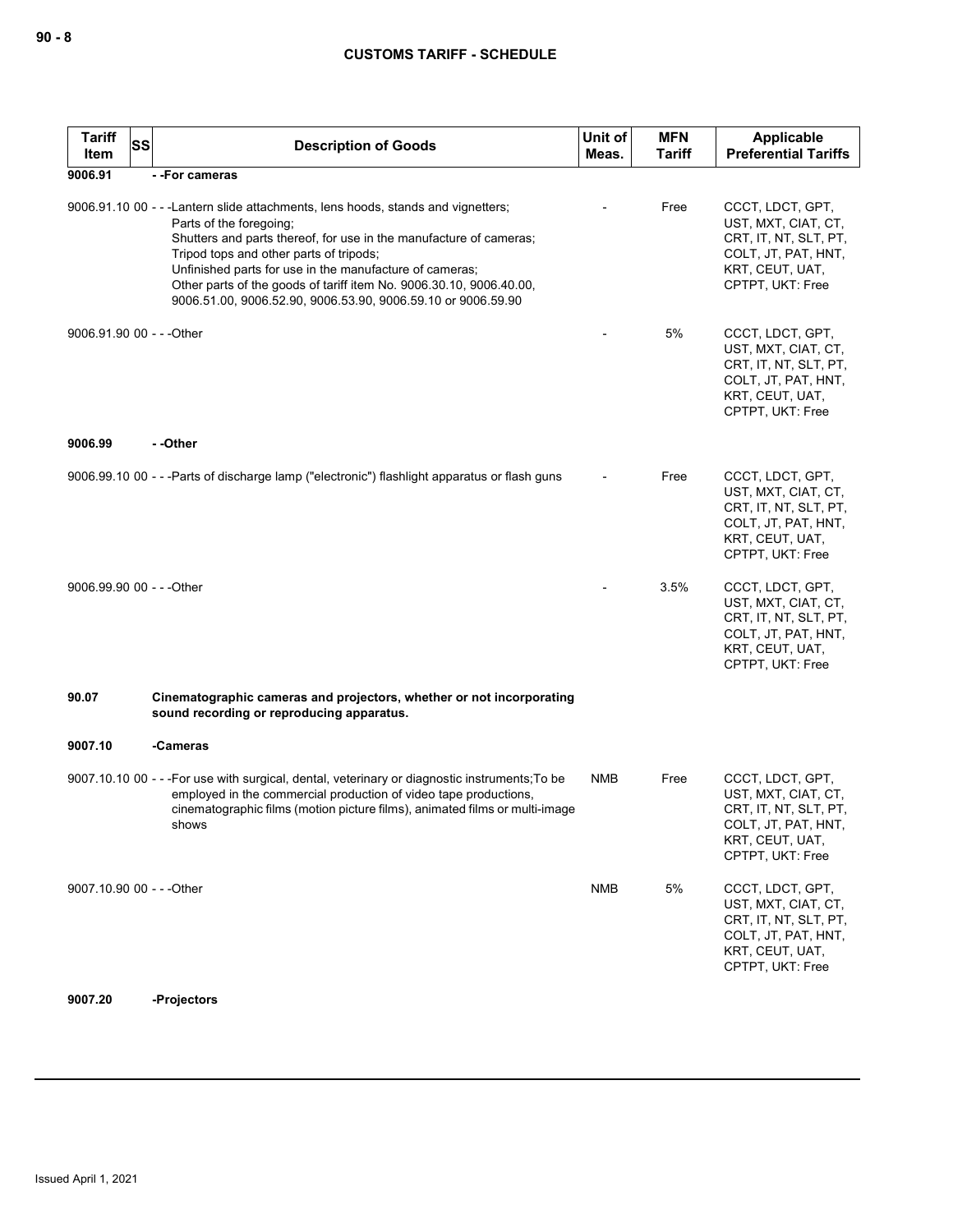| <b>Tariff</b><br><b>SS</b><br>Item | <b>Description of Goods</b>                                                                                        | Unit of<br>Meas. | <b>MFN</b><br><b>Tariff</b> | <b>Applicable</b><br><b>Preferential Tariffs</b>                                                                                         |
|------------------------------------|--------------------------------------------------------------------------------------------------------------------|------------------|-----------------------------|------------------------------------------------------------------------------------------------------------------------------------------|
|                                    | 9007.20.10 00 - - - To be employed in medical, surgical, dental or veterinary applications                         | <b>NMB</b>       | Free                        | CCCT, LDCT, GPT,<br>UST, MXT, CIAT, CT,<br>CRT, IT, NT, SLT, PT,<br>COLT, JT, PAT, HNT,<br>KRT, CEUT, UAT,<br>CPTPT, UKT: Free           |
| 9007.20.90 00 - - - Other          |                                                                                                                    | <b>NMB</b>       | 6%                          | CCCT, LDCT, GPT,<br>UST, MXT, CIAT, CT,<br>CRT, IT, NT, SLT, PT,<br>COLT, JT, PAT, HNT,<br>KRT, CEUT, UAT,<br>CPTPT, UKT: Free           |
|                                    | -Parts and accessories:                                                                                            |                  |                             |                                                                                                                                          |
|                                    | 9007.91.00 00 - - For cameras                                                                                      |                  | Free                        | CCCT, LDCT, GPT,<br>UST, MXT, CIAT, CT,<br>CRT, IT, NT, SLT, PT,<br>COLT, JT, PAT, HNT,<br>KRT, CEUT, UAT,<br>CPTPT, UKT: Free           |
| 9007.92                            | --For projectors                                                                                                   |                  |                             |                                                                                                                                          |
|                                    | 9007.92.10 00 - - - Parts for use in the manufacture of projectors                                                 |                  | Free                        | CCCT, LDCT, GPT,<br>UST, MXT, CIAT, CT,<br>CRT, IT, NT, SLT, PT,<br>COLT, JT, PAT, HNT,<br>KRT, CEUT, UAT,<br>CPTPT, UKT: Free           |
| 9007.92.90 00 - - - Other          |                                                                                                                    |                  | 3.5%                        | CCCT, LDCT, GPT,<br>UST, MXT, CIAT, CT,<br>CRT, IT, NT, SLT, PT,<br>COLT, JT, PAT, HNT,<br>KRT, CEUT, UAT,<br>CPTPT, UKT: Free           |
| 90.08                              | Image projectors, other than cinematographic; photographic (other than<br>cinematographic) enlargers and reducers. |                  |                             |                                                                                                                                          |
| 9008.50                            | -Projectors, enlargers and reducers                                                                                |                  |                             |                                                                                                                                          |
|                                    | 9008.50.10 00 - - - Slide projectors                                                                               | <b>NMB</b>       | 6%                          | AUT, NZT, CCCT, LDCT,<br>GPT, UST, MXT, CIAT,<br>CT, CRT, IT, NT, SLT,<br>PT, COLT, JT, PAT,<br>HNT, KRT, CEUT, UAT,<br>CPTPT, UKT: Free |
|                                    | -- Microfilm, microfiche or other microform readers, whether or not capable<br>of producing copies:                |                  |                             |                                                                                                                                          |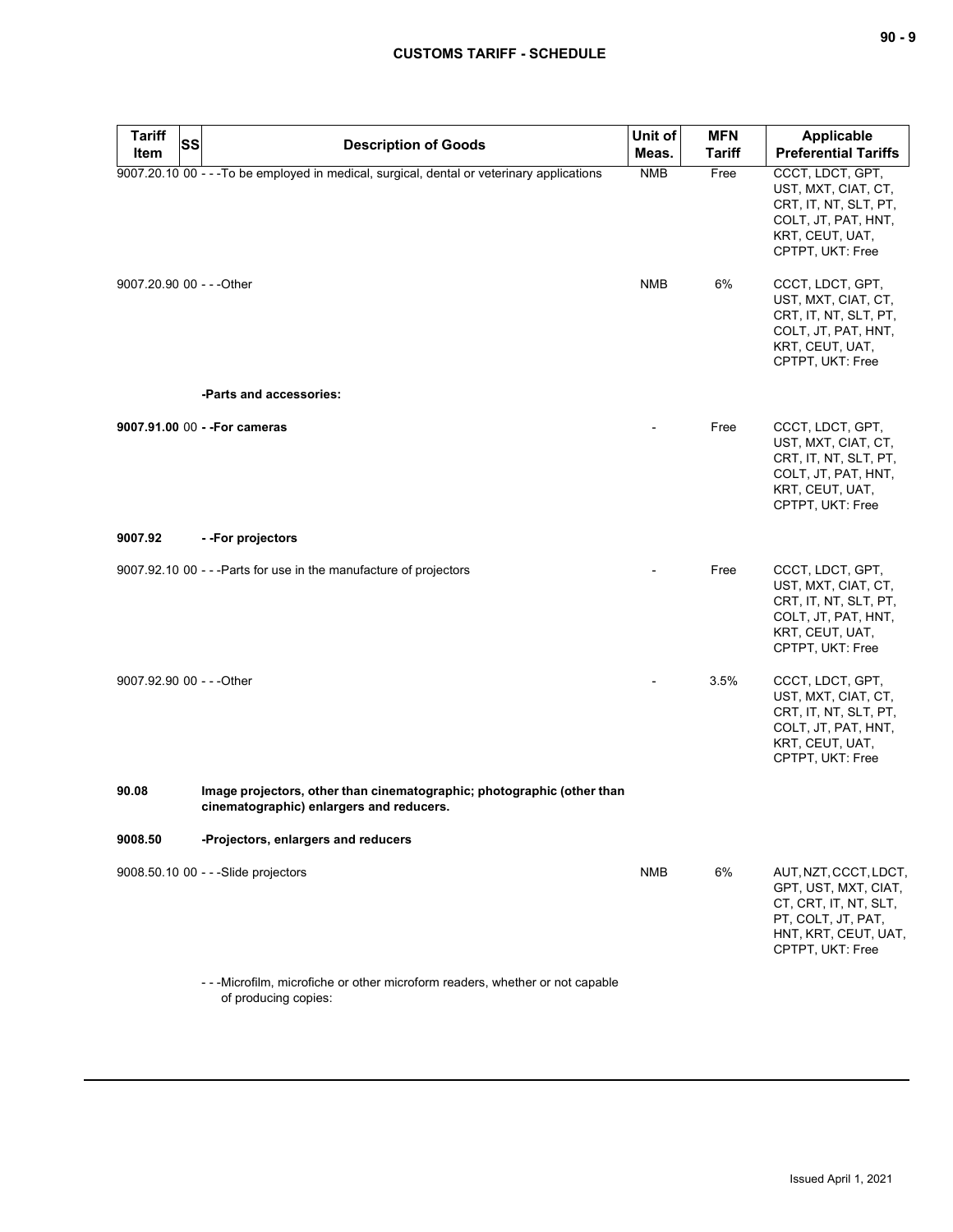| <b>Tariff</b><br><b>SS</b>  | <b>Description of Goods</b>                                                                                                                                                                                           | Unit of                  | <b>MFN</b>    | Applicable                                                                                                                     |
|-----------------------------|-----------------------------------------------------------------------------------------------------------------------------------------------------------------------------------------------------------------------|--------------------------|---------------|--------------------------------------------------------------------------------------------------------------------------------|
| Item                        |                                                                                                                                                                                                                       | Meas.                    | <b>Tariff</b> | <b>Preferential Tariffs</b>                                                                                                    |
|                             | 9008.50.21 00 - - - - Microfilm or microfiche reader-printers                                                                                                                                                         | <b>NMB</b>               | Free          | CCCT, LDCT, GPT,<br>UST, MXT, CIAT, CT,<br>CRT, IT, NT, SLT, PT,<br>COLT, JT, PAT, HNT,<br>KRT, CEUT, UAT,<br>CPTPT, UKT: Free |
| 9008.50.29 00 - - - - Other |                                                                                                                                                                                                                       | <b>NMB</b>               | 6%            | CCCT, LDCT, GPT,<br>UST, MXT, CIAT, CT,<br>CRT, IT, NT, SLT, PT,<br>COLT, JT, PAT, HNT,<br>KRT, CEUT, UAT,<br>CPTPT, UKT: Free |
|                             | $9008.50.300$ - - -Other image projectors                                                                                                                                                                             | <b>NMB</b>               | 5.5%          | CCCT, LDCT, GPT,<br>UST, MXT, CIAT, CT,<br>CRT, IT, NT, SLT, PT,<br>COLT, JT, PAT, HNT,<br>KRT, CEUT, UAT,<br>CPTPT, UKT: Free |
| 9008.50.90 00 - - - Other   |                                                                                                                                                                                                                       | <b>NMB</b>               | Free          | CCCT, LDCT, GPT,<br>UST, MXT, CIAT, CT,<br>CRT, IT, NT, SLT, PT,<br>COLT, JT, PAT, HNT,<br>KRT, CEUT, UAT,<br>CPTPT, UKT: Free |
| 9008.90                     | -Parts and accessories                                                                                                                                                                                                |                          |               |                                                                                                                                |
| 9008.90.10 00 - - - Parts   |                                                                                                                                                                                                                       |                          | Free          | CCCT, LDCT, GPT,<br>UST, MXT, CIAT, CT,<br>CRT, IT, NT, SLT, PT,<br>COLT, JT, PAT, HNT,<br>KRT, CEUT, UAT,<br>CPTPT, UKT: Free |
|                             | 9008.90.20 00 - - - Accessories                                                                                                                                                                                       |                          | 7%            | CCCT, LDCT, GPT,<br>UST, MXT, CIAT, CT,<br>CRT, IT, NT, SLT, PT,<br>COLT, JT, PAT, HNT,<br>KRT, CEUT, UAT,<br>CPTPT, UKT: Free |
| 90.10                       | Apparatus and equipment for photographic (including cinematographic)<br>laboratories, not specified or included elsewhere in this Chapter;<br>negatoscopes; projection screens.                                       |                          |               |                                                                                                                                |
|                             | 9010.10.00 00 -Apparatus and equipment for automatically developing photographic<br>(including cinematographic) film or paper in rolls or for automatically<br>exposing developed film to rolls of photographic paper | $\overline{\phantom{a}}$ | Free          | CCCT, LDCT, GPT,<br>UST, MXT, CIAT, CT,<br>CRT, IT, NT, SLT, PT,<br>COLT, JT, PAT, HNT,<br>KRT, CEUT, UAT,<br>CPTPT, UKT: Free |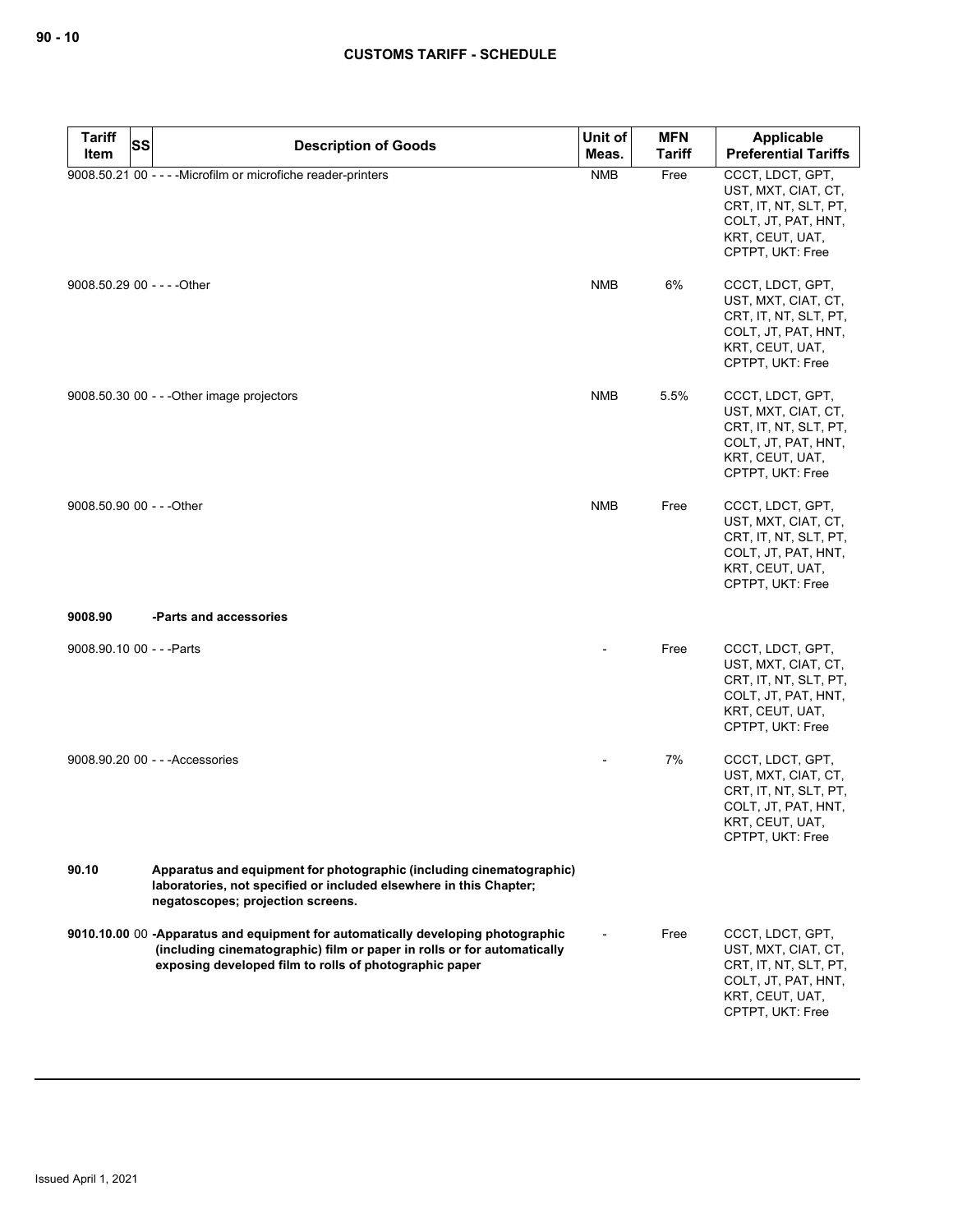| <b>Tariff</b><br>Item | <b>SS</b><br><b>Description of Goods</b>                                                                                | Unit of<br>Meas. | <b>MFN</b><br><b>Tariff</b> | <b>Applicable</b><br><b>Preferential Tariffs</b>                                                                               |
|-----------------------|-------------------------------------------------------------------------------------------------------------------------|------------------|-----------------------------|--------------------------------------------------------------------------------------------------------------------------------|
|                       | 9010.50.00 00 -Other apparatus and equipment for photographic (including<br>cinematographic) laboratories; negatoscopes | <b>NMB</b>       | Free                        | CCCT, LDCT, GPT,<br>UST, MXT, CIAT, CT,<br>CRT, IT, NT, SLT, PT,<br>COLT, JT, PAT, HNT,<br>KRT, CEUT, UAT,<br>CPTPT, UKT: Free |
|                       | 9010.60.00 00 -Projection screens                                                                                       | <b>NMB</b>       | Free                        | CCCT, LDCT, GPT,<br>UST, MXT, CIAT, CT,<br>CRT, IT, NT, SLT, PT,<br>COLT, JT, PAT, HNT,<br>KRT, CEUT, UAT,<br>CPTPT, UKT: Free |
|                       | 9010.90.00 00 - Parts and accessories                                                                                   |                  | Free                        | CCCT, LDCT, GPT,<br>UST, MXT, CIAT, CT,<br>CRT, IT, NT, SLT, PT,<br>COLT, JT, PAT, HNT,<br>KRT, CEUT, UAT,<br>CPTPT, UKT: Free |
| 90.11                 | Compound optical microscopes, including those for photomicrography,<br>cinephotomicrography or microprojection.         |                  |                             |                                                                                                                                |
|                       | 9011.10.00 00 -Stereoscopic microscopes                                                                                 | <b>NMB</b>       | Free                        | CCCT, LDCT, GPT,<br>UST, MXT, CIAT, CT,<br>CRT, IT, NT, SLT, PT,<br>COLT, JT, PAT, HNT,<br>KRT, CEUT, UAT,<br>CPTPT, UKT: Free |
|                       | 9011.20.00 00 -Other microscopes, for photomicrography, cinephotomicrography or<br>microprojection                      | <b>NMB</b>       | Free                        | CCCT, LDCT, GPT,<br>UST, MXT, CIAT, CT,<br>CRT, IT, NT, SLT, PT,<br>COLT, JT, PAT, HNT,<br>KRT, CEUT, UAT,<br>CPTPT, UKT: Free |
|                       | 9011.80.00 00 -Other microscopes                                                                                        | <b>NMB</b>       | Free                        | CCCT, LDCT, GPT,<br>UST, MXT, CIAT, CT,<br>CRT, IT, NT, SLT, PT,<br>COLT, JT, PAT, HNT,<br>KRT, CEUT, UAT,<br>CPTPT, UKT: Free |
|                       | 9011.90.00 00 - Parts and accessories                                                                                   |                  | Free                        | CCCT, LDCT, GPT,<br>UST, MXT, CIAT, CT,<br>CRT, IT, NT, SLT, PT,<br>COLT, JT, PAT, HNT,<br>KRT, CEUT, UAT,<br>CPTPT, UKT: Free |

**90.12 Microscopes other than optical microscopes; diffraction apparatus.**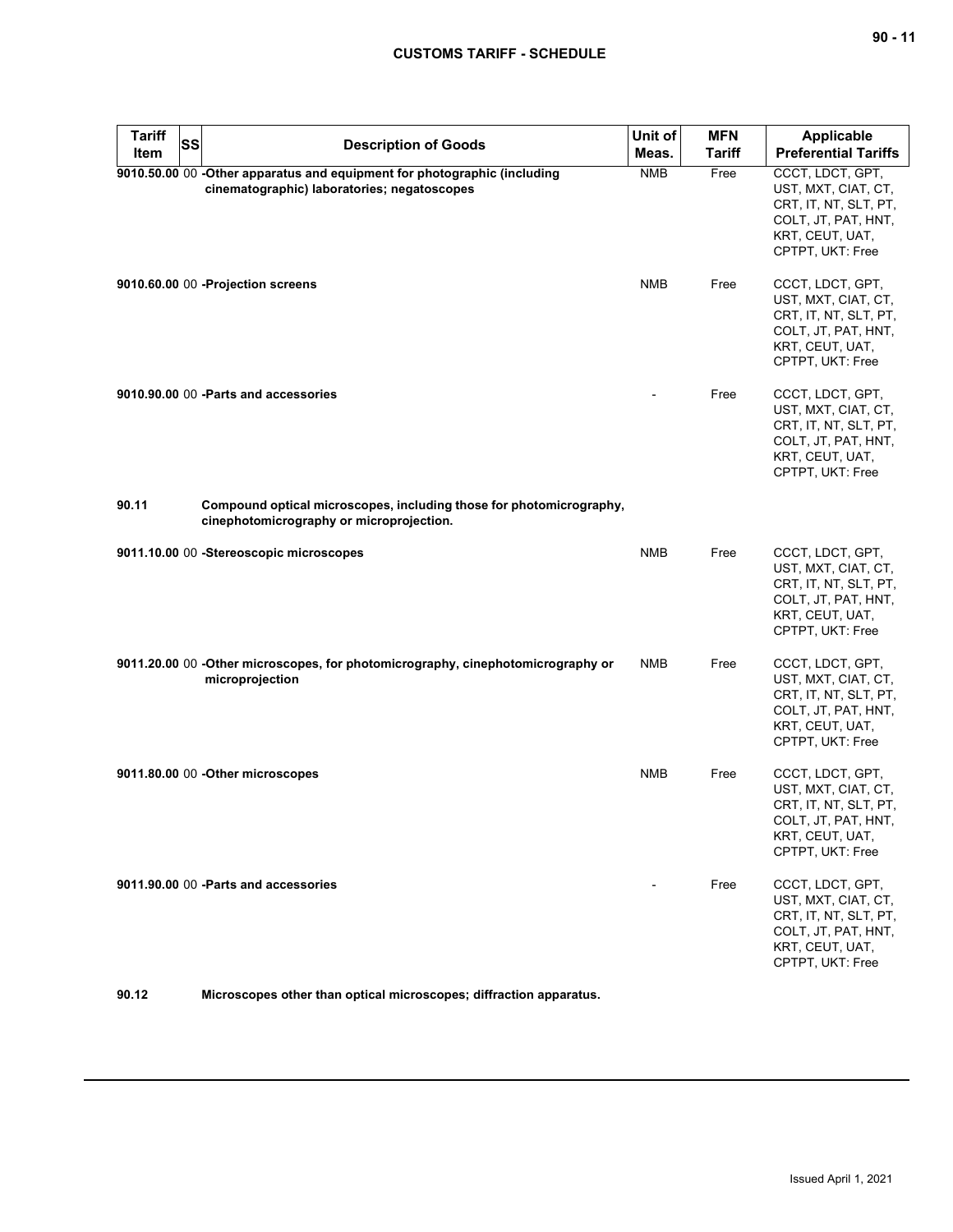| <b>Tariff</b><br><b>SS</b> |                                                                                                                                                                                                                                             | Unit of    | <b>MFN</b>    | <b>Applicable</b>                                                                                                              |
|----------------------------|---------------------------------------------------------------------------------------------------------------------------------------------------------------------------------------------------------------------------------------------|------------|---------------|--------------------------------------------------------------------------------------------------------------------------------|
| Item                       | <b>Description of Goods</b>                                                                                                                                                                                                                 | Meas.      | <b>Tariff</b> | <b>Preferential Tariffs</b>                                                                                                    |
|                            | 9012.10.00 00 - Microscopes other than optical microscopes; diffraction apparatus                                                                                                                                                           |            | Free          | CCCT, LDCT, GPT,<br>UST, MXT, CIAT, CT,<br>CRT, IT, NT, SLT, PT,<br>COLT, JT, PAT, HNT,<br>KRT, CEUT, UAT,<br>CPTPT, UKT: Free |
|                            | 9012.90.00 00 - Parts and accessories                                                                                                                                                                                                       |            | Free          | CCCT, LDCT, GPT,<br>UST, MXT, CIAT, CT,<br>CRT, IT, NT, SLT, PT,<br>COLT, JT, PAT, HNT,<br>KRT, CEUT, UAT,<br>CPTPT, UKT: Free |
| 90.13                      | Liquid crystal devices not constituting articles provided for more<br>specifically in other headings; lasers, other than laser diodes; other<br>optical appliances and instruments, not specified or included elsewhere<br>in this Chapter. |            |               |                                                                                                                                |
|                            | 9013.10.00 00 -Telescopic sights for fitting to arms; periscopes; telescopes designed<br>to form parts of machines, appliances, instruments or apparatus of this<br><b>Chapter or Section XVI</b>                                           | <b>NMB</b> | Free          | CCCT, LDCT, GPT,<br>UST, MXT, CIAT, CT,<br>CRT, IT, NT, SLT, PT,<br>COLT, JT, PAT, HNT,<br>KRT, CEUT, UAT,<br>CPTPT, UKT: Free |
|                            | 9013.20.00 00 -Lasers, other than laser diodes                                                                                                                                                                                              | <b>NMB</b> | Free          | CCCT, LDCT, GPT,<br>UST, MXT, CIAT, CT,<br>CRT, IT, NT, SLT, PT,<br>COLT, JT, PAT, HNT,<br>KRT, CEUT, UAT,<br>CPTPT, UKT: Free |
| 9013.80.00                 | -Other devices, appliances and instruments                                                                                                                                                                                                  |            | Free          | CCCT, LDCT, GPT,<br>UST, MXT, CIAT, CT,<br>CRT, IT, NT, SLT, PT,<br>COLT, JT, PAT, HNT,<br>KRT, CEUT, UAT,<br>CPTPT, UKT: Free |
|                            |                                                                                                                                                                                                                                             |            |               |                                                                                                                                |
|                            | 9013.90.00 00 - Parts and accessories                                                                                                                                                                                                       |            | Free          | CCCT, LDCT, GPT,<br>UST, MXT, CIAT, CT,<br>CRT, IT, NT, SLT, PT,<br>COLT, JT, PAT, HNT,<br>KRT, CEUT, UAT,<br>CPTPT, UKT: Free |
| 90.14                      | Direction finding compasses; other navigational instruments and                                                                                                                                                                             |            |               |                                                                                                                                |

**appliances.**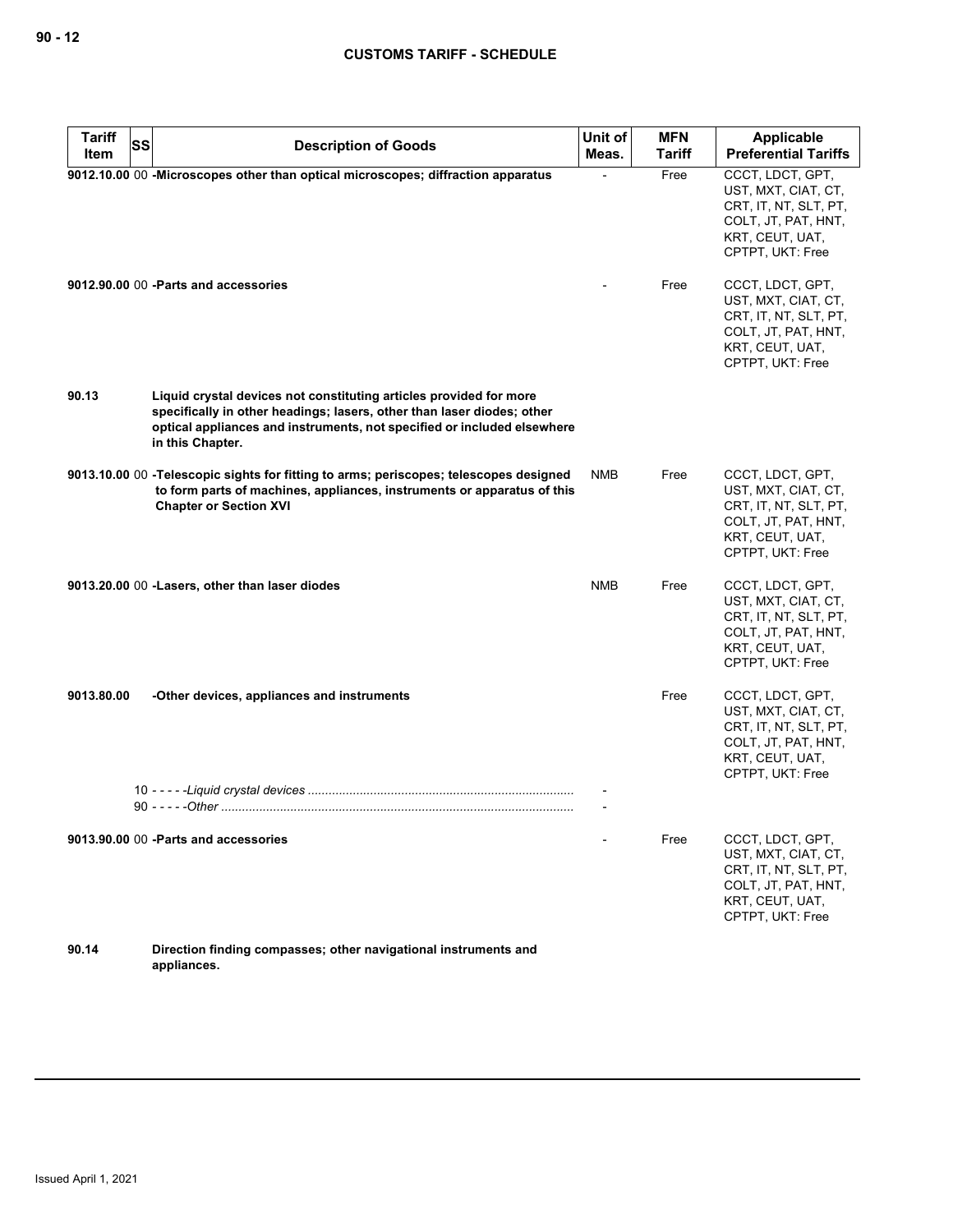| <b>Tariff</b> | SS | <b>Description of Goods</b>                                                                                                                                                                      | Unit of                  | <b>MFN</b> | <b>Applicable</b>                                                                                                              |
|---------------|----|--------------------------------------------------------------------------------------------------------------------------------------------------------------------------------------------------|--------------------------|------------|--------------------------------------------------------------------------------------------------------------------------------|
| Item          |    |                                                                                                                                                                                                  | Meas.                    | Tariff     | <b>Preferential Tariffs</b>                                                                                                    |
|               |    | 9014.10.00 00 -Direction finding compasses                                                                                                                                                       | <b>NMB</b>               | Free       | CCCT, LDCT, GPT,<br>UST, MXT, CIAT, CT,<br>CRT, IT, NT, SLT, PT,<br>COLT, JT, PAT, HNT,<br>KRT, CEUT, UAT,<br>CPTPT, UKT: Free |
| 9014.20.00    |    | -Instruments and appliances for aeronautical or space navigation (other<br>than compasses)                                                                                                       |                          | Free       | CCCT, LDCT, GPT,<br>UST, MXT, CIAT, CT,<br>CRT, IT, NT, SLT, PT,<br>COLT, JT, PAT, HNT,<br>KRT, CEUT, UAT,<br>CPTPT, UKT: Free |
|               |    |                                                                                                                                                                                                  | NMB                      |            |                                                                                                                                |
|               |    |                                                                                                                                                                                                  | NMB<br><b>NMB</b>        |            |                                                                                                                                |
|               |    |                                                                                                                                                                                                  | NMB                      |            |                                                                                                                                |
| 9014.80.00    |    | -Other instruments and appliances                                                                                                                                                                |                          | Free       | CCCT, LDCT, GPT,<br>UST, MXT, CIAT, CT,<br>CRT, IT, NT, SLT, PT,<br>COLT, JT, PAT, HNT,<br>KRT, CEUT, UAT,<br>CPTPT, UKT: Free |
|               |    |                                                                                                                                                                                                  | <b>NMB</b><br><b>NMB</b> |            |                                                                                                                                |
|               |    | 9014.90.00 00 - Parts and accessories                                                                                                                                                            |                          | Free       | CCCT, LDCT, GPT,<br>UST, MXT, CIAT, CT,<br>CRT, IT, NT, SLT, PT,<br>COLT, JT, PAT, HNT,<br>KRT, CEUT, UAT,<br>CPTPT, UKT: Free |
| 90.15         |    | Surveying (including photogrammetrical surveying), hydrographic,<br>oceanographic, hydrological, meteorological or geophysical<br>instruments and appliances, excluding compasses; rangefinders. |                          |            |                                                                                                                                |
|               |    | 9015.10.00 00 -Rangefinders                                                                                                                                                                      | <b>NMB</b>               | Free       | CCCT, LDCT, GPT,<br>UST, MXT, CIAT, CT,<br>CRT, IT, NT, SLT, PT,<br>COLT, JT, PAT, HNT,<br>KRT, CEUT, UAT,<br>CPTPT, UKT: Free |
|               |    | 9015.20.00 00 - Theodolites and tachymeters (tacheometers)                                                                                                                                       | NMB                      | Free       | CCCT, LDCT, GPT,<br>UST, MXT, CIAT, CT,<br>CRT, IT, NT, SLT, PT,<br>COLT, JT, PAT, HNT,<br>KRT, CEUT, UAT,<br>CPTPT, UKT: Free |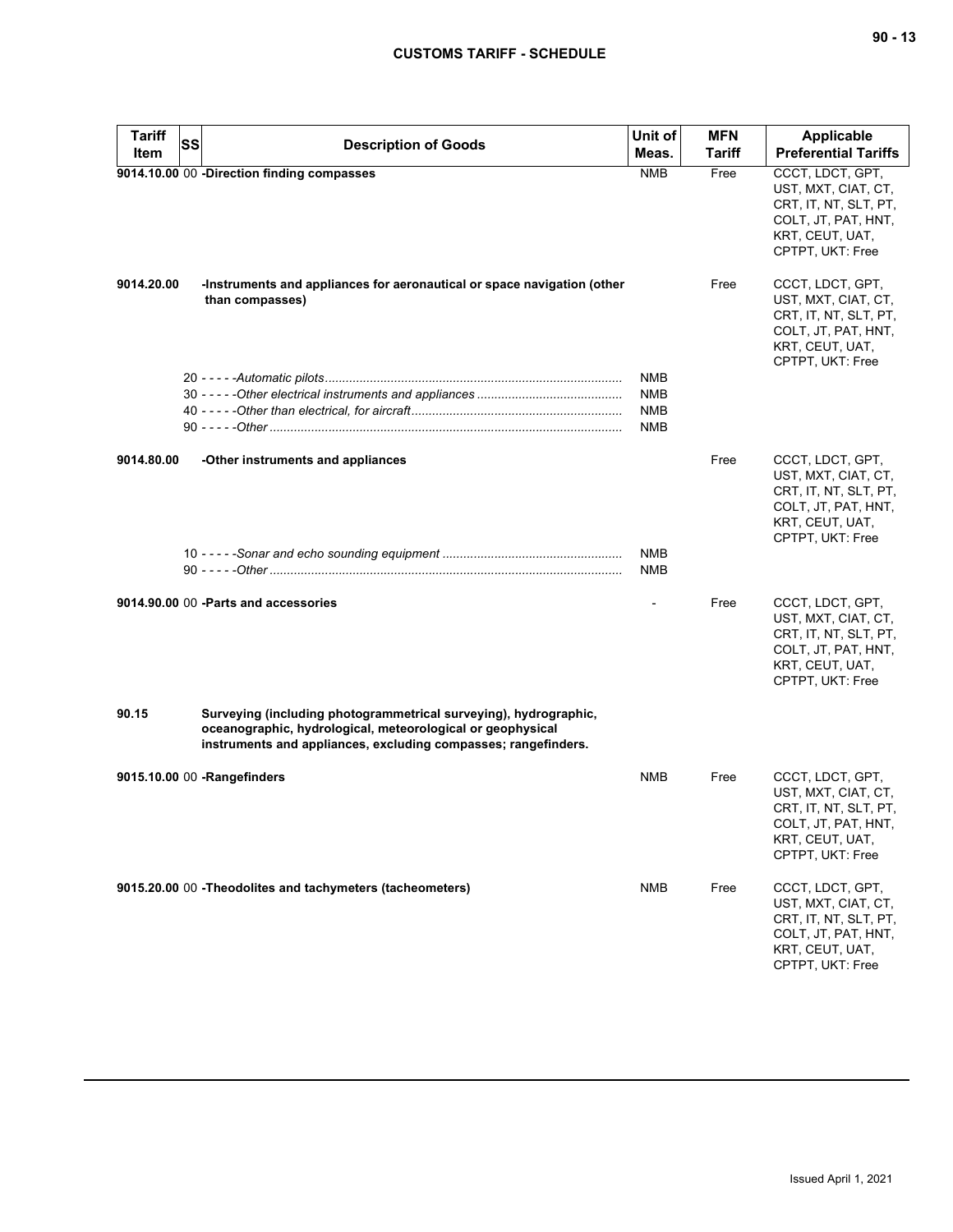| <b>Tariff</b><br><b>SS</b> | <b>Description of Goods</b>                                                                                                                                                                                                                                                                                                                                   | Unit of    | <b>MFN</b>    | Applicable                                                                                                                               |
|----------------------------|---------------------------------------------------------------------------------------------------------------------------------------------------------------------------------------------------------------------------------------------------------------------------------------------------------------------------------------------------------------|------------|---------------|------------------------------------------------------------------------------------------------------------------------------------------|
| Item                       |                                                                                                                                                                                                                                                                                                                                                               | Meas.      | <b>Tariff</b> | <b>Preferential Tariffs</b>                                                                                                              |
| 9015.30.00 00 -Levels      |                                                                                                                                                                                                                                                                                                                                                               | <b>NMB</b> | 2.5%          | CCCT, LDCT, GPT,<br>UST, MXT, CIAT, CT,<br>CRT, IT, NT, SLT, PT,<br>COLT, JT, PAT, HNT,<br>KRT, CEUT, UAT,<br>CPTPT, UKT: Free           |
|                            | 9015.40.00 00 -Photogrammetrical surveying instruments and appliances                                                                                                                                                                                                                                                                                         |            | Free          | CCCT, LDCT, GPT,<br>UST, MXT, CIAT, CT,<br>CRT, IT, NT, SLT, PT,<br>COLT, JT, PAT, HNT,<br>KRT, CEUT, UAT,<br>CPTPT, UKT: Free           |
| 9015.80.00                 | -Other instruments and appliances                                                                                                                                                                                                                                                                                                                             |            | Free          | AUT, NZT, CCCT, LDCT,<br>GPT, UST, MXT, CIAT,<br>CT, CRT, IT, NT, SLT,<br>PT, COLT, JT, PAT,<br>HNT, KRT, CEUT, UAT,<br>CPTPT, UKT: Free |
|                            | 10 -----Geophysical instruments, excluding magnetometers, gravimeters and                                                                                                                                                                                                                                                                                     |            |               |                                                                                                                                          |
|                            | 9015,90,00 00 - Parts and accessories                                                                                                                                                                                                                                                                                                                         |            | Free          | CCCT, LDCT, GPT,<br>UST, MXT, CIAT, CT,<br>CRT, IT, NT, SLT, PT,<br>COLT, JT, PAT, HNT,<br>KRT, CEUT, UAT,<br>CPTPT, UKT: Free           |
|                            | 9016.00.00 00 Balances of a sensitivity of 5 cg or better, with or without weights.                                                                                                                                                                                                                                                                           |            | Free          | CCCT, LDCT, GPT,<br>UST, MXT, CIAT, CT,<br>CRT, IT, NT, SLT, PT,<br>COLT, JT, PAT, HNT,<br>KRT, CEUT, UAT,<br>CPTPT, UKT: Free           |
| 90.17                      | Drawing, marking-out or mathematical calculating instruments (for<br>example, drafting machines, pantographs, protractors, drawing sets,<br>slide rules, disc calculators); instruments for measuring length, for use<br>in the hand (for example, measuring rods and tapes, micrometers,<br>callipers), not specified or included elsewhere in this Chapter. |            |               |                                                                                                                                          |
| 9017.10                    | -Drafting tables and machines, whether or not automatic                                                                                                                                                                                                                                                                                                       |            |               |                                                                                                                                          |
|                            | 9017.10.10 00 - - - Drafting machines                                                                                                                                                                                                                                                                                                                         |            | Free          | CCCT, LDCT, GPT,<br>UST, MXT, CIAT, CT,<br>CRT, IT, NT, SLT, PT,<br>COLT, JT, PAT, HNT,<br>KRT, CEUT, UAT,<br>CPTPT, UKT: Free           |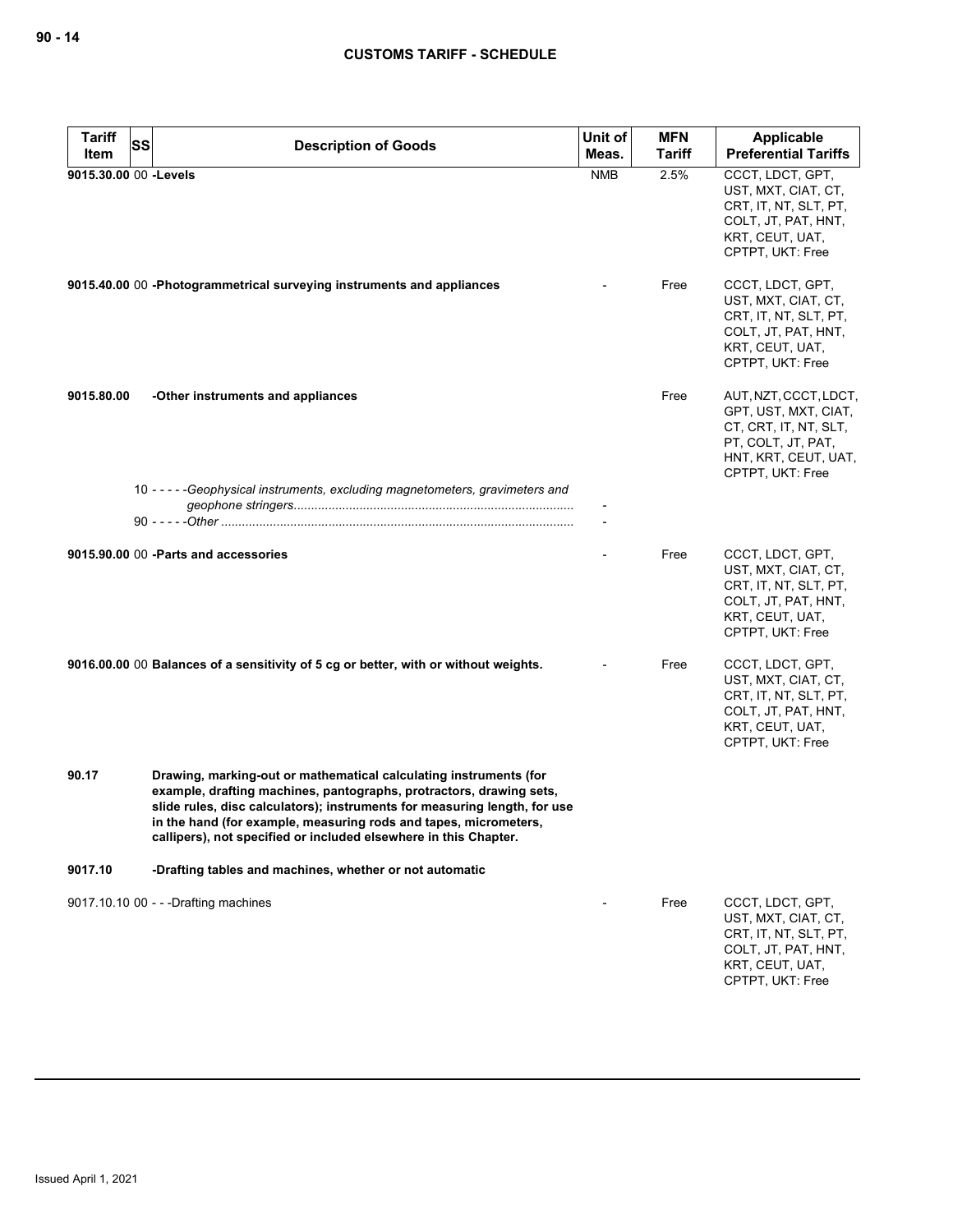| <b>Tariff</b><br><b>SS</b> | <b>Description of Goods</b>                                         | Unit of                  | <b>MFN</b>    | <b>Applicable</b>                                                                                                                        |
|----------------------------|---------------------------------------------------------------------|--------------------------|---------------|------------------------------------------------------------------------------------------------------------------------------------------|
| Item                       |                                                                     | Meas.                    | <b>Tariff</b> | <b>Preferential Tariffs</b>                                                                                                              |
|                            | 9017.10.20 00 - - - Drafting tables                                 |                          | 8.5%          | CCCT, LDCT, UST,<br>MXT, CIAT, CT, CRT,<br>IT, NT, SLT, PT, COLT,<br>JT, PAT, HNT, KRT,<br>CEUT, UAT, CPTPT,<br>UKT: Free<br>GPT: 5%     |
| 9017.20                    | -Other drawing, marking-out or mathematical calculating instruments |                          |               |                                                                                                                                          |
|                            | 9017.20.10 00 - - - Drawing instruments                             |                          | Free          | AUT, NZT, CCCT, LDCT,<br>GPT, UST, MXT, CIAT,<br>CT, CRT, IT, NT, SLT,<br>PT, COLT, JT, PAT,<br>HNT, KRT, CEUT, UAT,<br>CPTPT, UKT: Free |
| 9017.20.90 00 - - - Other  |                                                                     |                          | 2.5%          | AUT, NZT, CCCT, LDCT,<br>GPT, UST, MXT, CIAT,<br>CT, CRT, IT, NT, SLT,<br>PT, COLT, JT, PAT,<br>HNT, KRT, CEUT, UAT,<br>CPTPT, UKT: Free |
| 9017.30.00                 | -Micrometers, callipers and gauges                                  | NMB                      | 4%            | CCCT, LDCT, GPT,<br>UST, MXT, CIAT, CT,<br>CRT, IT, NT, SLT, PT,<br>COLT, JT, PAT, HNT,<br>KRT, CEUT, UAT,<br>CPTPT, UKT: Free           |
|                            |                                                                     | $\overline{\phantom{a}}$ |               |                                                                                                                                          |
| 9017.80                    | -Other instruments                                                  |                          |               |                                                                                                                                          |
|                            | 9017.80.10 00 - - - Measuring rules and tapes                       |                          | 6.5%          | CCCT, LDCT, UST,<br>MXT, CIAT, CT, CRT,<br>IT, NT, SLT, PT, COLT,<br>JT, PAT, HNT, KRT,<br>CEUT, UAT, CPTPT,<br>UKT: Free<br>GPT: 5%     |
|                            | 9017.80.90 00 - - - Other, including map measurers                  |                          | 4.5%          | CCCT, LDCT, GPT,<br>UST, MXT, CIAT, CT,<br>CRT, IT, NT, SLT, PT,<br>COLT, JT, PAT, HNT,<br>KRT, CEUT, UAT,<br>CPTPT, UKT: Free           |
|                            | 9017.90.00 00 - Parts and accessories                               |                          | Free          | AUT, NZT, CCCT, LDCT,<br>GPT, UST, MXT, CIAT,<br>CT, CRT, IT, NT, SLT,<br>PT, COLT, JT, PAT,<br>HNT, KRT, CEUT, UAT,<br>CPTPT, UKT: Free |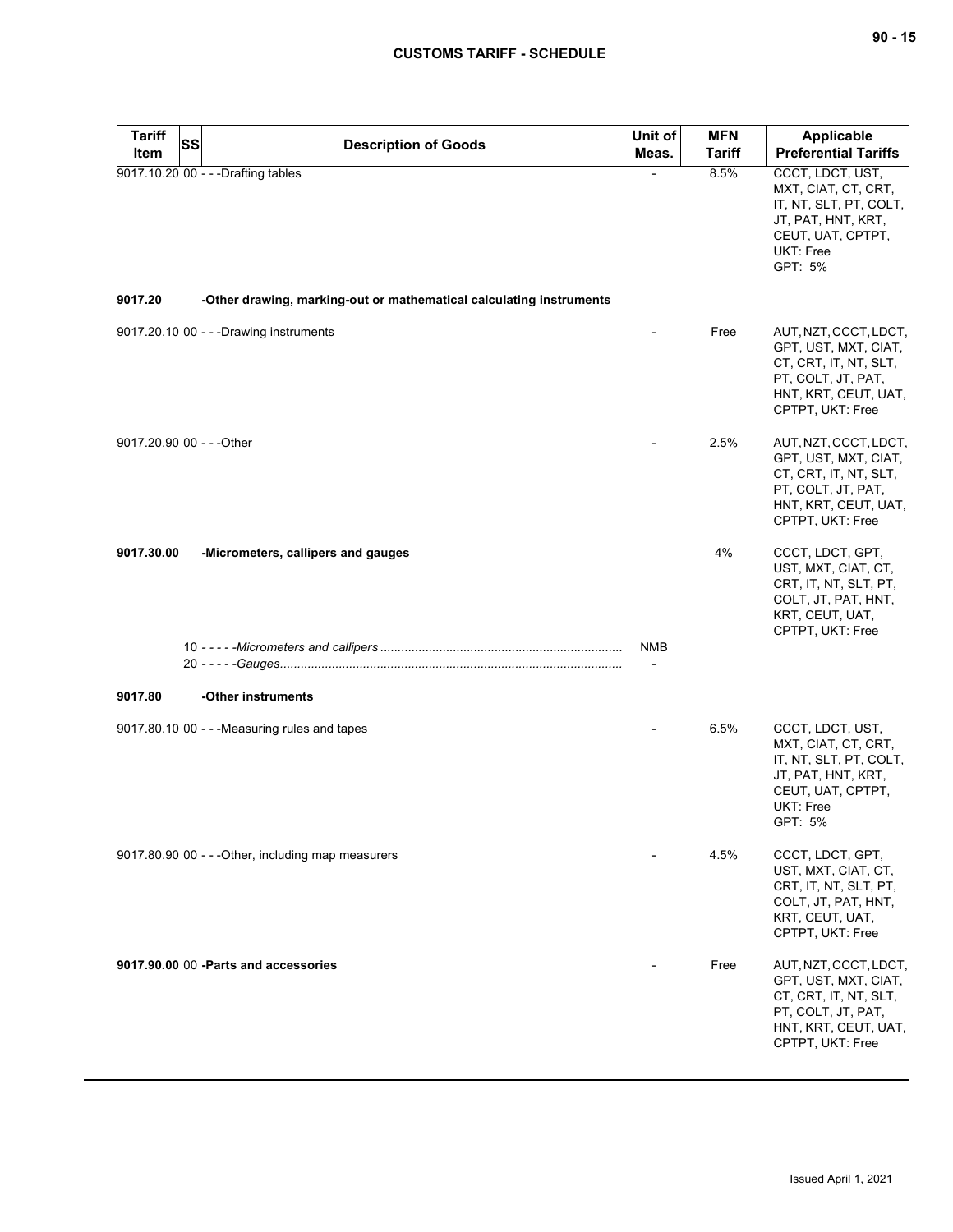| <b>Tariff</b><br>Item       | <b>SS</b> | <b>Description of Goods</b>                                                                                                                                                                   | Unit of<br>Meas. | <b>MFN</b><br><b>Tariff</b> | <b>Applicable</b><br><b>Preferential Tariffs</b>                                                                               |
|-----------------------------|-----------|-----------------------------------------------------------------------------------------------------------------------------------------------------------------------------------------------|------------------|-----------------------------|--------------------------------------------------------------------------------------------------------------------------------|
| 90.18                       |           | Instruments and appliances used in medical, surgical, dental or<br>veterinary sciences, including scintigraphic apparatus, other electro-<br>medical apparatus and sight-testing instruments. |                  |                             |                                                                                                                                |
|                             |           | -Electro-diagnostic apparatus (including apparatus for functional<br>exploratory examination or for checking physiological parameters):                                                       |                  |                             |                                                                                                                                |
| 9018.11                     |           | --Electro-cardiographs                                                                                                                                                                        |                  |                             |                                                                                                                                |
|                             |           | 9018.11.10 00 - - - Electro-cardiographs                                                                                                                                                      | <b>NMB</b>       | Free                        | CCCT, LDCT, GPT,<br>UST, MXT, CIAT, CT,<br>CRT, IT, NT, SLT, PT,<br>COLT, JT, PAT, HNT,<br>KRT, CEUT, UAT,<br>CPTPT, UKT: Free |
|                             |           | ---Parts and accessories:                                                                                                                                                                     |                  |                             |                                                                                                                                |
|                             |           | 9018.11.91 00 - - - - Printed circuit assemblies                                                                                                                                              |                  | Free                        | CCCT, LDCT, GPT,<br>UST, MXT, CIAT, CT,<br>CRT, IT, NT, SLT, PT,<br>COLT, JT, PAT, HNT,<br>KRT, CEUT, UAT,<br>CPTPT, UKT: Free |
| 9018.11.99 00 - - - - Other |           |                                                                                                                                                                                               |                  | Free                        | CCCT, LDCT, GPT,<br>UST, MXT, CIAT, CT,<br>CRT, IT, NT, SLT, PT,<br>COLT, JT, PAT, HNT,<br>KRT, CEUT, UAT,<br>CPTPT, UKT: Free |
|                             |           | 9018.12.00 00 - - Ultrasonic scanning apparatus                                                                                                                                               | <b>NMB</b>       | Free                        | CCCT, LDCT, GPT,<br>UST, MXT, CIAT, CT,<br>CRT, IT, NT, SLT, PT,<br>COLT, JT, PAT, HNT,<br>KRT, CEUT, UAT,<br>CPTPT, UKT: Free |
|                             |           | 9018.13.00 00 - - Magnetic resonance imaging apparatus                                                                                                                                        | NMB              | Free                        | CCCT, LDCT, GPT,<br>UST, MXT, CIAT, CT,<br>CRT, IT, NT, SLT, PT,<br>COLT, JT, PAT, HNT,<br>KRT, CEUT, UAT,<br>CPTPT, UKT: Free |
|                             |           | 9018.14.00 00 - - Scintigraphic apparatus                                                                                                                                                     | <b>NMB</b>       | Free                        | CCCT, LDCT, GPT,<br>UST, MXT, CIAT, CT,<br>CRT, IT, NT, SLT, PT,<br>COLT, JT, PAT, HNT,<br>KRT, CEUT, UAT,<br>CPTPT, UKT: Free |

**9018.19 - -Other**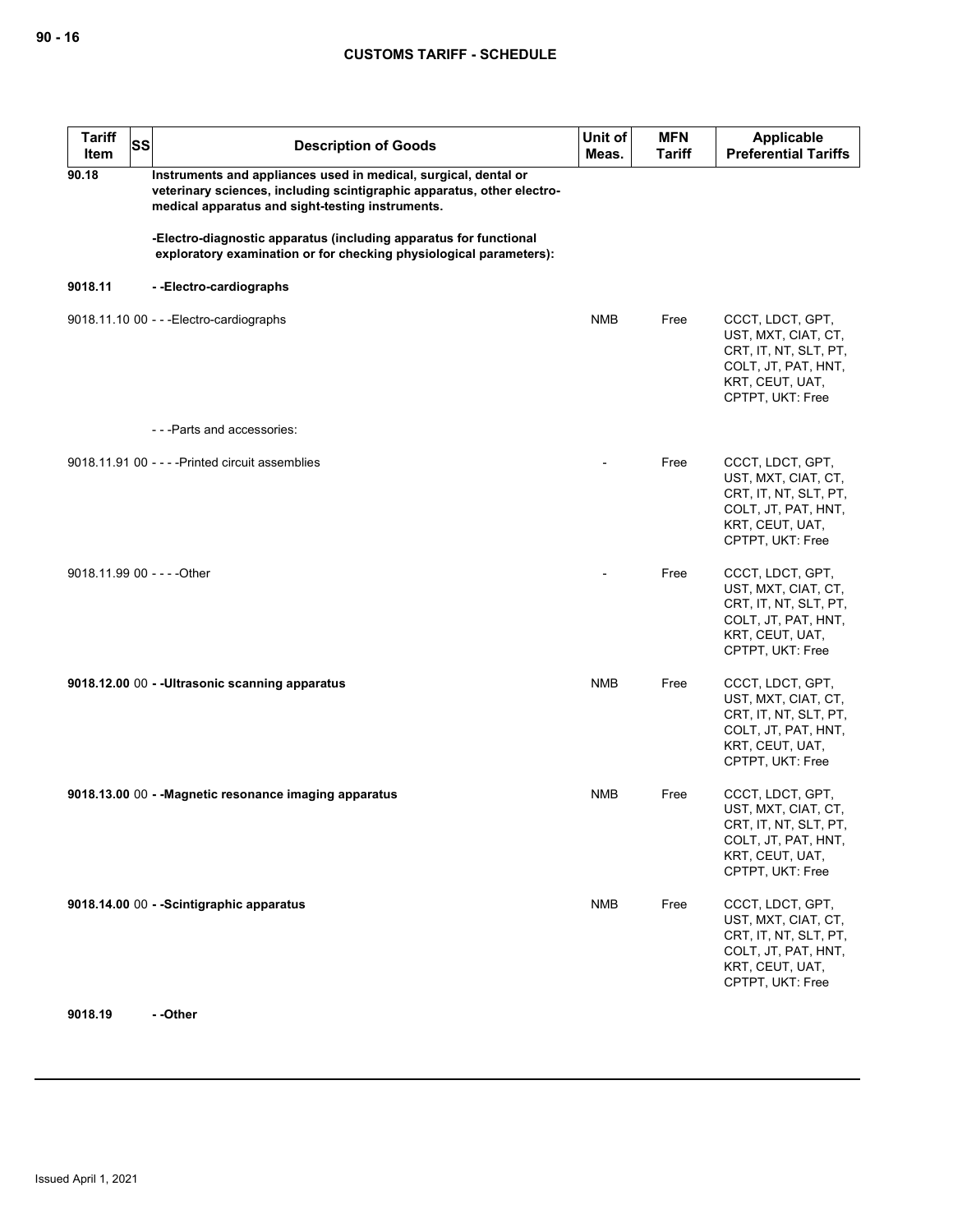| <b>Tariff</b><br>Item | <b>SS</b> | <b>Description of Goods</b>                                                                                                                                                           | Unit of<br>Meas. | <b>MFN</b><br><b>Tariff</b> | <b>Applicable</b><br><b>Preferential Tariffs</b>                                                                               |
|-----------------------|-----------|---------------------------------------------------------------------------------------------------------------------------------------------------------------------------------------|------------------|-----------------------------|--------------------------------------------------------------------------------------------------------------------------------|
| 9018.19.10            |           | - - - Patient monitoring systems<br>10 - - - - - Complete patient monitoring systems, incorporating component<br>modules for monitoring such functions as temperature, blood pressure |                  | Free                        | CCCT, LDCT, GPT,<br>UST, MXT, CIAT, CT,<br>CRT, IT, NT, SLT, PT,<br>COLT, JT, PAT, HNT,<br>KRT, CEUT, UAT,<br>CPTPT, UKT: Free |
| 9018.19.90            |           | $- -$ Other<br>10 - - - - - Apparatus for functional exploratory examination; Parts and                                                                                               |                  | Free                        | CCCT, LDCT, GPT,<br>UST, MXT, CIAT, CT,<br>CRT, IT, NT, SLT, PT,<br>COLT, JT, PAT, HNT,<br>KRT, CEUT, UAT,<br>CPTPT, UKT: Free |
|                       |           |                                                                                                                                                                                       |                  |                             |                                                                                                                                |
|                       |           | 9018.20.00 00 - Ultra-violet or infra-red ray apparatus                                                                                                                               |                  | Free                        | CCCT, LDCT, GPT,<br>UST, MXT, CIAT, CT,<br>CRT, IT, NT, SLT, PT,<br>COLT, JT, PAT, HNT,<br>KRT, CEUT, UAT,<br>CPTPT, UKT: Free |
|                       |           | -Syringes, needles, catheters, cannulae and the like:                                                                                                                                 |                  |                             |                                                                                                                                |
|                       |           | 9018.31.00 00 - - Syringes, with or without needles                                                                                                                                   | <b>NMB</b>       | Free                        | CCCT, LDCT, GPT,<br>UST, MXT, CIAT, CT,<br>CRT, IT, NT, SLT, PT,<br>COLT, JT, PAT, HNT,<br>KRT, CEUT, UAT,<br>CPTPT, UKT: Free |
|                       |           | 9018.32.00 00 - - Tubular metal needles and needles for sutures                                                                                                                       |                  | Free                        | CCCT, LDCT, GPT,<br>UST, MXT, CIAT, CT,<br>CRT, IT, NT, SLT, PT,<br>COLT, JT, PAT, HNT,<br>KRI, CEUI, UAI,<br>CPTPT, UKT: Free |
| 9018.39.00            |           | - -Other                                                                                                                                                                              |                  | Free                        | CCCT, LDCT, GPT,<br>UST, MXT, CIAT, CT,<br>CRT, IT, NT, SLT, PT,<br>COLT, JT, PAT, HNT,<br>KRT, CEUT, UAT,<br>CPTPT, UKT: Free |
|                       |           | 10 - - - - - Bougies, catheters, drains and sondes, parts and accessories thereof.                                                                                                    |                  |                             |                                                                                                                                |
|                       |           | -Other instruments and appliances, used in dental sciences:                                                                                                                           |                  |                             |                                                                                                                                |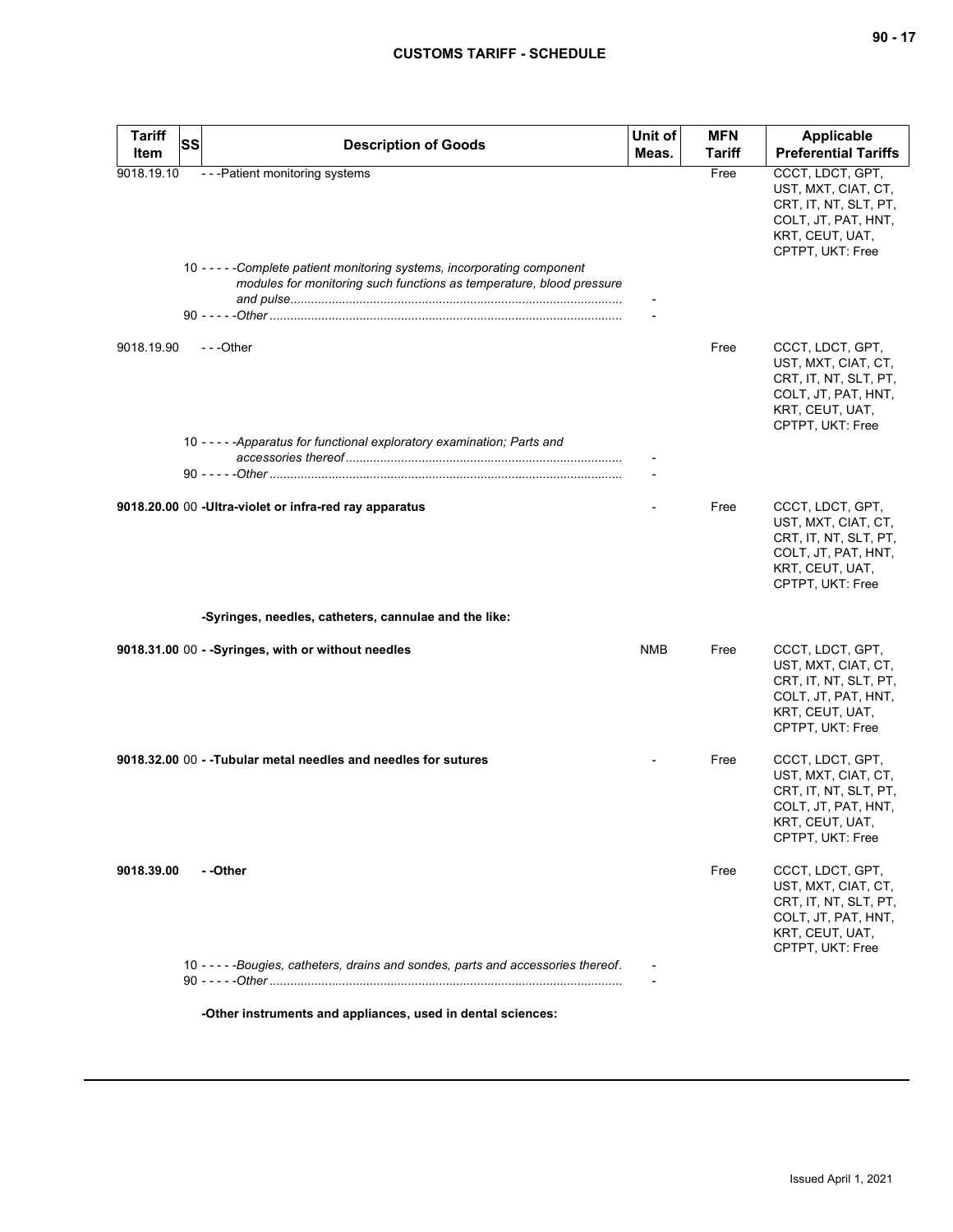| <b>Tariff</b>           | SS |                                                                                                                | Unit of | <b>MFN</b>    | Applicable                                                                                                                     |
|-------------------------|----|----------------------------------------------------------------------------------------------------------------|---------|---------------|--------------------------------------------------------------------------------------------------------------------------------|
| Item                    |    | <b>Description of Goods</b>                                                                                    | Meas.   | <b>Tariff</b> | <b>Preferential Tariffs</b>                                                                                                    |
|                         |    | 9018.41.00 00 - -Dental drill engines, whether or not combined on a single base with<br>other dental equipment |         | Free          | CCCT, LDCT, GPT,<br>UST, MXT, CIAT, CT,<br>CRT, IT, NT, SLT, PT,<br>COLT, JT, PAT, HNT,<br>KRT, CEUT, UAT,<br>CPTPT, UKT: Free |
| 9018.49.00 00 - - Other |    |                                                                                                                |         | Free          | CCCT, LDCT, GPT,<br>UST, MXT, CIAT, CT,<br>CRT, IT, NT, SLT, PT,<br>COLT, JT, PAT, HNT,<br>KRT, CEUT, UAT,<br>CPTPT, UKT: Free |
|                         |    | 9018.50.00 00 - Other ophthalmic instruments and appliances                                                    |         | Free          | CCCT, LDCT, GPT,<br>UST, MXT, CIAT, CT,<br>CRT, IT, NT, SLT, PT,<br>COLT, JT, PAT, HNT,<br>KRT, CEUT, UAT,<br>CPTPT, UKT: Free |
| 9018.90                 |    | -Other instruments and appliances                                                                              |         |               |                                                                                                                                |
|                         |    | 9018.90.10 00 - - - Defibrillators                                                                             |         | Free          | CCCT, LDCT, GPT,<br>UST, MXT, CIAT, CT,<br>CRT, IT, NT, SLT, PT,<br>COLT, JT, PAT, HNT,<br>KRT, CEUT, UAT,<br>CPTPT, UKT: Free |
|                         |    | 9018.90.20 00 - - -Printed circuit assemblies for the goods of tariff item No. 9018.90.10                      |         | Free          | CCCT, LDCT, GPT,<br>UST, MXT, CIAT, CT,<br>CRT, IT, NT, SLT, PT,<br>COLT, JT, PAT, HNT,<br>KRT, CEUT, UAT,<br>CPTPT, UKT: Free |
| 9018.90.90              |    | ---Other                                                                                                       |         | Free          | CCCT, LDCT, GPT,<br>UST, MXT, CIAT, CT,<br>CRT, IT, NT, SLT, PT,<br>COLT, JT, PAT, HNT,<br>KRT, CEUT, UAT,<br>CPTPT, UKT: Free |
|                         |    |                                                                                                                |         |               |                                                                                                                                |
|                         |    | 40 - - - - - Sphygmomanometers, tensiometers and oscillometers                                                 |         |               |                                                                                                                                |
|                         |    | -----Other electro-medical instruments and appliances:                                                         |         |               |                                                                                                                                |
|                         |    |                                                                                                                |         |               |                                                                                                                                |
|                         |    |                                                                                                                |         |               |                                                                                                                                |
|                         |    |                                                                                                                |         |               |                                                                                                                                |
|                         |    | -----Parts and accessories:                                                                                    |         |               |                                                                                                                                |
|                         |    |                                                                                                                |         |               |                                                                                                                                |
|                         |    |                                                                                                                |         |               |                                                                                                                                |
|                         |    | 85 - - - - - - Of other electro-medical instruments and appliances                                             |         |               |                                                                                                                                |
|                         |    |                                                                                                                |         |               |                                                                                                                                |
|                         |    |                                                                                                                |         |               |                                                                                                                                |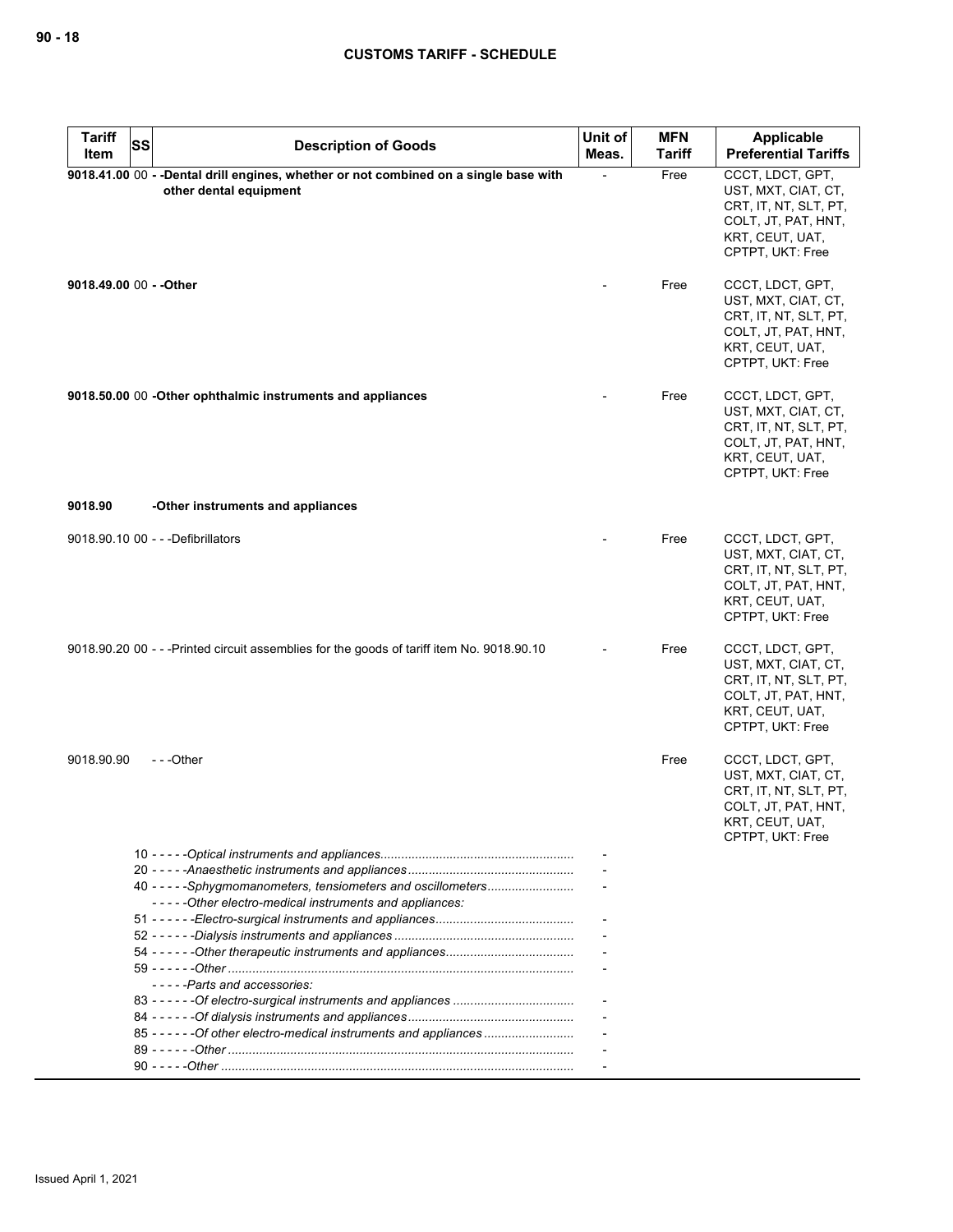| <b>Tariff</b><br><b>SS</b><br>Item | <b>Description of Goods</b>                                                                                                                                                                                                                                                            | Unit of<br>Meas. | <b>MFN</b><br>Tariff | <b>Applicable</b><br><b>Preferential Tariffs</b>                                                                               |
|------------------------------------|----------------------------------------------------------------------------------------------------------------------------------------------------------------------------------------------------------------------------------------------------------------------------------------|------------------|----------------------|--------------------------------------------------------------------------------------------------------------------------------|
| 90.19                              | Mechano-therapy appliances; massage apparatus; psychological<br>aptitude-testing apparatus; ozone therapy, oxygen therapy, aerosol<br>therapy, artificial respiration or other therapeutic respiration apparatus.                                                                      |                  |                      |                                                                                                                                |
| 9019.10.00                         | -Mechano-therapy appliances; massage apparatus; psychological<br>aptitude-testing apparatus                                                                                                                                                                                            |                  | Free                 | CCCT, LDCT, GPT,<br>UST, MXT, CIAT, CT,<br>CRT, IT, NT, SLT, PT,<br>COLT, JT, PAT, HNT,<br>KRT, CEUT, UAT,<br>CPTPT, UKT: Free |
|                                    | 10 - - - - - Mechano-therapy appliances; Power-operated massage apparatus;                                                                                                                                                                                                             |                  |                      |                                                                                                                                |
|                                    | 9019.20.00 00 -Ozone therapy, oxygen therapy, aerosol therapy, artificial respiration or<br>other therapeutic respiration apparatus                                                                                                                                                    |                  | Free                 | CCCT, LDCT, GPT,<br>UST, MXT, CIAT, CT,<br>CRT, IT, NT, SLT, PT,<br>COLT, JT, PAT, HNT,<br>KRT, CEUT, UAT,<br>CPTPT, UKT: Free |
|                                    | 9020.00.00 00 Other breathing appliances and gas masks, excluding protective masks<br>having neither mechanical parts nor replaceable filters.                                                                                                                                         |                  | Free                 | CCCT, LDCT, GPT,<br>UST, MXT, CIAT, CT,<br>CRT, IT, NT, SLT, PT,<br>COLT, JT, PAT, HNT,<br>KRT, CEUT, UAT,<br>CPTPT, UKT: Free |
| 90.21                              | Orthopaedic appliances, including crutches, surgical belts and trusses;<br>splints and other fracture appliances; artificial parts of the body; hearing<br>aids and other appliances which are worn or carried, or implanted in the<br>body, to compensate for a defect or disability. |                  |                      |                                                                                                                                |
|                                    | 9021.10.00 00 -Orthopaedic or fracture appliances                                                                                                                                                                                                                                      |                  | Free                 | CCCT, LDCT, GPT,<br>UST, MXT, CIAT, CT,<br>CRT, IT, NT, SLT, PT,<br>COLT, JT, PAT, HNT,<br>KRT, CEUT, UAT,<br>CPTPT, UKT: Free |
|                                    | -Artificial teeth and dental fittings:                                                                                                                                                                                                                                                 |                  |                      |                                                                                                                                |
|                                    | 9021.21.00 00 - - Artificial teeth                                                                                                                                                                                                                                                     |                  | Free                 | CCCT, LDCT, GPT,<br>UST, MXT, CIAT, CT,<br>CRT, IT, NT, SLT, PT,<br>COLT, JT, PAT, HNT,<br>KRT, CEUT, UAT,<br>CPTPT, UKT: Free |
| 9021.29.00 00 - - Other            |                                                                                                                                                                                                                                                                                        |                  | Free                 | CCCT, LDCT, GPT,<br>UST, MXT, CIAT, CT,<br>CRT, IT, NT, SLT, PT,<br>COLT, JT, PAT, HNT,<br>KRT, CEUT, UAT,<br>CPTPT, UKT: Free |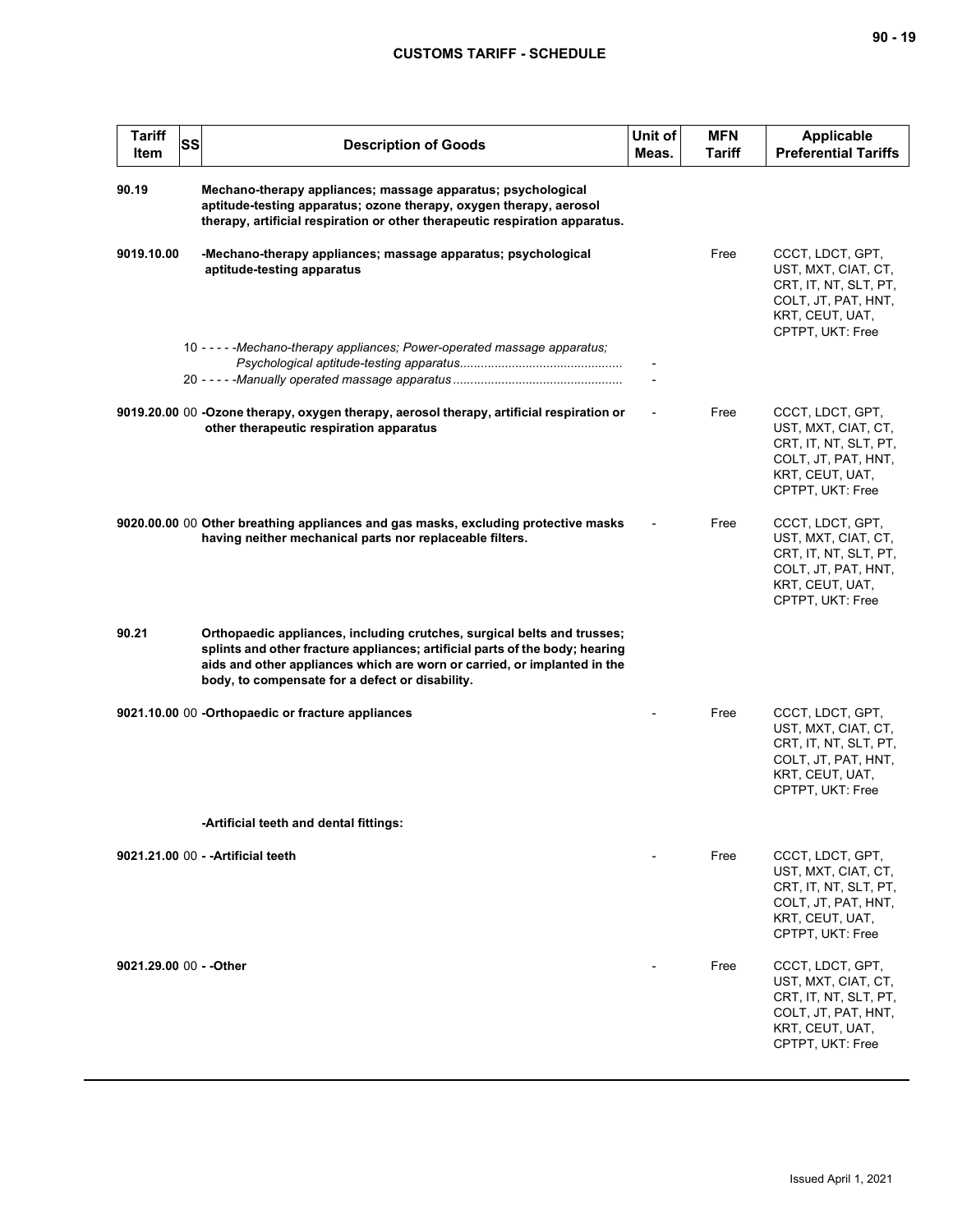| <b>Tariff</b><br><b>SS</b><br>Item | <b>Description of Goods</b>                                                                                                                                                                                                                                                                                                                                         | Unit of<br>Meas. | MFN<br><b>Tariff</b> | Applicable<br><b>Preferential Tariffs</b>                                                                                      |
|------------------------------------|---------------------------------------------------------------------------------------------------------------------------------------------------------------------------------------------------------------------------------------------------------------------------------------------------------------------------------------------------------------------|------------------|----------------------|--------------------------------------------------------------------------------------------------------------------------------|
|                                    | -Other artificial parts of the body:                                                                                                                                                                                                                                                                                                                                |                  |                      |                                                                                                                                |
|                                    | 9021.31.00 00 - - Artificial joints                                                                                                                                                                                                                                                                                                                                 |                  | Free                 | CCCT, LDCT, GPT,<br>UST, MXT, CIAT, CT,<br>CRT, IT, NT, SLT, PT,<br>COLT, JT, PAT, HNT,<br>KRT, CEUT, UAT,<br>CPTPT, UKT: Free |
| 9021.39.00 00 - - Other            |                                                                                                                                                                                                                                                                                                                                                                     |                  | Free                 | CCCT, LDCT, GPT,<br>UST, MXT, CIAT, CT,<br>CRT, IT, NT, SLT, PT,<br>COLT, JT, PAT, HNT,<br>KRT, CEUT, UAT,<br>CPTPT, UKT: Free |
|                                    | 9021.40.00 00 - Hearing aids, excluding parts and accessories                                                                                                                                                                                                                                                                                                       | <b>NMB</b>       | Free                 | CCCT, LDCT, GPT,<br>UST, MXT, CIAT, CT,<br>CRT, IT, NT, SLT, PT,<br>COLT, JT, PAT, HNT,<br>KRT, CEUT, UAT,<br>CPTPT, UKT: Free |
|                                    | 9021.50.00 00 -Pacemakers for stimulating heart muscles, excluding parts and<br>accessories                                                                                                                                                                                                                                                                         | <b>NMB</b>       | Free                 | CCCT, LDCT, GPT,<br>UST, MXT, CIAT, CT,<br>CRT, IT, NT, SLT, PT,<br>COLT, JT, PAT, HNT,<br>KRT, CEUT, UAT,<br>CPTPT, UKT: Free |
| 9021.90.00 00 -Other               |                                                                                                                                                                                                                                                                                                                                                                     |                  | Free                 | CCCT, LDCT, GPT,<br>UST, MXT, CIAT, CT,<br>CRT, IT, NT, SLT, PT,<br>COLT, JT, PAT, HNT,<br>KRT, CEUT, UAT,<br>CPTPT, UKT: Free |
| 90.22                              | Apparatus based on the use of X-rays or of alpha, beta or gamma<br>radiations, whether or not for medical, surgical, dental or veterinary<br>uses, including radiography or radiotherapy apparatus, X-ray tubes and<br>other X-ray generators, high tension generators, control panels and<br>desks, screens, examination or treatment tables, chairs and the like. |                  |                      |                                                                                                                                |
|                                    | -Apparatus based on the use of X-rays, whether or not for medical,<br>surgical, dental or veterinary uses, including radiography or<br>radiotherapy apparatus:                                                                                                                                                                                                      |                  |                      |                                                                                                                                |
|                                    | 9022.12.00 00 - - Computed tomography apparatus                                                                                                                                                                                                                                                                                                                     | <b>NMB</b>       | Free                 | CCCT, LDCT, GPT,<br>UST, MXT, CIAT, CT,<br>CRT, IT, NT, SLT, PT,<br>COLT, JT, PAT, HNT,<br>KRT, CEUT, UAT,<br>CPTPT, UKT: Free |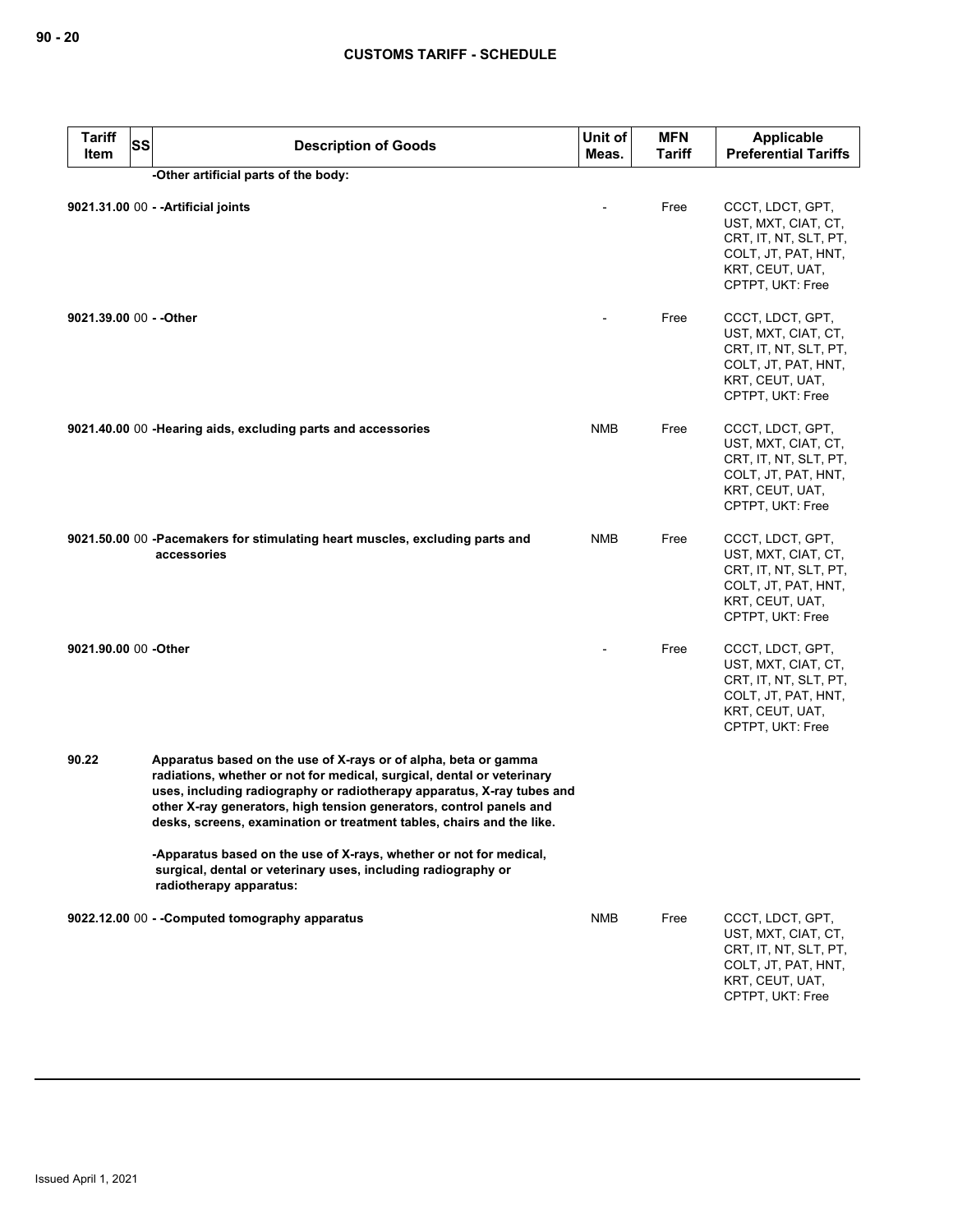| <b>Tariff</b><br><b>SS</b> | <b>Description of Goods</b>                                                                                                                                                             | Unit of             | <b>MFN</b>            | <b>Applicable</b>                                                                                                              |
|----------------------------|-----------------------------------------------------------------------------------------------------------------------------------------------------------------------------------------|---------------------|-----------------------|--------------------------------------------------------------------------------------------------------------------------------|
| Item                       | 9022.13.00 00 - - Other, for dental uses                                                                                                                                                | Meas.<br><b>NMB</b> | <b>Tariff</b><br>Free | <b>Preferential Tariffs</b><br>CCCT, LDCT, GPT,                                                                                |
|                            |                                                                                                                                                                                         |                     |                       | UST, MXT, CIAT, CT,<br>CRT, IT, NT, SLT, PT,<br>COLT, JT, PAT, HNT,<br>KRT, CEUT, UAT,<br>CPTPT, UKT: Free                     |
|                            | 9022.14.00 00 - - Other, for medical, surgical or veterinary use                                                                                                                        | NMB                 | Free                  | CCCT, LDCT, GPT,<br>UST, MXT, CIAT, CT,<br>CRT, IT, NT, SLT, PT,<br>COLT, JT, PAT, HNT,<br>KRT, CEUT, UAT,<br>CPTPT, UKT: Free |
|                            | 9022.19.00 00 - - For other uses                                                                                                                                                        |                     | Free                  | CCCT, LDCT, GPT,<br>UST, MXT, CIAT, CT,<br>CRT, IT, NT, SLT, PT,<br>COLT, JT, PAT, HNT,<br>KRT, CEUT, UAT,<br>CPTPT, UKT: Free |
|                            | -Apparatus based on the use of alpha, beta or gamma radiations,<br>whether or not for medical, surgical, dental or veterinary uses,<br>including radiography or radiotherapy apparatus: |                     |                       |                                                                                                                                |
|                            | 9022.21.00 00 - -For medical, surgical, dental or veterinary uses                                                                                                                       |                     | Free                  | CCCT, LDCT, GPT,<br>UST, MXT, CIAT, CT,<br>CRT, IT, NT, SLT, PT,<br>COLT, JT, PAT, HNT,<br>KRT, CEUT, UAT,<br>CPTPT, UKT: Free |
|                            | 9022.29.00 00 - - For other uses                                                                                                                                                        |                     | Free                  | CCCT, LDCT, GPT,<br>UST, MXT, CIAT, CT,<br>CRT, IT, NT, SLT, PT,<br>COLT, JT, PAT, HNT,<br>KRT, CEUT, UAT,<br>CPTPT, UKT: Free |
| 9022.30.00 00 -X-ray tubes |                                                                                                                                                                                         | <b>NMB</b>          | Free                  | CCCT, LDCT, GPT,<br>UST, MXT, CIAT, CT,<br>CRT, IT, NT, SLT, PT,<br>COLT, JT, PAT, HNT,<br>KRT, CEUT, UAT,<br>CPTPT, UKT: Free |
| 9022.90                    | -Other, including parts and accessories                                                                                                                                                 |                     |                       |                                                                                                                                |
|                            | 9022.90.10 00 - - - Radiation generator units                                                                                                                                           |                     | Free                  | CCCT, LDCT, GPT,<br>UST, MXT, CIAT, CT,<br>CRT, IT, NT, SLT, PT,<br>COLT, JT, PAT, HNT,<br>KRT, CEUT, UAT,<br>CPTPT, UKT: Free |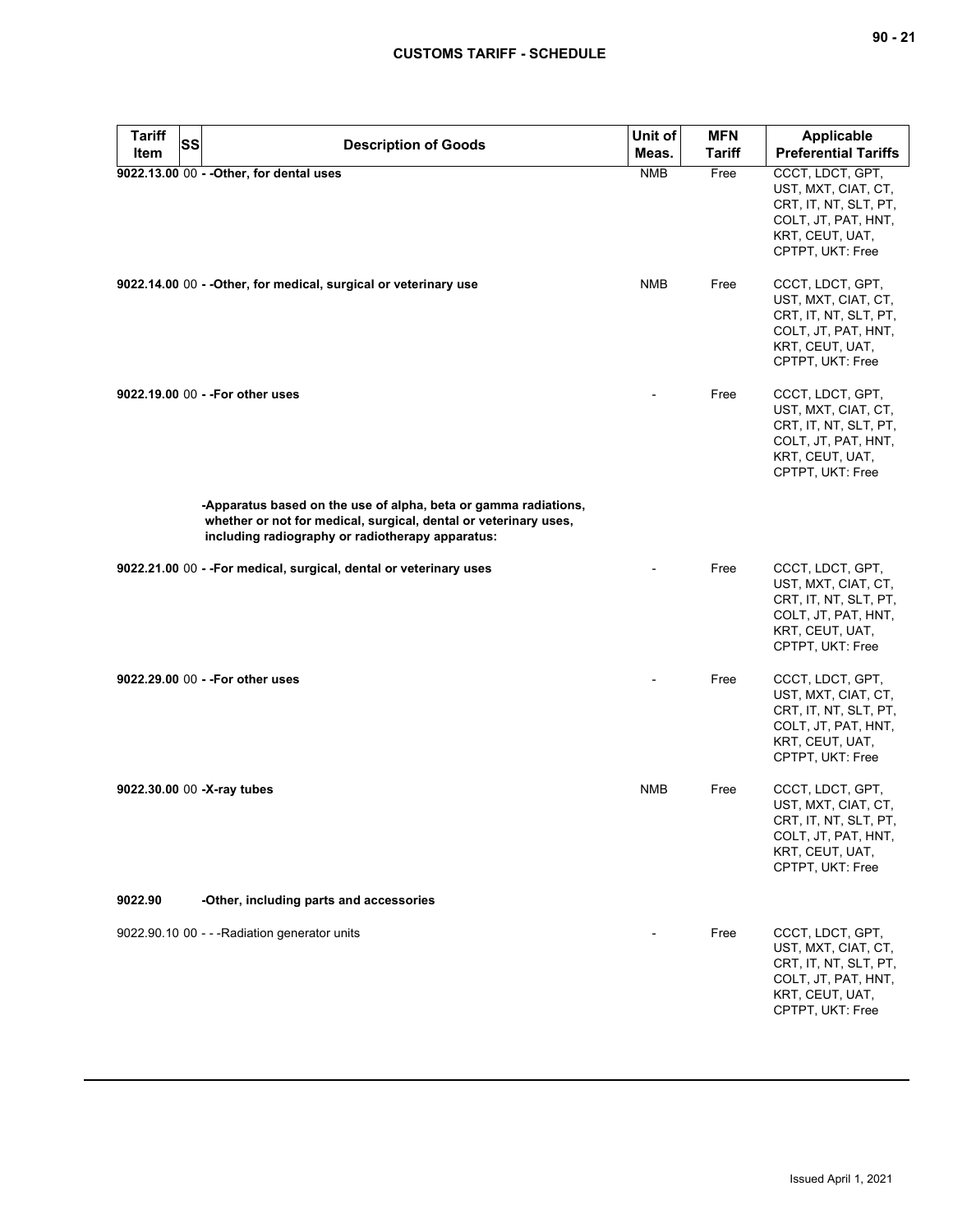| <b>Tariff</b><br><b>SS</b> | <b>Description of Goods</b>                                                                                                                                                                       | Unit of | <b>MFN</b>    | <b>Applicable</b>                                                                                                              |
|----------------------------|---------------------------------------------------------------------------------------------------------------------------------------------------------------------------------------------------|---------|---------------|--------------------------------------------------------------------------------------------------------------------------------|
| Item                       |                                                                                                                                                                                                   | Meas.   | <b>Tariff</b> | <b>Preferential Tariffs</b>                                                                                                    |
|                            | 9022.90.20 00 - - - Radiation beam delivery units                                                                                                                                                 |         | Free          | CCCT, LDCT, GPT,<br>UST, MXT, CIAT, CT,<br>CRT, IT, NT, SLT, PT,<br>COLT, JT, PAT, HNT,<br>KRT, CEUT, UAT,<br>CPTPT, UKT: Free |
| 9022.90.90 00 - - - Other  |                                                                                                                                                                                                   |         | Free          | CCCT, LDCT, GPT,<br>UST, MXT, CIAT, CT,<br>CRT, IT, NT, SLT, PT,<br>COLT, JT, PAT, HNT,<br>KRT, CEUT, UAT,<br>CPTPT, UKT: Free |
|                            | 9023.00.00 00 Instruments, apparatus and models, designed for demonstrational<br>purposes (for example, in education or exhibitions), unsuitable for other<br>uses.                               |         | Free          | CCCT, LDCT, GPT,<br>UST, MXT, CIAT, CT,<br>CRT, IT, NT, SLT, PT,<br>COLT, JT, PAT, HNT,<br>KRT, CEUT, UAT,<br>CPTPT, UKT: Free |
| 90.24                      | Machines and appliances for testing the hardness, strength,<br>compressibility, elasticity or other mechanical properties of materials<br>(for example, metals, wood, textiles, paper, plastics). |         |               |                                                                                                                                |
| 9024.10.00                 | -Machines and appliances for testing metals                                                                                                                                                       |         | Free          | CCCT, LDCT, GPT,<br>UST, MXT, CIAT, CT,<br>CRT, IT, NT, SLT, PT,<br>COLT, JT, PAT, HNT,<br>KRT, CEUT, UAT,<br>CPTPT, UKT: Free |
|                            |                                                                                                                                                                                                   |         |               |                                                                                                                                |
|                            | 9024.80.00 00 - Other machines and appliances                                                                                                                                                     |         | Free          | CCCT, LDCT, GPT,<br>UST, MXT, CIAT, CT,<br>CRT, IT, NT, SLT, PT,<br>COLT, JT, PAT, HNT,<br>KRT, CEUT, UAT,<br>CPTPT, UKT: Free |
|                            | 9024.90.00 00 -Parts and accessories                                                                                                                                                              |         | Free          | CCCT, LDCT, GPT,<br>UST, MXT, CIAT, CT,<br>CRT, IT, NT, SLT, PT,<br>COLT, JT, PAT, HNT,<br>KRT, CEUT, UAT,<br>CPTPT, UKT: Free |
| 90.25                      | Hydrometers and similar floating instruments, thermometers,<br>pyrometers, barometers, hygrometers and psychrometers, recording or<br>not, and any combination of these instruments.              |         |               |                                                                                                                                |
|                            | -Thermometers and pyrometers, not combined with other instruments:                                                                                                                                |         |               |                                                                                                                                |
| 9025.11                    | --Liquid-filled, for direct reading                                                                                                                                                               |         |               |                                                                                                                                |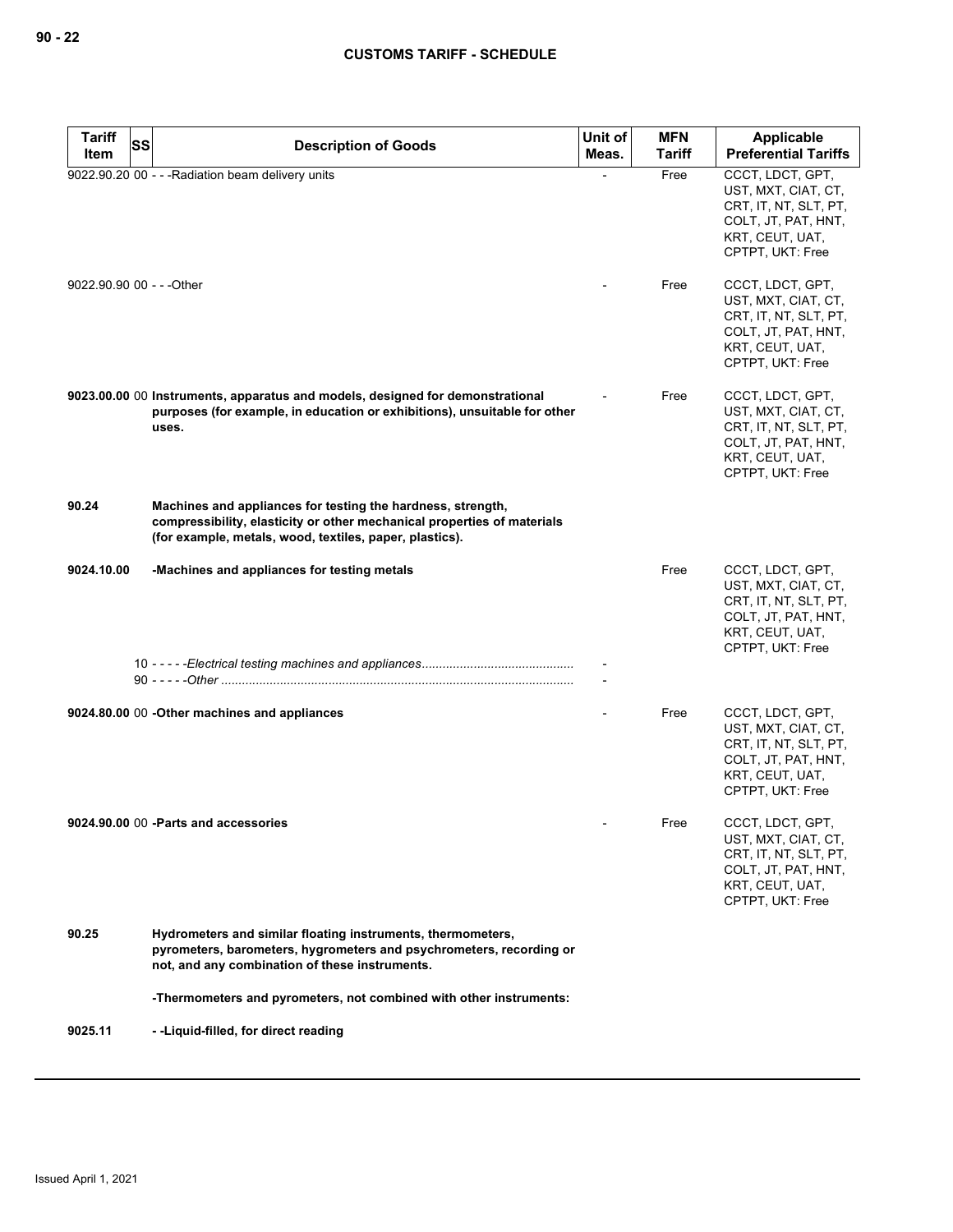| <b>Tariff</b> | SS<br><b>Description of Goods</b>                                                                                                                                                                                                                                            | Unit of                         | <b>MFN</b>    | <b>Applicable</b>                                                                                                              |
|---------------|------------------------------------------------------------------------------------------------------------------------------------------------------------------------------------------------------------------------------------------------------------------------------|---------------------------------|---------------|--------------------------------------------------------------------------------------------------------------------------------|
| Item          |                                                                                                                                                                                                                                                                              | Meas.                           | <b>Tariff</b> | <b>Preferential Tariffs</b>                                                                                                    |
|               | 9025.11.10 00 - - - Clinical thermometers                                                                                                                                                                                                                                    | <b>NMB</b>                      | Free          | CCCT, LDCT, GPT,<br>UST, MXT, CIAT, CT,<br>CRT, IT, NT, SLT, PT,<br>COLT, JT, PAT, HNT,<br>KRT, CEUT, UAT,<br>CPTPT, UKT: Free |
|               | 9025.11.90 00 - - - Other                                                                                                                                                                                                                                                    | <b>NMB</b>                      | 3.5%          | CCCT, LDCT, GPT,<br>UST, MXT, CIAT, CT,<br>CRT, IT, NT, SLT, PT,<br>COLT, JT, PAT, HNT,<br>KRT, CEUT, UAT,<br>CPTPT, UKT: Free |
| 9025.19.00    | - -Other                                                                                                                                                                                                                                                                     |                                 | Free          | CCCT, LDCT, GPT,<br>UST, MXT, CIAT, CT,<br>CRT, IT, NT, SLT, PT,<br>COLT, JT, PAT, HNT,<br>KRT, CEUT, UAT,<br>CPTPT, UKT: Free |
|               | -----Electrical thermometers; Pyrometers, other than infrared pyrometers:                                                                                                                                                                                                    | <b>NMB</b><br><b>NMB</b><br>NMB |               |                                                                                                                                |
|               | 9025.80.00 00 - Other instruments                                                                                                                                                                                                                                            | NMB                             | Free          | CCCT, LDCT, GPT,<br>UST, MXT, CIAT, CT,<br>CRT, IT, NT, SLT, PT,<br>COLT, JT, PAT, HNT,<br>KRT, CEUT, UAT,<br>CPTPT, UKT: Free |
|               | 9025.90.00 00 - Parts and accessories                                                                                                                                                                                                                                        |                                 | Free          | CCCT, LDCT, GPT,<br>UST, MXT, CIAT, CT,<br>CRT, IT, NT, SLT, PT,<br>COLT, JT, PAT, HNT,<br>KRT, CEUT, UAT,<br>CPTPT, UKT: Free |
| 90.26         | Instruments and apparatus for measuring or checking the flow, level,<br>pressure or other variables of liquids or gases (for example, flowmeters,<br>level gauges, manometers, heat meters), excluding instruments and<br>apparatus of heading 90.14, 90.15, 90.28 or 90.32. |                                 |               |                                                                                                                                |
| 9026.10.00    | -For measuring or checking the flow or level of liquids                                                                                                                                                                                                                      |                                 | Free          | CCCT, LDCT, GPT,<br>UST, MXT, CIAT, CT,<br>CRT, IT, NT, SLT, PT,<br>COLT, JT, PAT, HNT,<br>KRT, CEUT, UAT,<br>CPTPT, UKT: Free |
|               | - - - - - Other:                                                                                                                                                                                                                                                             | <b>NMB</b>                      |               |                                                                                                                                |
|               |                                                                                                                                                                                                                                                                              | NMB<br><b>NMB</b>               |               |                                                                                                                                |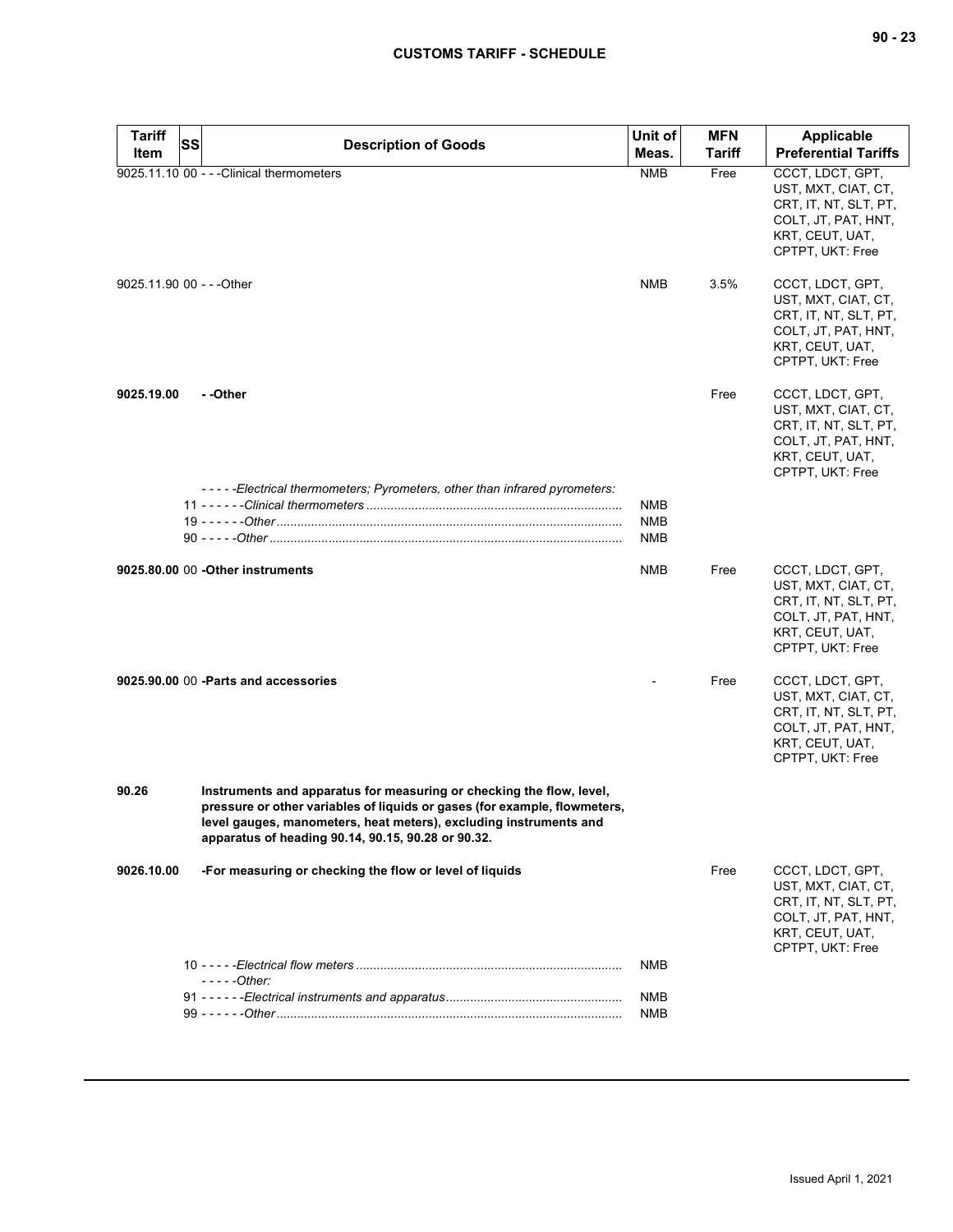| <b>Tariff</b><br>SS<br>Item | <b>Description of Goods</b>                                                                                                                                                                                                                                                                                                                                                                                              | Unit of<br>Meas.                | <b>MFN</b><br>Tariff | <b>Applicable</b><br><b>Preferential Tariffs</b>                                                                                         |
|-----------------------------|--------------------------------------------------------------------------------------------------------------------------------------------------------------------------------------------------------------------------------------------------------------------------------------------------------------------------------------------------------------------------------------------------------------------------|---------------------------------|----------------------|------------------------------------------------------------------------------------------------------------------------------------------|
| 9026.20.00                  | -For measuring or checking pressure                                                                                                                                                                                                                                                                                                                                                                                      | NMB<br><b>NMB</b>               | Free                 | CCCT, LDCT, GPT,<br>UST, MXT, CIAT, CT,<br>CRT, IT, NT, SLT, PT,<br>COLT, JT, PAT, HNT,<br>KRT, CEUT, UAT,<br>CPTPT, UKT: Free           |
|                             | 9026.80.00 00 - Other instruments or apparatus                                                                                                                                                                                                                                                                                                                                                                           | NMB                             | Free                 | CCCT, LDCT, GPT,<br>UST, MXT, CIAT, CT,<br>CRT, IT, NT, SLT, PT,<br>COLT, JT, PAT, HNT,<br>KRT, CEUT, UAT,<br>CPTPT, UKT: Free           |
|                             | 9026.90.00 00 - Parts and accessories                                                                                                                                                                                                                                                                                                                                                                                    |                                 | Free                 | CCCT, LDCT, GPT,<br>UST, MXT, CIAT, CT,<br>CRT, IT, NT, SLT, PT,<br>COLT, JT, PAT, HNT,<br>KRT, CEUT, UAT,<br>CPTPT, UKT: Free           |
| 90.27                       | Instruments and apparatus for physical or chemical analysis (for<br>example, polarimeters, refractometers, spectrometers, gas or smoke<br>analysis apparatus); instruments and apparatus for measuring or<br>checking viscosity, porosity, expansion, surface tension or the like;<br>instruments and apparatus for measuring or checking quantities of heat,<br>sound or light (including exposure meters); microtomes. |                                 |                      |                                                                                                                                          |
| 9027.10.00                  | -Gas or smoke analysis apparatus                                                                                                                                                                                                                                                                                                                                                                                         |                                 | Free                 | CCCT, LDCT, GPT,<br>UST, MXT, CIAT, CT,<br>CRT, IT, NT, SLT, PT,<br>COLT, JT, PAT, HNT,<br>KRT, CEUT, UAT,<br>CPTPT, UKT: Free           |
|                             |                                                                                                                                                                                                                                                                                                                                                                                                                          |                                 |                      |                                                                                                                                          |
| 9027.20.00                  | -Chromatographs and electrophoresis instruments                                                                                                                                                                                                                                                                                                                                                                          |                                 | Free                 | CCCT, LDCT, GPT,<br>UST, MXT, CIAT, CT,<br>CRT, IT, NT, SLT, PT,<br>COLT, JT, PAT, HNT,<br>KRT, CEUT, UAT,<br>CPTPT, UKT: Free           |
|                             |                                                                                                                                                                                                                                                                                                                                                                                                                          | <b>NMB</b><br><b>NMB</b><br>NMB |                      |                                                                                                                                          |
| 9027.30.00                  | -Spectrometers, spectrophotometers and spectrographs using optical<br>radiations (UV, visible, IR)                                                                                                                                                                                                                                                                                                                       |                                 | Free                 | AUT, NZT, CCCT, LDCT,<br>GPT, UST, MXT, CIAT,<br>CT, CRT, IT, NT, SLT,<br>PT, COLT, JT, PAT,<br>HNT, KRT, CEUT, UAT,<br>CPTPT, UKT: Free |
|                             |                                                                                                                                                                                                                                                                                                                                                                                                                          | <b>NMB</b><br><b>NMB</b>        |                      |                                                                                                                                          |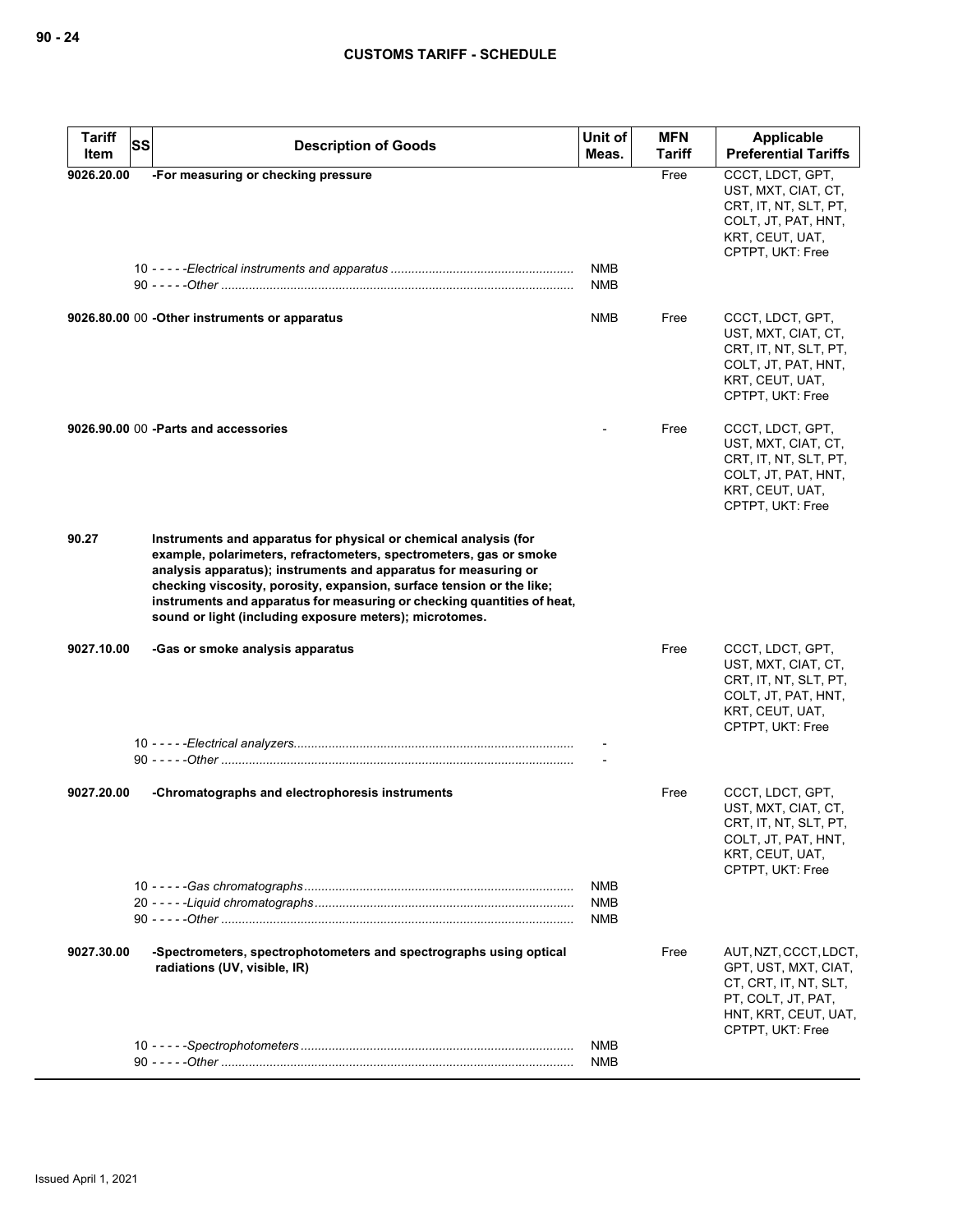| <b>Tariff</b><br>Item | <b>SS</b><br><b>Description of Goods</b>                                                          | Unit of<br>Meas.                              | <b>MFN</b><br><b>Tariff</b> | Applicable<br><b>Preferential Tariffs</b>                                                                                      |
|-----------------------|---------------------------------------------------------------------------------------------------|-----------------------------------------------|-----------------------------|--------------------------------------------------------------------------------------------------------------------------------|
| 9027.50.00            | -Other instruments and apparatus using optical radiations (UV, visible,<br>IR)                    | <b>NMB</b>                                    | Free                        | CCCT, LDCT, GPT,<br>UST, MXT, CIAT, CT,<br>CRT, IT, NT, SLT, PT,<br>COLT, JT, PAT, HNT,<br>KRT, CEUT, UAT,<br>CPTPT, UKT: Free |
|                       |                                                                                                   | <b>NMB</b><br><b>NMB</b>                      |                             |                                                                                                                                |
| 9027.80.00            | -Other instruments and apparatus                                                                  |                                               | Free                        | CCCT, LDCT, GPT,<br>UST, MXT, CIAT, CT,<br>CRT, IT, NT, SLT, PT,<br>COLT, JT, PAT, HNT,<br>KRT, CEUT, UAT,<br>CPTPT, UKT: Free |
|                       |                                                                                                   | <b>NMB</b><br><b>NMB</b><br><b>NMB</b><br>NMB |                             |                                                                                                                                |
|                       | 9027.90.00 00 - Microtomes; parts and accessories                                                 | $\overline{\phantom{0}}$                      | Free                        | CCCT, LDCT, GPT,<br>UST, MXT, CIAT, CT,<br>CRT, IT, NT, SLT, PT,<br>COLT, JT, PAT, HNT,<br>KRT, CEUT, UAT,<br>CPTPT, UKT: Free |
| 90.28                 | Gas, liquid or electricity supply or production meters, including<br>calibrating meters therefor. |                                               |                             |                                                                                                                                |
|                       | 9028.10.00 00 -Gas meters                                                                         | NMB                                           | Free                        | CCCT, LDCT, GPT,<br>UST, MXT, CIAT, CT,<br>CRT, IT, NT, SLT, PT,<br>COLT, JT, PAT, HNT,<br>KRT, CEUT, UAT,<br>CPTPT, UKT: Free |
|                       | 9028.20.00 00 - Liquid meters                                                                     | NMB                                           | Free                        | CCCT, LDCT, GPT,<br>UST, MXT, CIAT, CT,<br>CRT, IT, NT, SLT, PT,<br>COLT, JT, PAT, HNT,<br>KRT, CEUT, UAT,<br>CPTPT, UKT: Free |
|                       | 9028.30.00 00 - Electricity meters                                                                | <b>NMB</b>                                    | Free                        | CCCT, LDCT, GPT,<br>UST, MXT, CIAT, CT,<br>CRT, IT, NT, SLT, PT,<br>COLT, JT, PAT, HNT,<br>KRT, CEUT, UAT,<br>CPTPT, UKT: Free |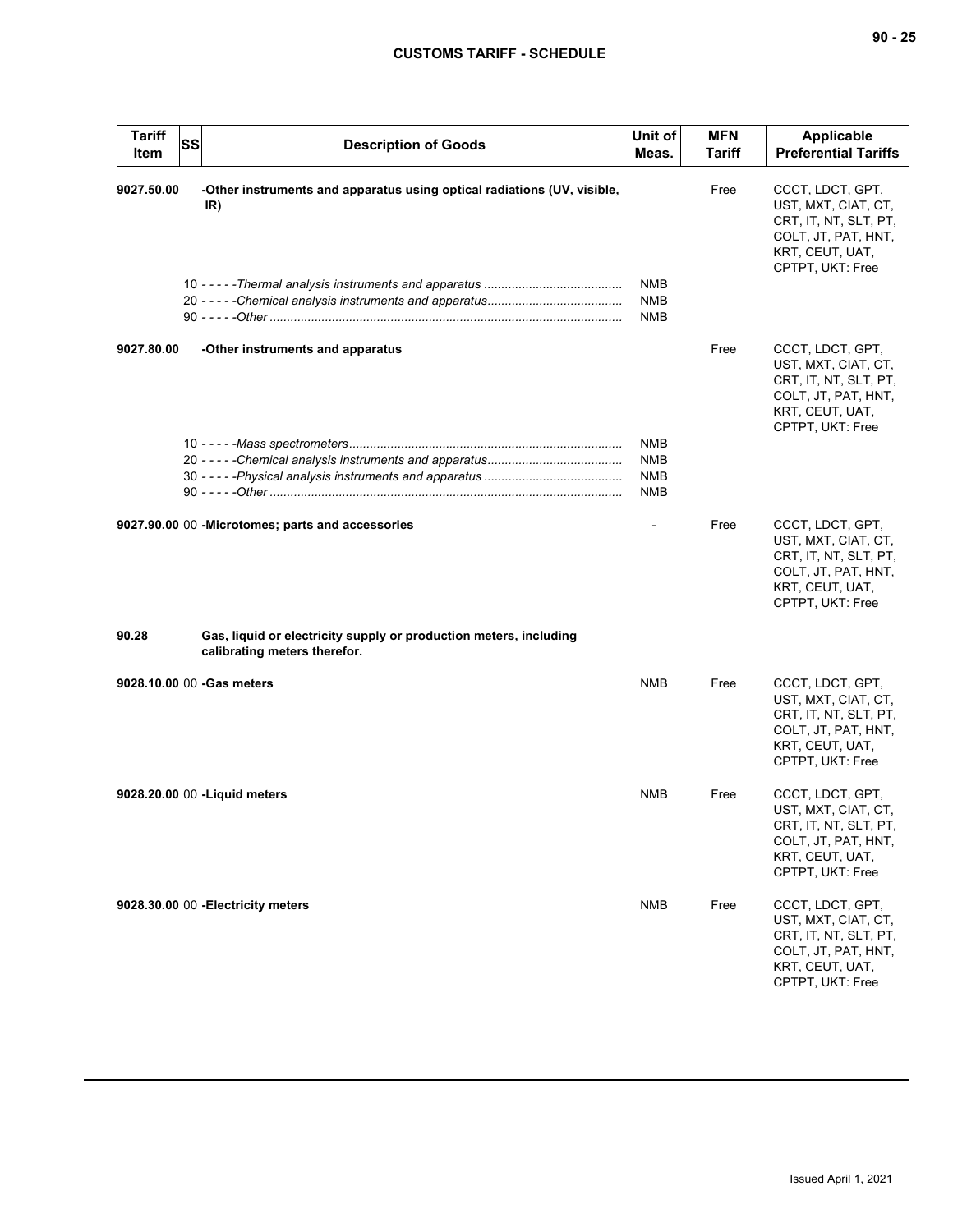| <b>Tariff</b> | <b>SS</b><br><b>Description of Goods</b>                                                                                                                                                                                                                                                | Unit of                         | <b>MFN</b> | Applicable                                                                                                                     |
|---------------|-----------------------------------------------------------------------------------------------------------------------------------------------------------------------------------------------------------------------------------------------------------------------------------------|---------------------------------|------------|--------------------------------------------------------------------------------------------------------------------------------|
| Item          |                                                                                                                                                                                                                                                                                         | Meas.                           | Tariff     | <b>Preferential Tariffs</b>                                                                                                    |
| 90.29         | 9028.90.00 00 -Parts and accessories<br>Revolution counters, production counters, taximeters, mileometers,<br>pedometers and the like; speed indicators and tachometers, other than<br>those of heading 90.14 or 90.15; stroboscopes.                                                   | $\overline{a}$                  | Free       | CCCT, LDCT, GPT,<br>UST, MXT, CIAT, CT,<br>CRT, IT, NT, SLT, PT,<br>COLT, JT, PAT, HNT,<br>KRT, CEUT, UAT,<br>CPTPT, UKT: Free |
|               |                                                                                                                                                                                                                                                                                         |                                 |            |                                                                                                                                |
|               | 9029.10.00 00 -Revolution counters, production counters, taximeters, mileometers,<br>pedometers and the like                                                                                                                                                                            |                                 | Free       | CCCT, LDCT, GPT,<br>UST, MXT, CIAT, CT,<br>CRT, IT, NT, SLT, PT,<br>COLT, JT, PAT, HNT,<br>KRT, CEUT, UAT,<br>CPTPT, UKT: Free |
| 9029.20.00    | -Speed indicators and tachometers; stroboscopes                                                                                                                                                                                                                                         |                                 | Free       | CCCT, LDCT, GPT,<br>UST, MXT, CIAT, CT,<br>CRT, IT, NT, SLT, PT,<br>COLT, JT, PAT, HNT,<br>KRT, CEUT, UAT,<br>CPTPT, UKT: Free |
|               |                                                                                                                                                                                                                                                                                         | <b>NMB</b><br><b>NMB</b>        |            |                                                                                                                                |
|               | 9029,90,00 00 - Parts and accessories                                                                                                                                                                                                                                                   |                                 | Free       | CCCT, LDCT, GPT,<br>UST, MXT, CIAT, CT,<br>CRT, IT, NT, SLT, PT,<br>COLT, JT, PAT, HNT,<br>KRT, CEUT, UAT,<br>CPTPT, UKT: Free |
| 90.30         | Oscilloscopes, spectrum analyzers and other instruments and<br>apparatus for measuring or checking electrical quantities, excluding<br>meters of heading 90.28; instruments and apparatus for measuring or<br>detecting alpha, beta, gamma, X-ray, cosmic or other ionizing radiations. |                                 |            |                                                                                                                                |
| 9030.10.00    | -Instruments and apparatus for measuring or detecting ionizing<br>radiations                                                                                                                                                                                                            |                                 | Free       | CCCT, LDCT, GPT,<br>UST, MXT, CIAT, CT,<br>CRT, IT, NT, SLT, PT,<br>COLT, JT, PAT, HNT,<br>KRT, CEUT, UAT,<br>CPTPT, UKT: Free |
|               | 10 - - - - - Alpha-beta Geiger counters, Geiger-Mueller counters and instruments<br>and apparatus for measuring or detecting nuclear radiation                                                                                                                                          | NMB<br><b>NMB</b><br><b>NMB</b> |            |                                                                                                                                |
|               | 9030.20.00 00 -Oscilloscopes and oscillographs                                                                                                                                                                                                                                          | NMB                             | Free       | CCCT, LDCT, GPT,<br>UST, MXT, CIAT, CT,<br>CRT, IT, NT, SLT, PT,<br>COLT, JT, PAT, HNT,<br>KRT, CEUT, UAT,<br>CPTPT, UKT: Free |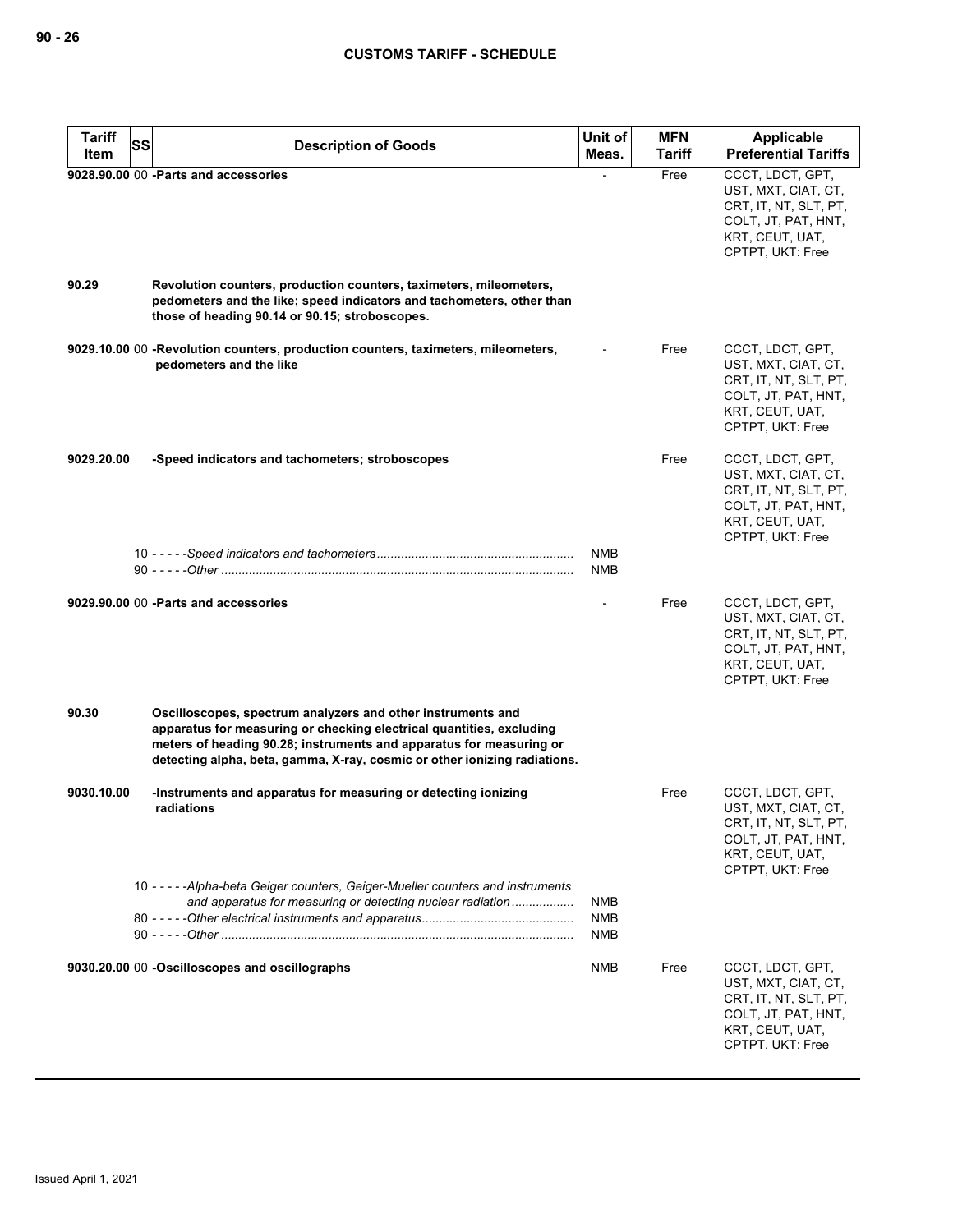| ۰.<br>I |  |  |
|---------|--|--|
|---------|--|--|

| <b>Tariff</b><br>Item | <b>SS</b> | <b>Description of Goods</b>                                                                                                                                                                           | Unit of<br>Meas. | <b>MFN</b><br>Tariff | Applicable<br><b>Preferential Tariffs</b>                                                                                      |
|-----------------------|-----------|-------------------------------------------------------------------------------------------------------------------------------------------------------------------------------------------------------|------------------|----------------------|--------------------------------------------------------------------------------------------------------------------------------|
|                       |           | -Other instruments and apparatus, for measuring or checking voltage,<br>current, resistance or power:                                                                                                 |                  |                      |                                                                                                                                |
|                       |           | 9030.31.00 00 - - Multimeters without a recording device                                                                                                                                              | <b>NMB</b>       | Free                 | CCCT, LDCT, GPT,<br>UST, MXT, CIAT, CT,<br>CRT, IT, NT, SLT, PT,<br>COLT, JT, PAT, HNT,<br>KRT, CEUT, UAT,<br>CPTPT, UKT: Free |
|                       |           | 9030.32.00 00 - - Multimeters with a recording device                                                                                                                                                 | <b>NMB</b>       | Free                 | CCCT, LDCT, GPT,<br>UST, MXT, CIAT, CT,<br>CRT, IT, NT, SLT, PT,<br>COLT, JT, PAT, HNT,<br>KRT, CEUT, UAT,<br>CPTPT, UKT: Free |
| 9030.33.00            |           | - - Other, without a recording device                                                                                                                                                                 |                  | Free                 | CCCT, LDCT, GPT,<br>UST, MXT, CIAT, CT,<br>CRT, IT, NT, SLT, PT,<br>COLT, JT, PAT, HNT,<br>KRT, CEUT, UAT,<br>CPTPT, UKT: Free |
|                       |           | 10 - - - - - For measuring or checking voltage, current or resistance                                                                                                                                 |                  |                      |                                                                                                                                |
|                       |           | 9030.39.00 00 - - Other, with a recording device                                                                                                                                                      |                  | Free                 | CCCT, LDCT, GPT,<br>UST, MXT, CIAT, CT,<br>CRT, IT, NT, SLT, PT,<br>COLT, JT, PAT, HNT,<br>KRT, CEUT, UAT,<br>CPTPT, UKT: Free |
|                       |           | 9030.40.00 00 - Other instruments and apparatus, specially designed for<br>telecommunications (for example, cross-talk meters, gain measuring<br>instruments, distortion factor meters, psophometers) |                  | Free                 | CCCT, LDCT, GPT,<br>UST, MXT, CIAT, CT,<br>CRT, IT, NT, SLT, PT,<br>COLT, JT, PAT, HNT,<br>KRT, CEUT, UAT,<br>CPTPT, UKT: Free |
|                       |           | -Other instruments and apparatus:                                                                                                                                                                     |                  |                      |                                                                                                                                |
|                       |           | 9030.82.00 00 - - For measuring or checking semiconductor wafers or devices                                                                                                                           | <b>NMB</b>       | Free                 | CCCT, LDCT, GPT,<br>UST, MXT, CIAT, CT,<br>CRT, IT, NT, SLT, PT,<br>COLT, JT, PAT, HNT,<br>KRT, CEUT, UAT,<br>CPTPT, UKT: Free |
|                       |           | 9030.84.00 00 - - Other, with a recording device                                                                                                                                                      | <b>NMB</b>       | Free                 | CCCT, LDCT, GPT,<br>UST, MXT, CIAT, CT,<br>CRT, IT, NT, SLT, PT,<br>COLT, JT, PAT, HNT,<br>KRT, CEUT, UAT,<br>CPTPT, UKT: Free |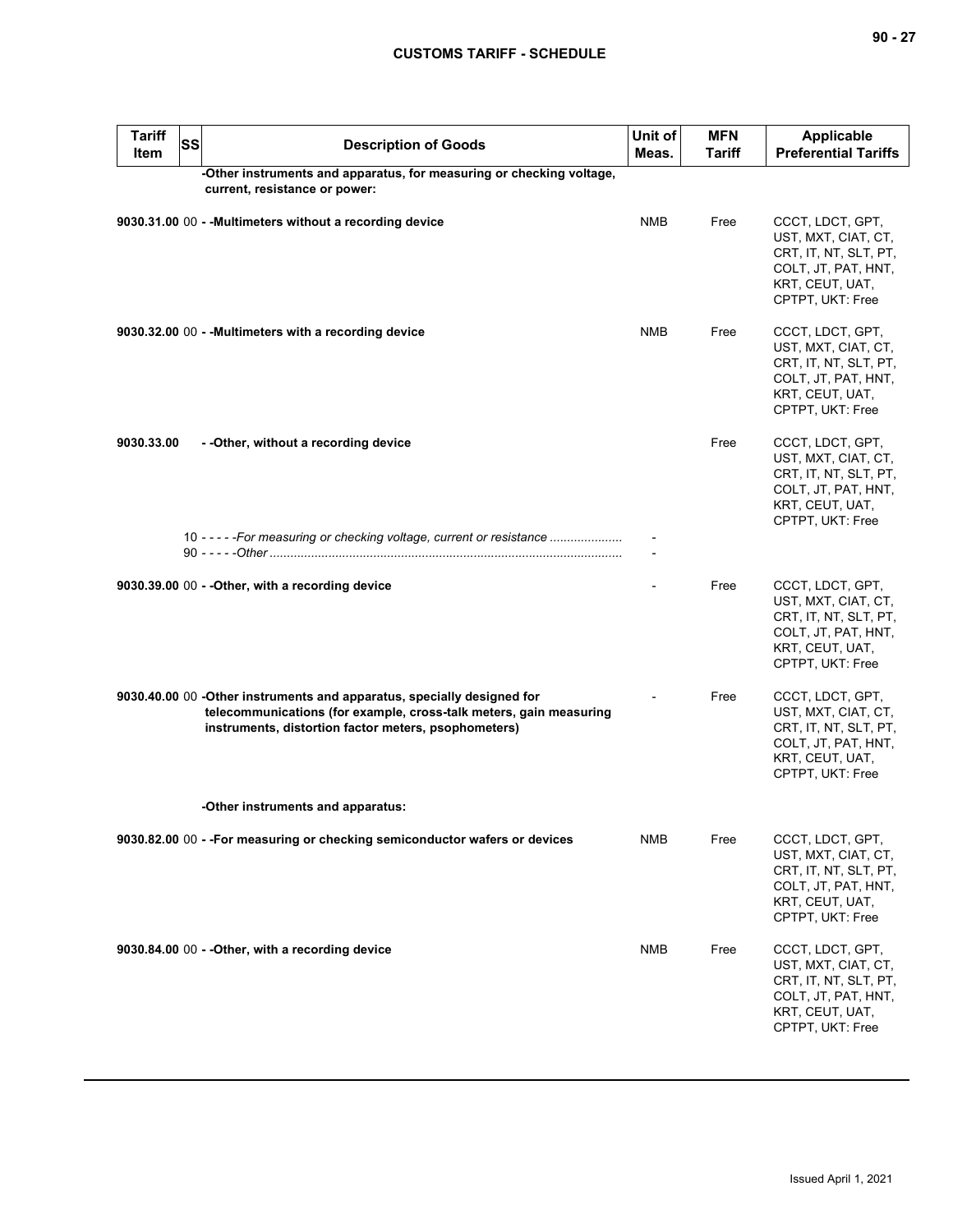| Tariff<br>Item | <b>SS</b><br><b>Description of Goods</b>                                                                                                                 | Unit of<br>Meas. | <b>MFN</b><br><b>Tariff</b> | Applicable<br><b>Preferential Tariffs</b>                                                                                      |
|----------------|----------------------------------------------------------------------------------------------------------------------------------------------------------|------------------|-----------------------------|--------------------------------------------------------------------------------------------------------------------------------|
| 9030.89.00     | --Other                                                                                                                                                  |                  | Free                        | CCCT, LDCT, GPT,<br>UST, MXT, CIAT, CT,<br>CRT, IT, NT, SLT, PT,<br>COLT, JT, PAT, HNT,<br>KRT, CEUT, UAT,<br>CPTPT, UKT: Free |
|                |                                                                                                                                                          | $\blacksquare$   |                             |                                                                                                                                |
|                | 9030.90.00 00 - Parts and accessories                                                                                                                    |                  | Free                        | CCCT, LDCT, GPT,<br>UST, MXT, CIAT, CT,<br>CRT, IT, NT, SLT, PT,<br>COLT, JT, PAT, HNT,<br>KRT, CEUT, UAT,<br>CPTPT, UKT: Free |
| 90.31          | Measuring or checking instruments, appliances and machines, not<br>specified or included elsewhere in this Chapter; profile projectors.                  |                  |                             |                                                                                                                                |
|                | 9031.10.00 00 -Machines for balancing mechanical parts                                                                                                   |                  | Free                        | CCCT, LDCT, GPT,<br>UST, MXT, CIAT, CT,<br>CRT, IT, NT, SLT, PT,<br>COLT, JT, PAT, HNT,<br>KRT, CEUT, UAT,<br>CPTPT, UKT: Free |
|                | 9031.20.00 00 - Test benches                                                                                                                             |                  | Free                        | CCCT, LDCT, GPT,<br>UST, MXT, CIAT, CT,<br>CRT, IT, NT, SLT, PT,<br>COLT, JT, PAT, HNT,<br>KRT, CEUT, UAT,<br>CPTPT, UKT: Free |
|                | -Other optical instruments and appliances:                                                                                                               |                  |                             |                                                                                                                                |
|                | 9031.41.00 00 - - For inspecting semiconductor wafers or devices or for inspecting<br>photomasks or reticles used in manufacturing semiconductor devices | <b>NMB</b>       | Free                        | CCCT, LDCT, GPT,<br>UST, MXT, CIAT, CT,<br>CRT, IT, NT, SLT, PT,<br>COLT, JT, PAT, HNT,<br>KRT, CEUT, UAT,<br>CPTPT, UKT: Free |
| 9031.49        | - -Other                                                                                                                                                 |                  |                             |                                                                                                                                |
|                | 9031.49.10 00 - - - Co-ordinate measuring machines                                                                                                       | <b>NMB</b>       | Free                        | CCCT, LDCT, GPT,<br>UST, MXT, CIAT, CT,<br>CRT, IT, NT, SLT, PT,<br>COLT, JT, PAT, HNT,<br>KRT, CEUT, UAT,<br>CPTPT, UKT: Free |
|                | 9031.49.90 00 - - - Other                                                                                                                                |                  | Free                        | CCCT, LDCT, GPT,<br>UST, MXT, CIAT, CT,<br>CRT, IT, NT, SLT, PT,<br>COLT, JT, PAT, HNT,<br>KRT, CEUT, UAT,<br>CPTPT, UKT: Free |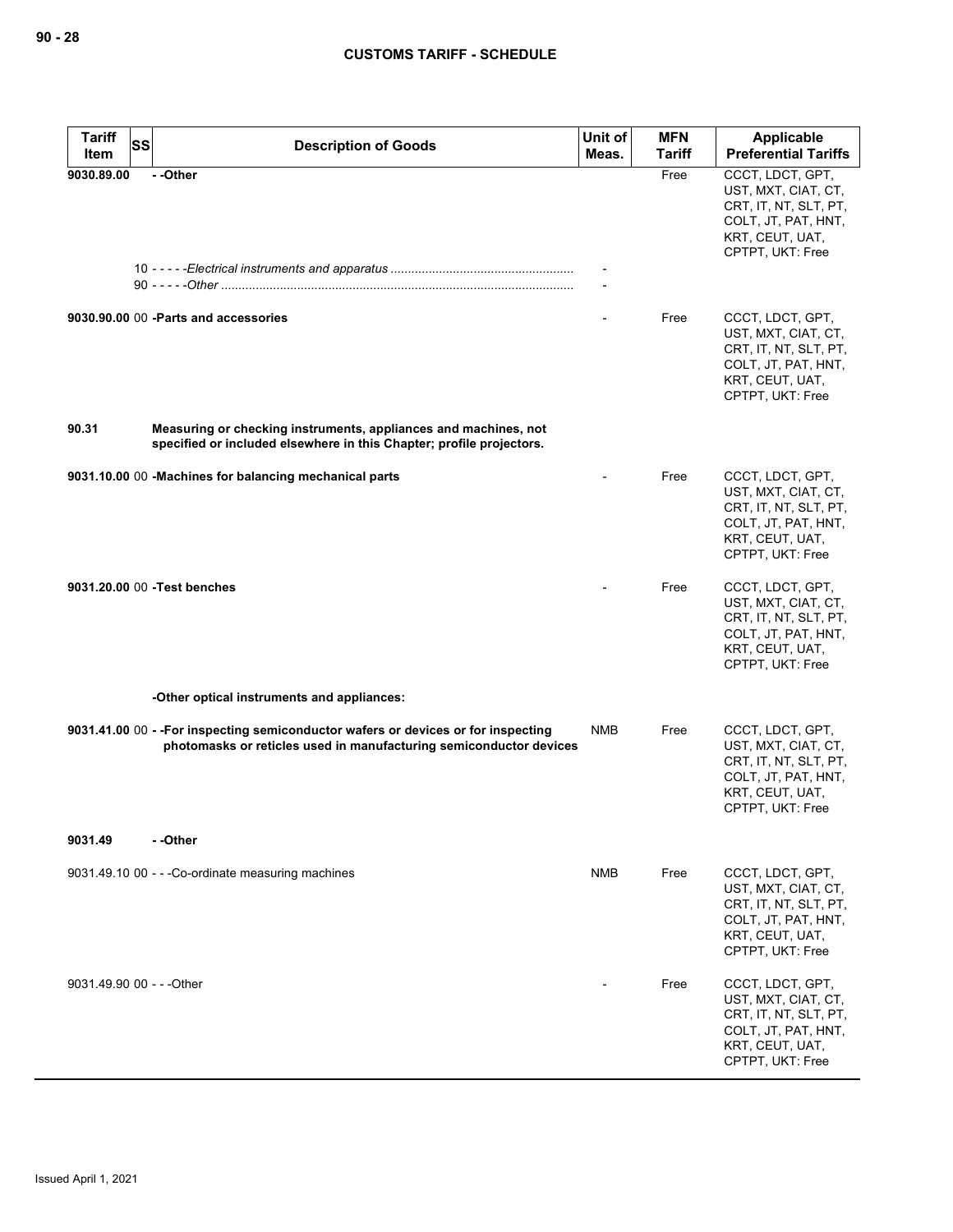| <b>Tariff</b><br>Item     | SS | <b>Description of Goods</b>                                                                                            | Unit of<br>Meas. | <b>MFN</b><br><b>Tariff</b> | Applicable<br><b>Preferential Tariffs</b>                                                                                      |
|---------------------------|----|------------------------------------------------------------------------------------------------------------------------|------------------|-----------------------------|--------------------------------------------------------------------------------------------------------------------------------|
| 9031.80.00                |    | -Other instruments, appliances and machines<br>30 - - - - - For testing characteristics of internal combustion engines |                  | Free                        | CCCT, LDCT, GPT,<br>UST, MXT, CIAT, CT,<br>CRT, IT, NT, SLT, PT,<br>COLT, JT, PAT, HNT,<br>KRT, CEUT, UAT,<br>CPTPT, UKT: Free |
| 9031.90                   |    | -Parts and accessories                                                                                                 |                  |                             |                                                                                                                                |
|                           |    | 9031.90.10 00 - - - Bases and frames for co-ordinate measuring machines                                                |                  | Free                        | CCCT, LDCT, GPT,<br>UST, MXT, CIAT, CT,<br>CRT, IT, NT, SLT, PT,<br>COLT, JT, PAT, HNT,<br>KRT, CEUT, UAT,<br>CPTPT, UKT: Free |
| 9031.90.90                |    | ---Other                                                                                                               |                  | Free                        | CCCT, LDCT, GPT,<br>UST, MXT, CIAT, CT,<br>CRT, IT, NT, SLT, PT,<br>COLT, JT, PAT, HNT,<br>KRT, CEUT, UAT,<br>CPTPT, UKT: Free |
|                           |    |                                                                                                                        |                  |                             |                                                                                                                                |
| 90.32                     |    | Automatic regulating or controlling instruments and apparatus.                                                         |                  |                             |                                                                                                                                |
| 9032.10                   |    | -Thermostats                                                                                                           |                  |                             |                                                                                                                                |
|                           |    | 9032.10.10 00 - - - For use with machinery or equipment of Section XVI                                                 | <b>NMB</b>       | Free                        | CCCT, LDCT, GPT,<br>UST, MXT, CIAT, CT,<br>CRT, IT, NT, SLT, PT,<br>COLT, JT, PAT, HNT,<br>KRT, CEUT, UAT,<br>CPTPT, UKT: Free |
| 9032.10.90 00 - - - Other |    |                                                                                                                        | <b>NMB</b>       | 5%                          | CCCT, LDCT, GPT,<br>UST, MXT, CIAT, CT,<br>CRT, IT, NT, SLT, PT,<br>COLT, JT, PAT, HNT,<br>KRT, CEUT, UAT,<br>CPTPT, UKT: Free |
|                           |    | 9032.20.00 00 - Manostats                                                                                              | <b>NMB</b>       | Free                        | CCCT, LDCT, GPT,<br>UST, MXT, CIAT, CT,<br>CRT, IT, NT, SLT, PT,<br>COLT, JT, PAT, HNT,<br>KRT, CEUT, UAT,<br>CPTPT, UKT: Free |
|                           |    | -Other instruments and apparatus:                                                                                      |                  |                             |                                                                                                                                |